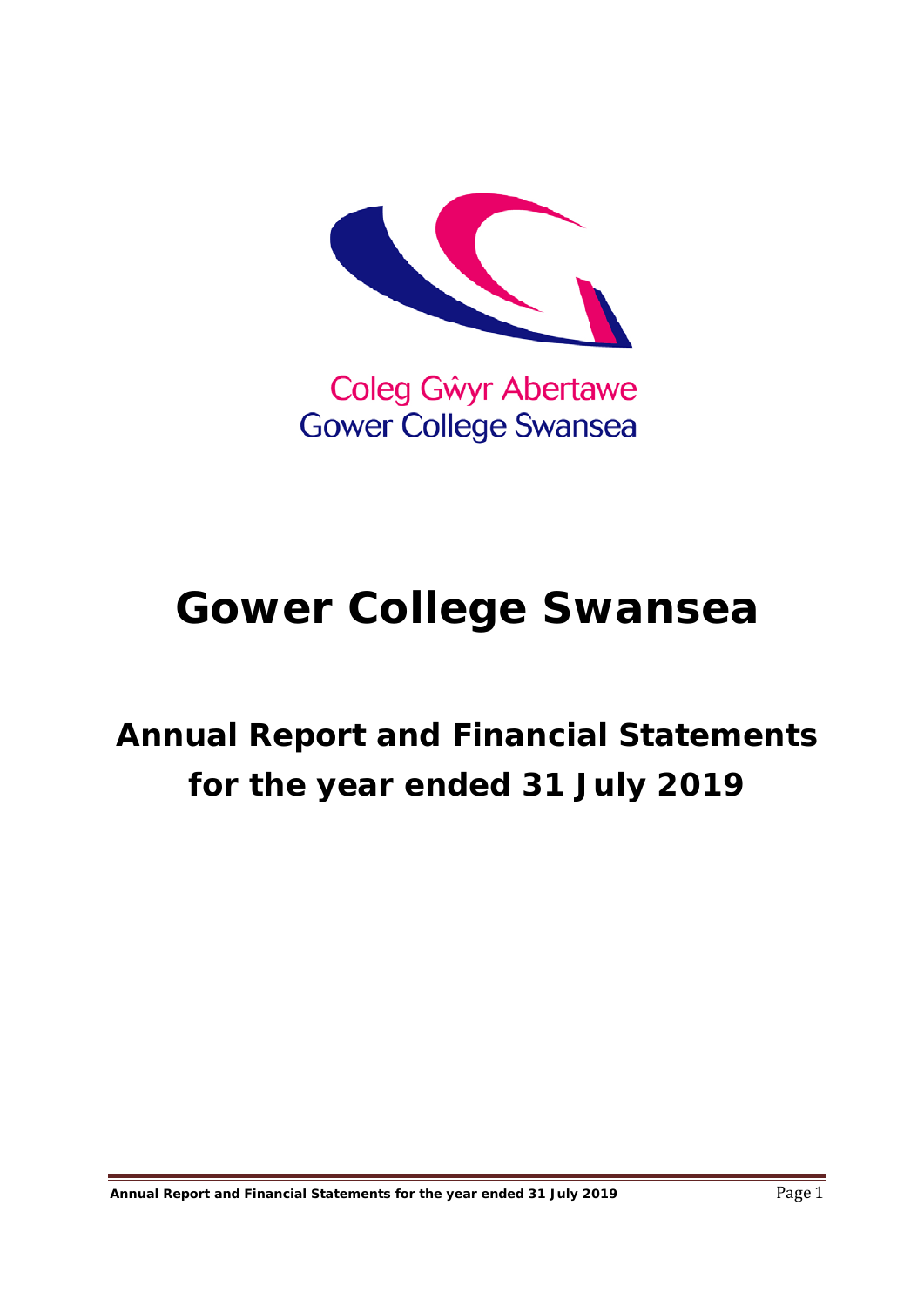# **Key Management Personnel, Board of Governors and Professional advisers**

#### **Key management personnel**

Key management personnel are defined as members of the Strategic Planning Group and were represented by the following in 2018/19:

Mark Jones, Principal and CEO; Accounting officer Nick Brazil, Deputy Principal Kay Morgan, Vice Principal Academic Services Paul Kift, Director of Skills and Business Development Sarah King, Director of HR Mike Glover, Director of Finance

#### **Board of Governors**

A full list of Governors is given on pages 24-25 of these financial statements. Mrs S Barron acted as Clerk to the Corporation throughout the period.

#### **Financial statements auditor and reporting accountants:**

Mazars LLP 90 Victoria Street Bristol BS1 6DP

#### **Internal auditors:**

TIAA Limited 53 – 55 Gosport Business Centre Aerodrome Road Gosport PO13 0FQ

#### **Bankers:**

**HSBC** 1 Alexandra Road Gorseinon Swansea SA4 4NJ

Barclays 1-3 Windsor Place Cardiff CF10 3BX

#### **Solicitors:**

Blake Morgan Swansea Enterprise Park Castle Court Swansea SA7 9LZ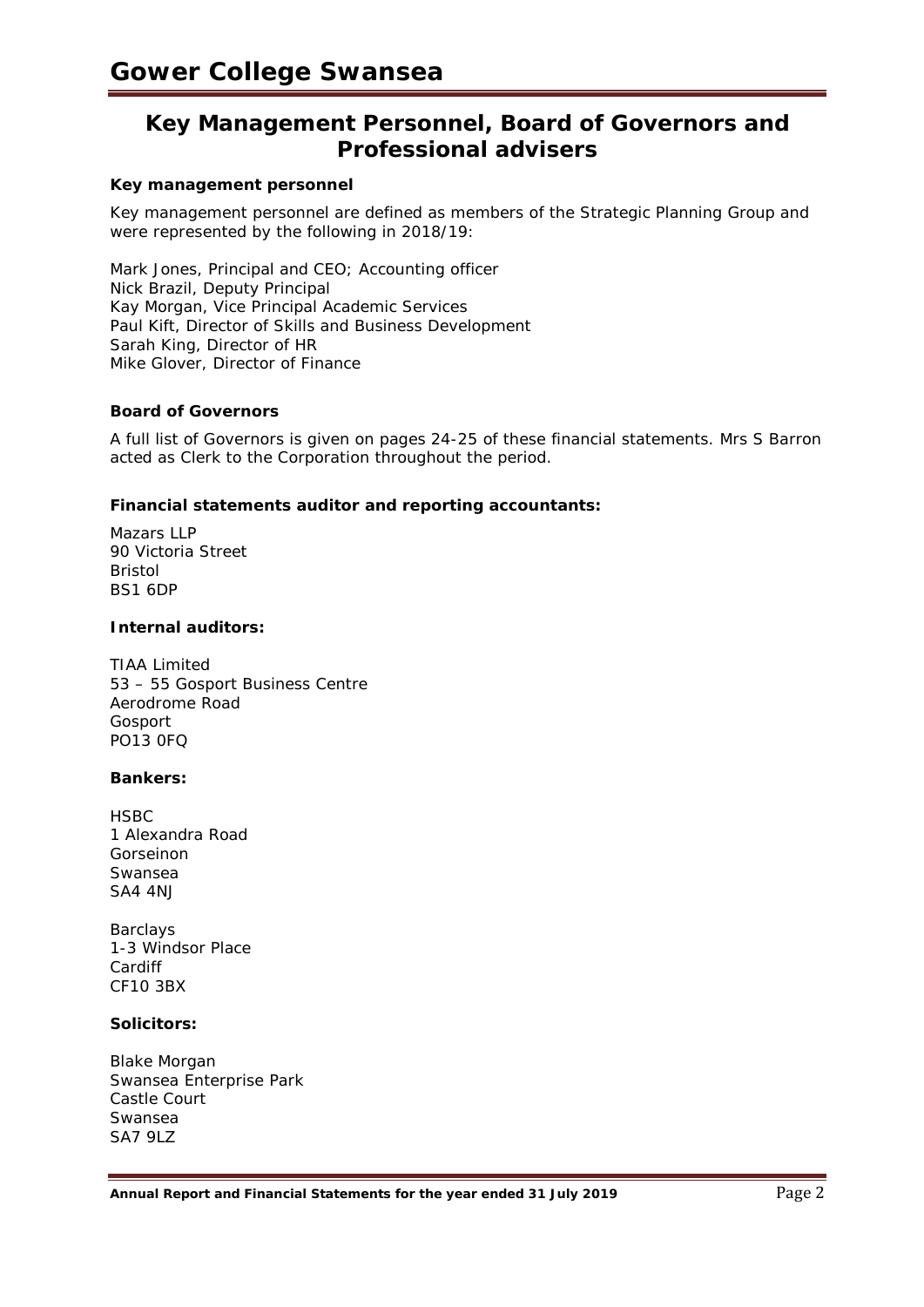## **CONTENTS**

#### **Page number**

| Report of the Governing Body                                                                                                          | 4  |
|---------------------------------------------------------------------------------------------------------------------------------------|----|
| Statement of Corporate Governance and Internal Control                                                                                | 23 |
| Governing Body's statement on the College's regularity, propriety and<br>compliance with Funding body terms and conditions of funding | 31 |
| Statement of Responsibilities of the Members of the Corporation                                                                       | 32 |
| Independent Auditor's Report to the Corporation of Gower College Swansea                                                              | 34 |
| Consolidated and College Statement of Comprehensive Income                                                                            | 38 |
| Consolidated and College Statement of Changes in Reserves                                                                             | 39 |
| Balance Sheets as at 31 July                                                                                                          | 40 |
| <b>Consolidated Statement of Cash Flows</b>                                                                                           | 41 |
| Notes to the Accounts                                                                                                                 | 42 |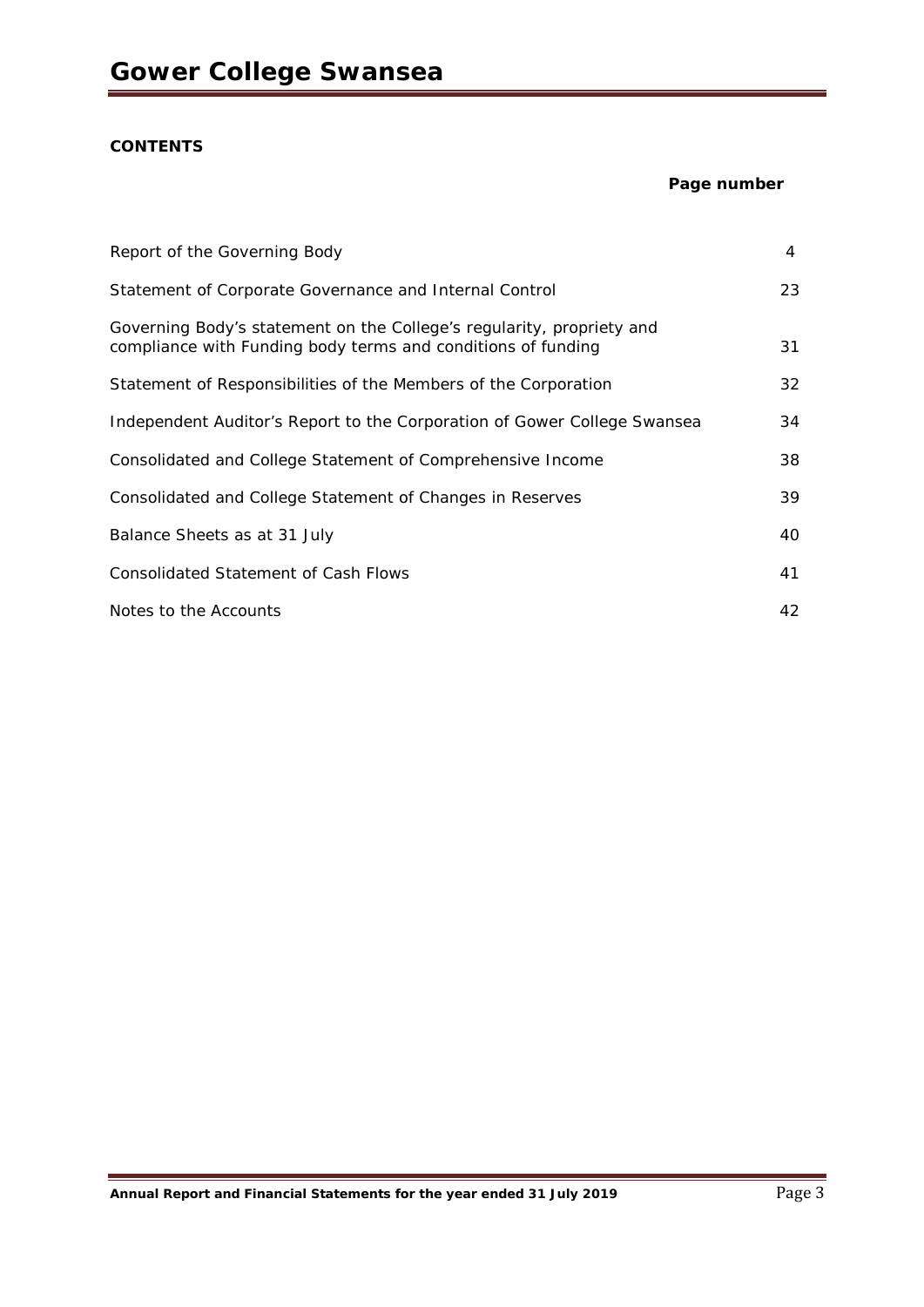# **Report of the Governing Body**

The members present their report and the audited financial statements for the year ended 31 July 2019.

# **Legal status**

The Corporation was established under the Further and Higher Education Act 1992 for the purpose of conducting Gower College Swansea. The College is an exempt charity for the purposes of Part 3 of the Charities Act 2011.

# **Mission**

The College's mission statement, adopted in May 2016, is as follows:

# **"To inspire and support our learners to achieve their full potential through the delivery of the highest quality of education and training"**

The Mission Statement is underpinned by the College's Vision:

# **"To be the best choice for learners"**

Going forward, we have identified four 'core' strategic directions and associated aims that will support the College in delivering its vision and mission.

The four strategic directions are:

- LEARNER put the learner at the centre of everything we do.
- QUALITY deliver the highest quality possible in everything we do.
- IMPACT achieve the highest possible positive impact on the economic and social wellbeing of individual learners in Swansea and South West Wales.
- EXCELLENCE strive to be an excellent organisation, growing sustainably, innovating and investing.

# **Public Benefit**

Gower College Swansea is an exempt charity under the Part 3 of the Charities Act 2011 and is regulated by the Welsh Government. The members of the Governing Body, who are trustees of the charity, are disclosed on pages 24 - 25.

In setting and reviewing the College's strategic objectives, the Governing Body has had due regard for the Charity Commission's guidance on public benefit and particularly upon its supplementary guidance on the advancement of education. The guidance sets out the requirement that all organisations wishing to be recognised as charities must demonstrate, explicitly, that their aims are for the public benefit.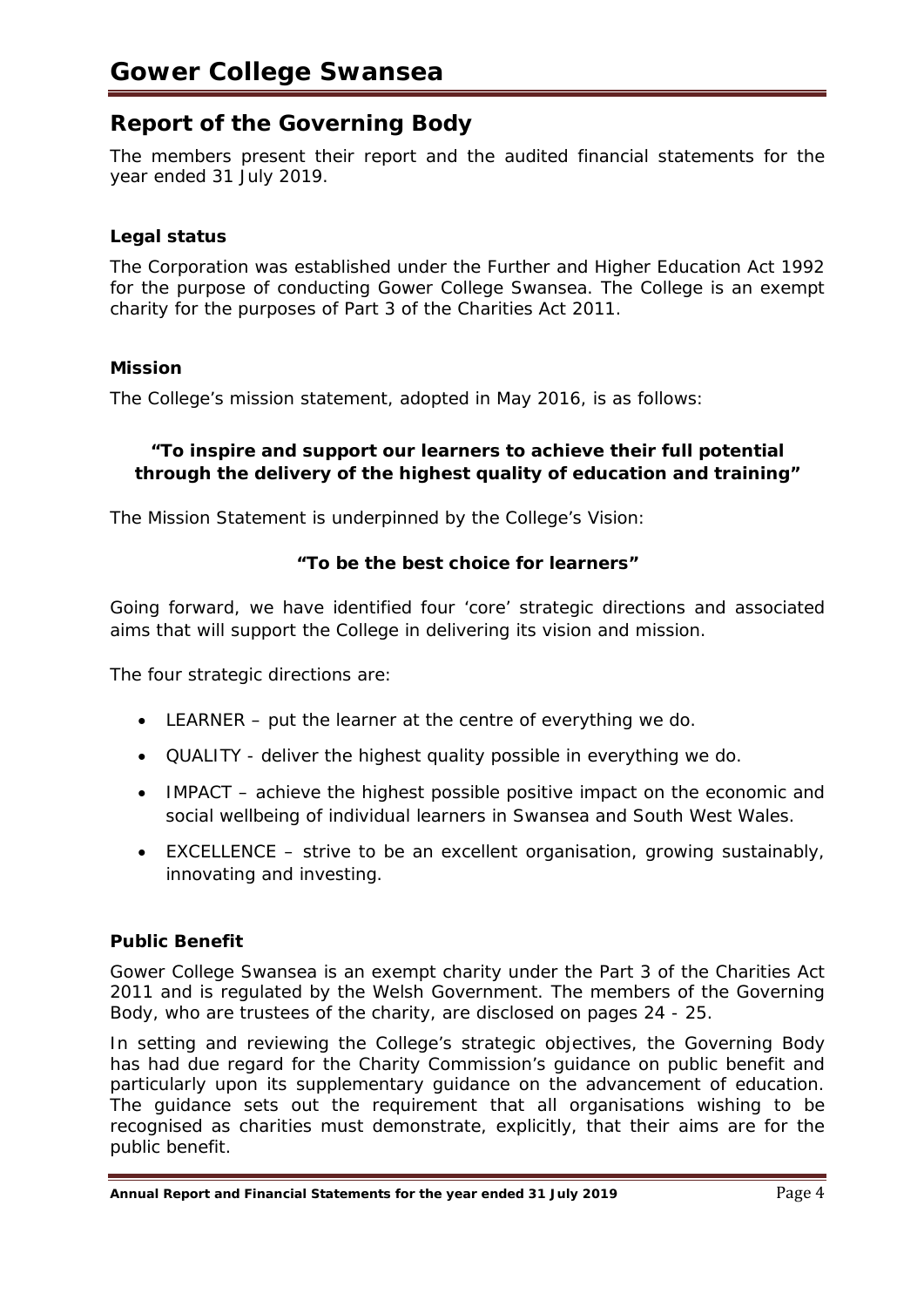In delivering its mission, the College provides the following identifiable public benefits through the advancement of education:

- High-quality teaching
- Links with UK Universities in furtherance of higher education opportunities
- Widening participation and tackling social exclusion
- Excellent employment record for students
- Strong student support systems
- Links with employers, industry and commerce.

## **Background**

Gower College Swansea operates across the city of Swansea on a number of sites: Gorseinon Campus, Tycoch Campus, Hill House Campus, Llwyn y Bryn Campus, Sketty Hall, the GCS Training Centre (Jubilee Court) and the Kingsway Employability Hub. A large number of students attend the College from outside the city, some travelling considerable distances to do so.

Our aim here is to have progression opportunities from entry to undergraduate level of study with appropriate levels of support for students whatever their starting point. We are determined to support DFES policies in ensuring that vocational learning leads to worthwhile outcomes.

## **Implementation of strategic plan**

In October 2016, the College adopted a strategic plan for the period 1 August 2016 to 31 July 2020.

The strategic plan includes targets relating to Quality, Students, Enrolments, Finance and Estates, Staff and Excellence. The targets are set in both absolute terms and in a number of targets reference is made to the College's relative performance in terms of other FE colleges.

In addition, the strategic plan is supported by a more detailed Annual Operational Plan which is then linked to departmental plans.

The Corporation monitors the performance of the College against these plans. The plans are reviewed and updated each year.

The College is on target for achieving these objectives. A series of performance indicators have been agreed to monitor the successful implementation of the policies.

The College is committed to observing the importance of sector measures and indicators and data produced by Welsh Government which looks at measures such as success rates.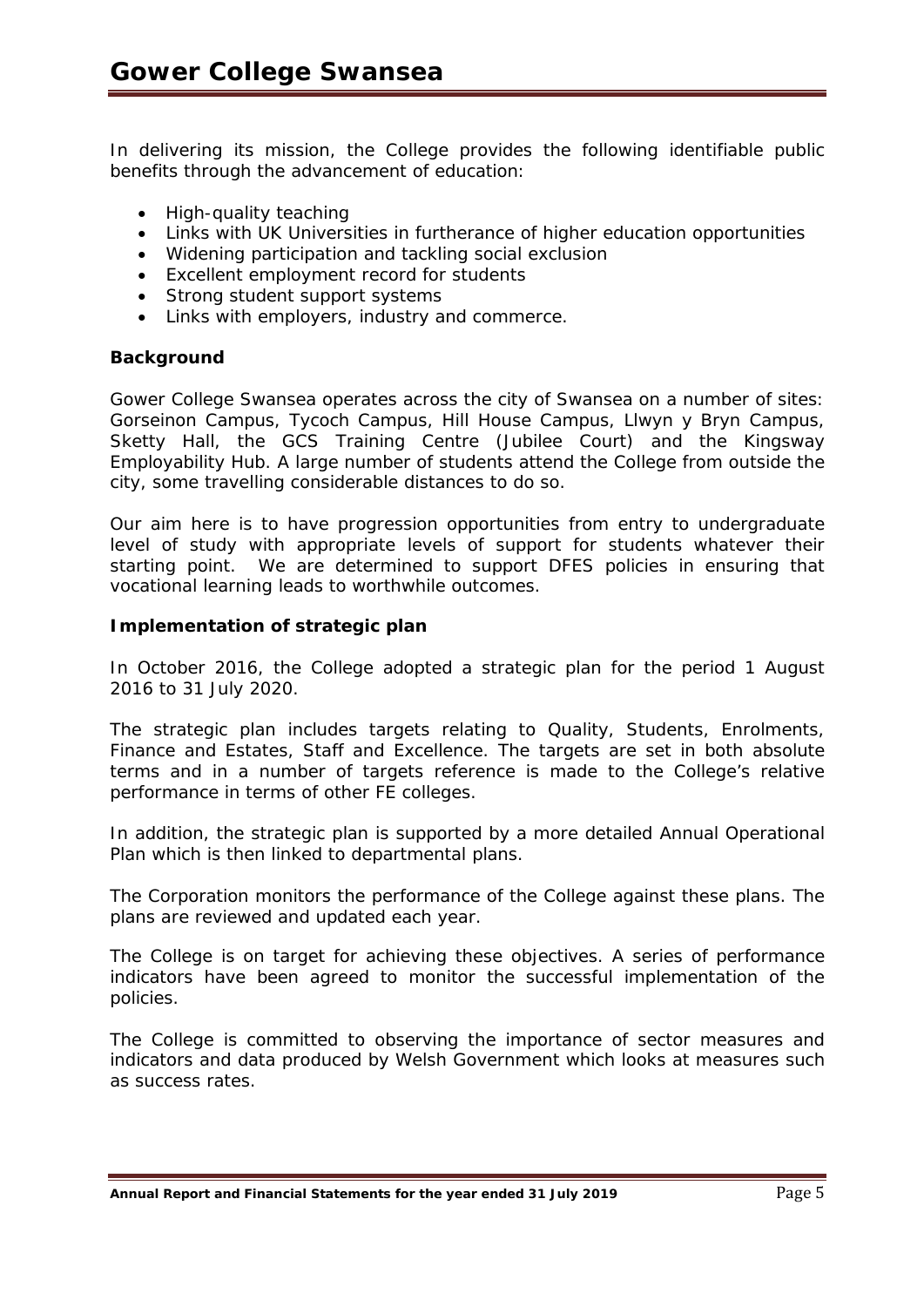The College is required to complete the annual Finance Record for the Welsh Government. The College analyses its financial performance in relation to the other Welsh FE colleges and uses this benchmarking information to set future targets. The College uses the guidelines issued by the Welsh Government to inform its review of its Financial Health. The College has self-assessed itself as having a "Category A" financial health grading. Welsh Government defines Category A as "The institution's financial position and its financial strategy fully support the institutional plan".

# **People**

The College employs 809 people (expressed as full time equivalents (FTEs)), of whom 558 are in teaching departments. A further 31 FTE staff are employed at Track Training Limited.

# **Reputation**

The College has an excellent reputation locally and nationally for the range of provision that it offers and for the quality of the teaching and learning provided. Maintaining a quality brand is essential for the College's success at attracting students and external relationships.

# **Student numbers**

In 2018/19 the College has delivered activity that has produced £24.3 million in funding body main recurrent grant funding (2017/18 – £23.3 million). The College had approximately 4,000 full time students and 3,500 part time students. In addition, the College provides training to around 2,500 apprentices through the Welsh Government Work Based Learning (WBL) programmes.

# **Student achievements**

Students continue to prosper at the College, with successful completion rates of 85%.

# **Curriculum developments**

During 2018/19 senior management and curriculum managers continued to focus on priority curriculum areas as identified from labour market intelligence, namely:

- **▶** Construction
- $\triangleright$  ICT and Digital Technologies (including digital literacy)
- > Energy sector
- Finance and Professional Services
- > Life Sciences

 $\blacktriangleright$ 

Curriculum Managers have worked with employers and Industry experts in these areas and increasing use has been made of industry boards to guide and direct future curriculum developments.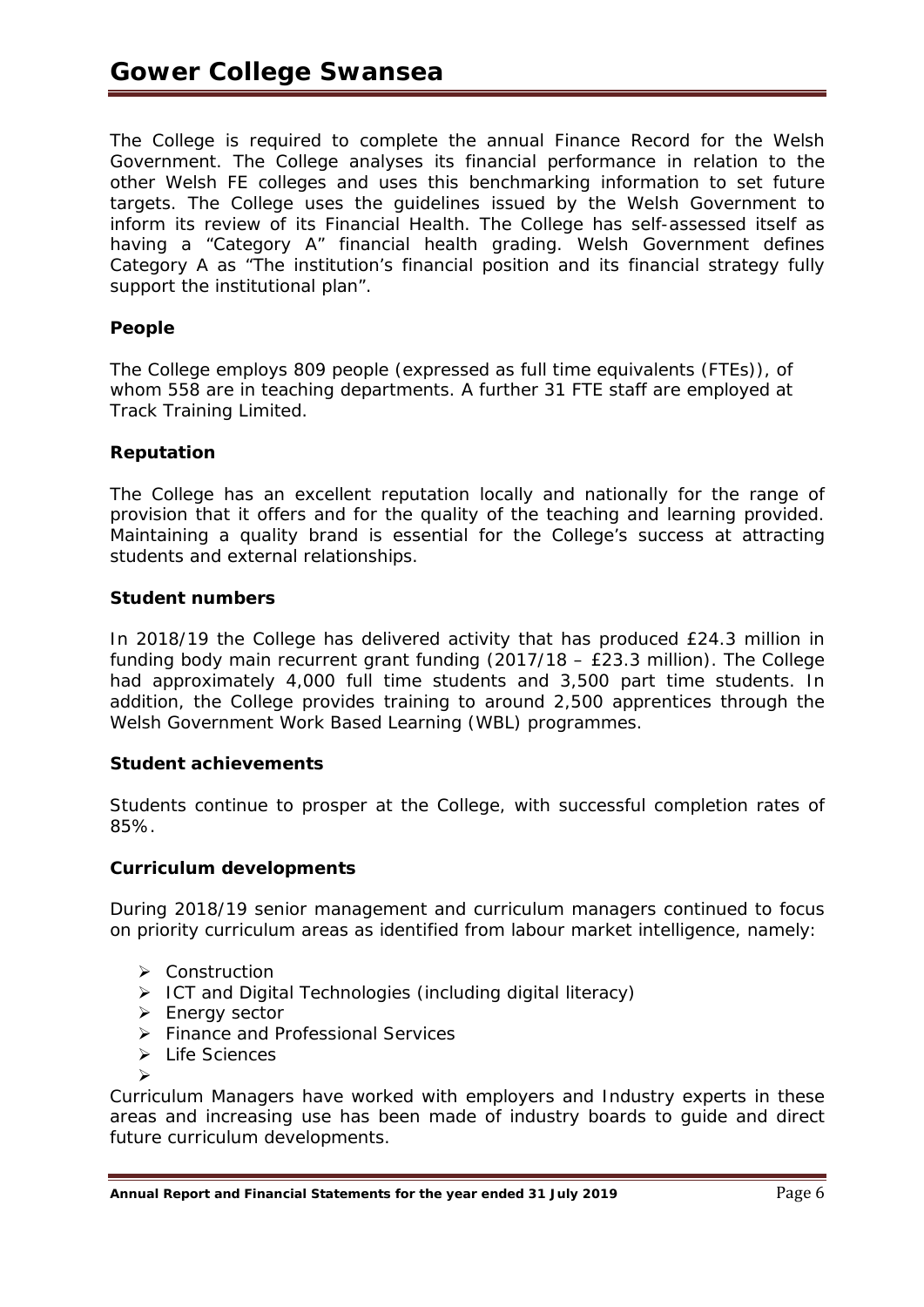# **Gower College Swansea**

The College has a strong reputation for curriculum innovation and change. Over the years it has introduced new courses in many areas of the curriculum in order to better meet student and industry needs. During 2018/19 the College continued to grow its provision in construction and ICT particularly through apprenticeship provision. The College has also continued to strengthen its approach to the development of learners' literacy, numeracy, digital literacy and employability skills through its 'Skills 4 Progression' initiative.

The College continues to expand the range of courses aimed at students who are at risk of becoming NEET (Not in Employment, Education or Training) through initiatives such as "The Bridge" programme and Level 1 Vocational Studies. These courses provide tasters to keep young people in education and to progress on to vocational programs the following year. There has also been significant growth in ESOL courses to respond to an increased demand.

The College continues to work closely with local schools through the delivery of its 'KickStart' and 'Junior College' programmes for 14-16 year olds. The programmes provide a range of activities with the aim of engaging and inspiring the young people to encourage them to continue in education post-16. A new horticulture option was introduced and has proved so popular that a new full time horticulture programme has been introduced for September 2019 as a progression route for these learners. In addition the College commenced its first 'Junior Apprenticeship' programmes in September 2019 which provides a full time college alternative to school for 14 year olds.

The College continues to offer a wide range of Level 3 programmes including over 40 different A Level subjects. The A Level programme is enhanced by a specialist tutorial programme for those applying to Oxbridge or to medical professions. The College is proud that 11 students from this summer's exams have progressed to Oxbridge with around a further 200 progressing to Russell Group Universities. This progression has been enhanced through the College's engagement with Cambridge University through their HE+ programme and being the lead on the

Welsh Government funded Seren Hub activities. The College recognises that many students wish to study higher education in the local area. The College has good relationships with local HEIs and further afield Glyndwr University and the University of Gloucestershire. This has resulted in a

further increase in the number of Higher Education courses although enrolment numbers are not as high as targeted due to the current competitive HE environment with a significant increase in universities making unconditional offers. It is part of the College strategy to continue to develop these level 4 and level 5 courses with partner HEIs to grow the level of HE activity at Gower College Swansea.

# **Quality and Standards**

The last full FE Estyn inspection was in January 2018. The outcome of the inspection is set out below: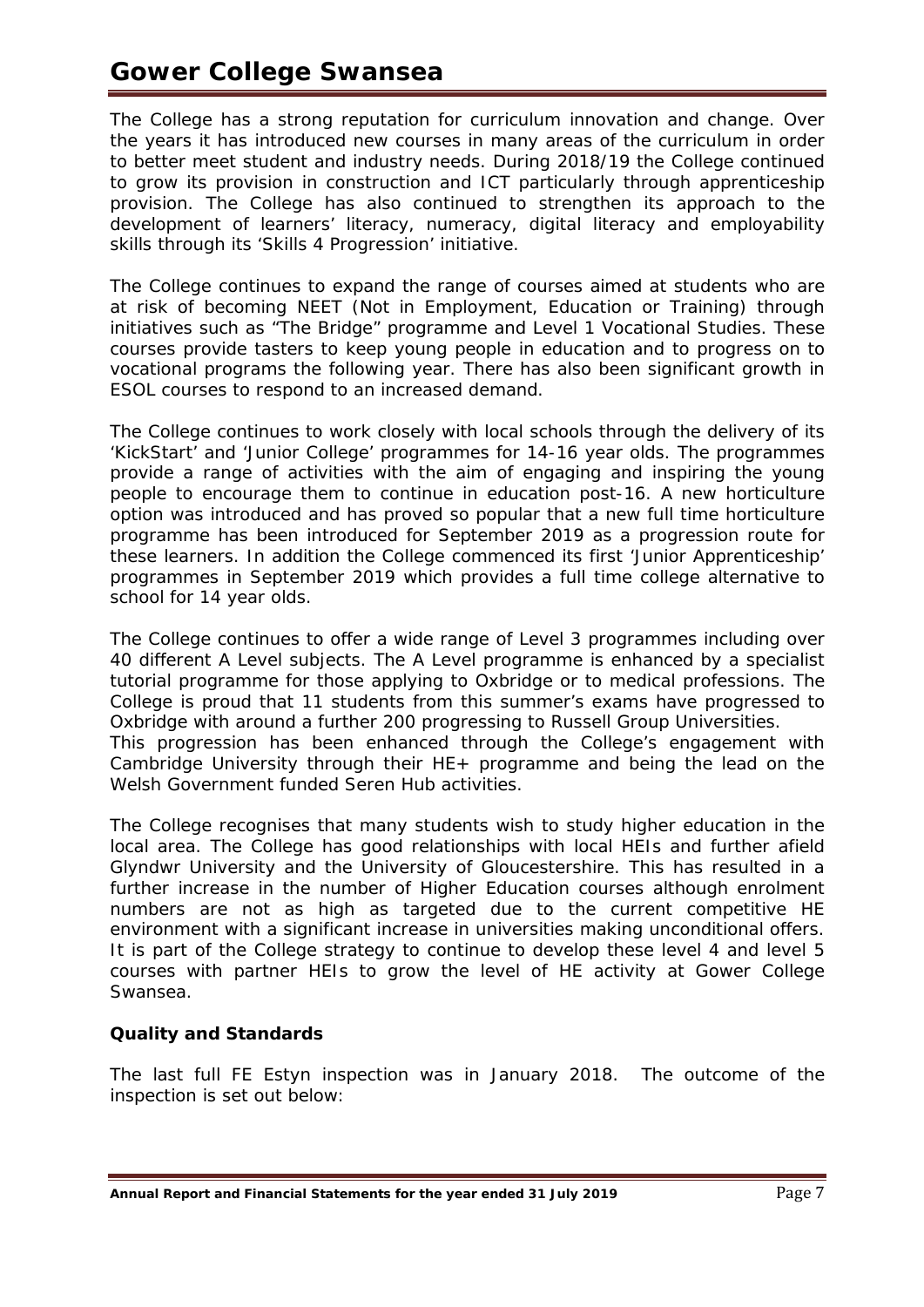# **Overall College Outcomes**

| <b>Current performance</b>                              | Good      |
|---------------------------------------------------------|-----------|
| <b>Prospects for improvement</b>                        | Good      |
|                                                         |           |
| Key Question 1 - How good are the outcomes?             | Good      |
| 1.1 Standards                                           | Good      |
| 1.2 Wellbeing                                           | Good      |
| Key Question 2 - How good is the provision?             | Good      |
| 2.1 Learning Experiences                                | Good      |
| 2.2 Teaching                                            | Good      |
| 2.3 Care, support and guidance                          | Excellent |
| 2.4 Learning Environment                                | Good      |
| Key Question 3 - How good are leadership and management | Good      |
| 3.1 Leadership                                          | Good      |
| 3.2 Improving Quality                                   | Good      |
| 3.3 Partnership Working                                 | Excellent |
| 3.4 Resource Management                                 | Good      |

# **Learning Area Outcomes**

| <b>Learning Area</b>                     | KQ1 - How<br>good are the<br>outcomes? | KQ 2 - How<br>good is the<br>provision? |  |
|------------------------------------------|----------------------------------------|-----------------------------------------|--|
| <b>Skills</b>                            | Adequate                               | Adequate                                |  |
| Business, Administration & Law           | Good                                   | Good                                    |  |
| Health, Social Care & Childcare          | Good                                   | Good                                    |  |
| Engineering & Manufacturing Technologies | Good                                   | Good                                    |  |
| A Levels                                 | Good                                   | Good                                    |  |
| Art & Design                             | Good                                   | Good                                    |  |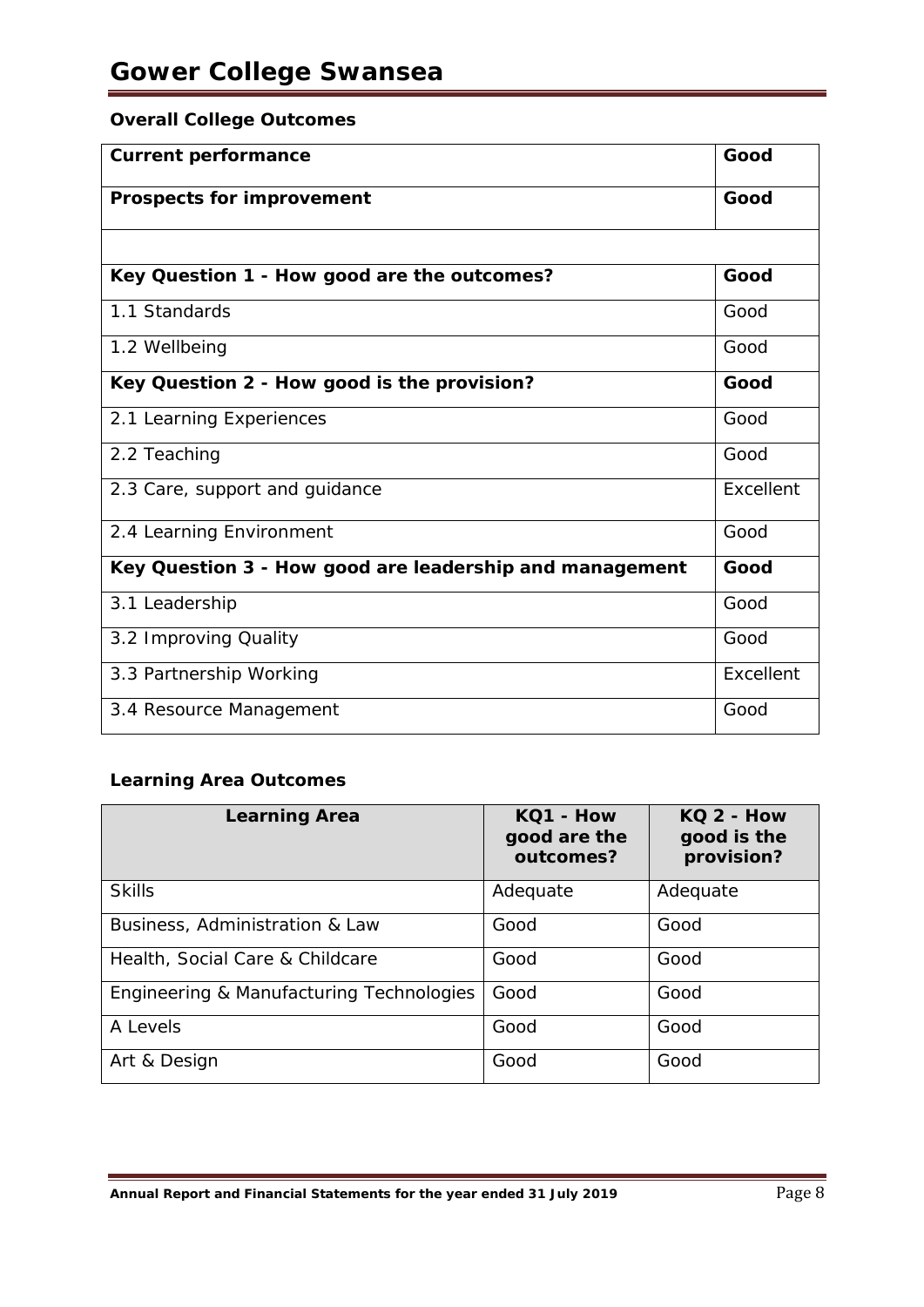Throughout 2018/19 the College has continued to work on actions identified as part of its improvement action plan that addresses the recommendations of the inspection team.

The focus that the College has placed over the past few years on improving its success rate has had a positive impact showing a significant upward trend from 73% in 2010/11 to 87% in 2016/17. However this dropped slightly to 85% in 17/18 but this was still at the sector average

|         | College | <b>Sector Average</b> |
|---------|---------|-----------------------|
| 2010/11 | 73%     | 80%                   |
| 2011/12 | 75%     | 82%                   |
| 2012/13 | 83%     | 84%                   |
| 2013/14 | 86%     | 85%                   |
| 2014/15 | 86%     | 86%                   |
| 2015/16 | 86%     | 86%                   |
| 2016/17 | 87%     | 87%                   |
| 2017/18 | 85%     | 85%                   |

This improvement has been achieved through a combination of attention to data accuracy and timely certification claims plus a focus on underperforming courses achieved through the implementation of a Quality Improvement Process with scrutiny on underperforming courses by a Quality Improvement Panel.

The Colleges 2016-2020 Strategic Plan sets a target for the overall FE success rates to be in the top quartile of all colleges in Wales. The 2017/18 success rates for academic provision was in the top quartile but vocational was in the bottom quartile. The current Quality Improvement process focuses on improvement of vocational performance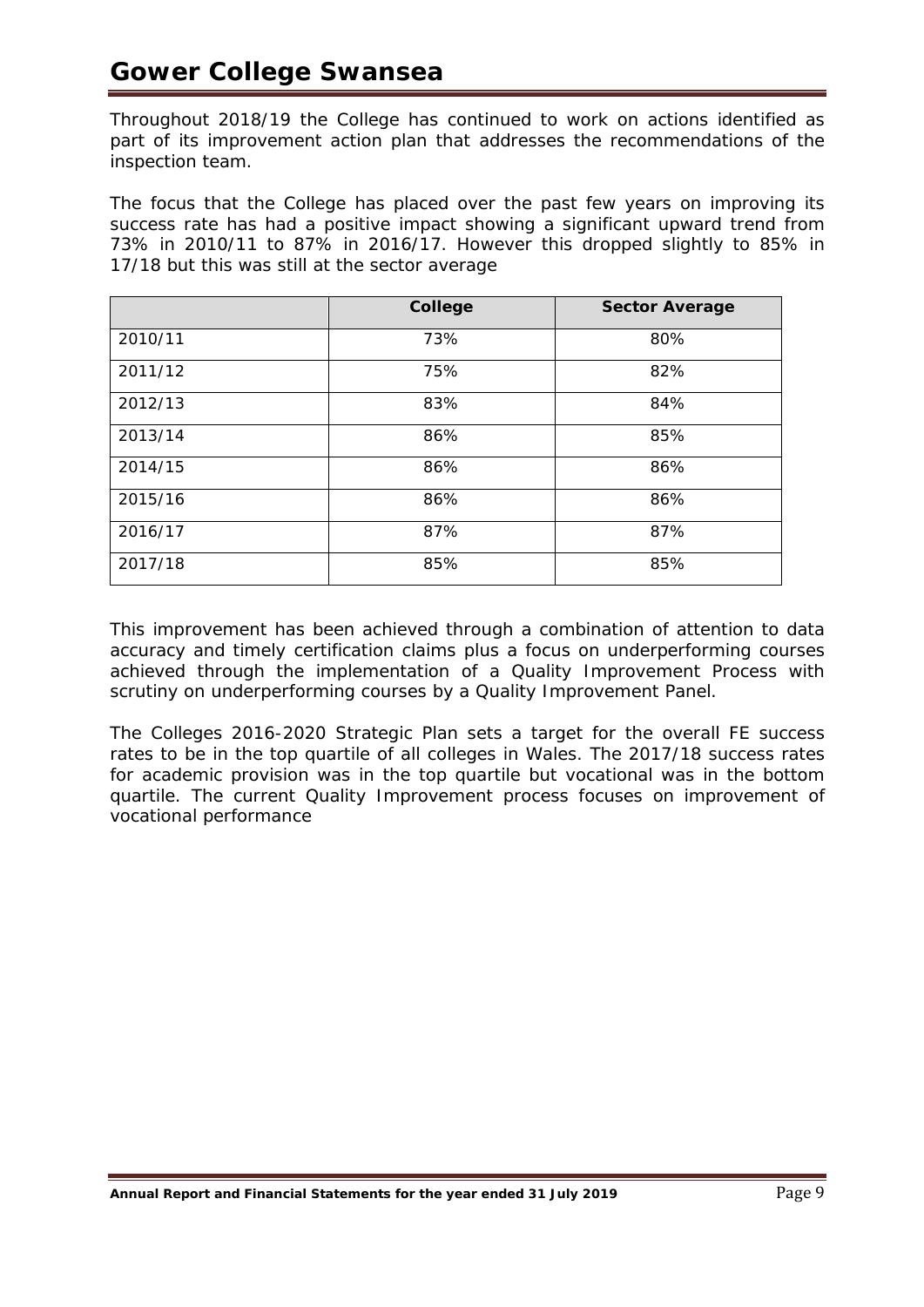# **Work Based Learning (WBL) - Wales**

# **Contract Value**

The College provides a broad range of Apprenticeship training opportunities through its Work Based Learning contract, working with over 450 employers and approximately 2,500 apprentices in 2018/19. Gower College Swansea is a lead contractor for the PS4 contract under WBL. In 2018/19 Welsh Government (WG) reduced their pan Wales budget for WBL and used this money to create two new WBL programmes; Degree Apprenticeships funded through HEFCW and Regional Learning Partnership WBL contracts funded through WG. WBL lead providers could bid for the £5,000,000 RSP budget and work in partnership with HE to deliver and access some of the Degree Apprenticeship pot.

In 2018/19 our main WBL was reduced to £6,663,000 in line with other WBL provider reductions. However, we were very successful in bidding for the Regional Skills Partnership (RSP) WBL contracts and were awarded a total of £1,090,000 broken down as £704,000 in Mid & West Wales; £360,000 in South East Wales and £26,000 in North Wales. Both South East and North Wales were areas of important regional growth for key sector areas. This gave a total WBL 2018/19 contract value of approximately £7,753,000. The WBL contract value has continued an upward growth trend across the last 4 years. For 2019/20 WG again reduced providers WBL main contract value to provide additional funds for RSP contract which providers have had to bid for. Our 2019/20 main WBL contract value is approximately £6,340,000. We have bid for an additional £2,800,000 of RSP funds broken down as Strand 1: £892,000 for continuing learners (those who started 2018/19); Strand 2: £848,000 for 2019/20 starts in areas delivered in RSP 2018/19 and Strand 3: £1,070,000 for new starts in additional RSP priorities 2019/20.

| <b>Welsh WBL</b><br>Programme<br>(Apprentice-<br>ship) | 16/17 | 17/18 | 18/19                                   | 2019/20                                                                                                                                                                                     |
|--------------------------------------------------------|-------|-------|-----------------------------------------|---------------------------------------------------------------------------------------------------------------------------------------------------------------------------------------------|
| Approximate<br><b>WBL total</b><br>contract<br>value   | E4m   | £7m   | E7.8m<br>[£6.7m main]<br>$+$ £1.1m RSP] | E6.3m main contract & £10,600 Progress for<br>Success childcare funding confirmed<br>Bids submitted:<br>£1.7m RSP Strand 1 & 2 bid, contract value<br>£1.1m RSP Strand 3 bid contract value |

Contract Growth Trend in WBL Wales 2016-2020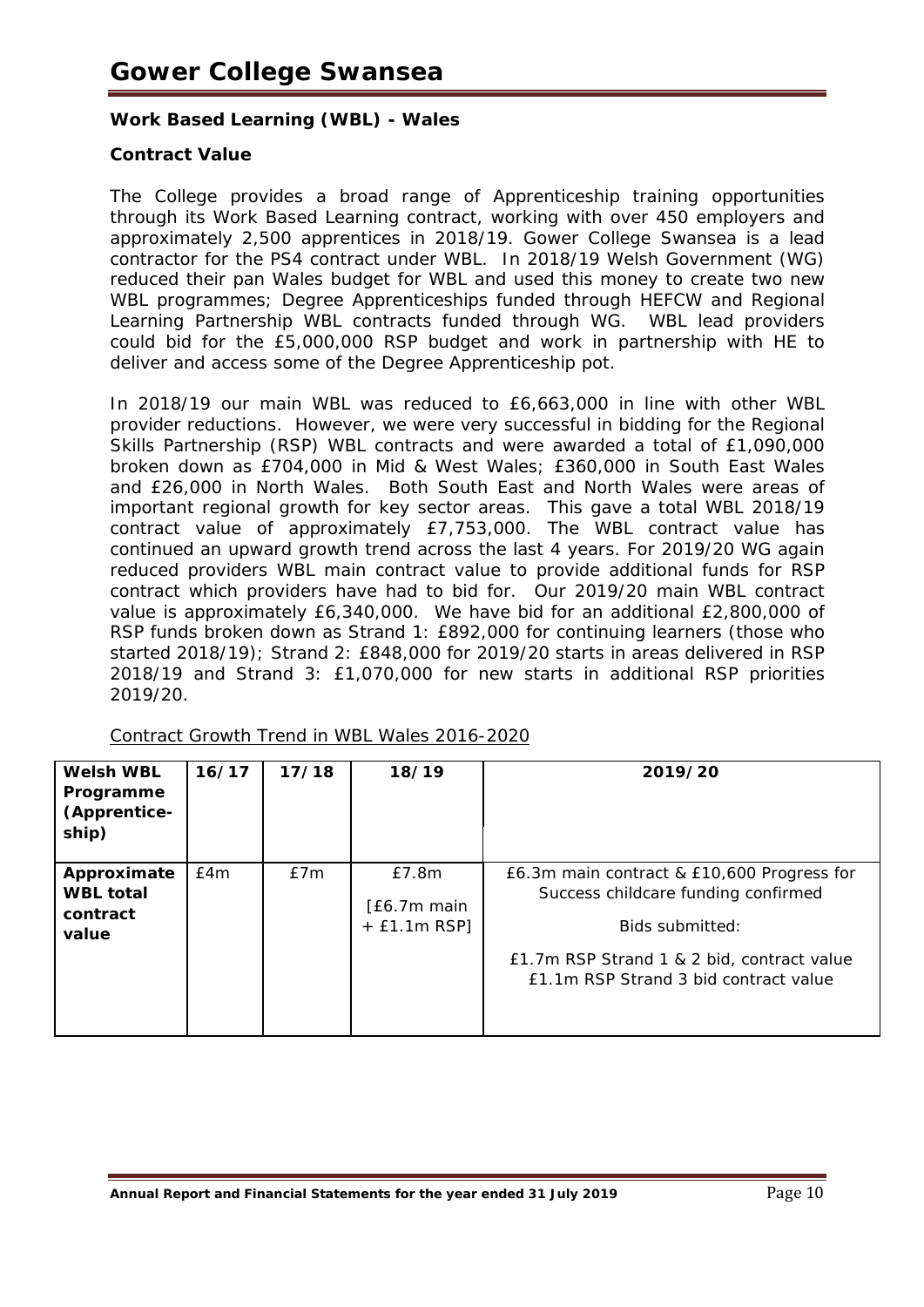# **Quality**

We have continued to improve quality in our Welsh WBL Contract, as part of our 'Journey to Excellence'.

With our delivery partners (8 college faculties & 4 sub-contractors), the College's WBL dept. continues to implement a comprehensive quality development plan, improving strategy and processes, developing resources and ensuring high quality provision for apprentices and their employers. We have broadened our WBL curriculum offer in response to local and regional skills needs. There have been continued improvements in quality and performance and the College allocates more apprenticeship funding to the better performing areas and has reduced apprenticeship starts in poorer performing areas until further improvements are shown. Verified data for framework completion rates has confirmed a generally continued improvement trend:

2015/16 - 78%; 2016/17 - 81% and 82% in 2017/18.

2018/19 data year is still open however, we are predicting a small drop to 78%. We have evaluated and identified the causes and revised our processes as a result. The 2019/20 data is already showing an increase to 85% overall at period 3.

This continued development and quality improvement has been recognised during our latest monitoring visits.

During their WBL inspection of February 2016, Estyn they had identified 8 recommendations and in the subsequent monitoring visit of October 2017 had found satisfactory progress against 5 of these but limited progress in 3 areas still. In December 2018, Estyn conducted a further monitoring inspection of WBL provision to review progress against their recommendations. Estyn confirmed WBL quality in the college had improved and we were no longer subject to monitoring visits and would instead have routine lead inspector link visits. Estyn confirmed strong progress against 2 of the recommendations and satisfactory progress against the remaining 5.

In October 2019, WBL had their Estyn Lead Inspector Link visit. Whilst have not received a written report of this the College has received positive verbal feedback on our continued progress.

# **English Contract 2018/19**

We continue to have a small pilot apprenticeship offer in England. The WBL funding, delivery and quality requirements in England are very different to Wales and there is a transition period in England to a new approach to WBL through apprenticeship standards. This has seen a substantial amount of WBL providers in England who have been inspected by Ofsted since the new regime to be graded as 'insufficient progress'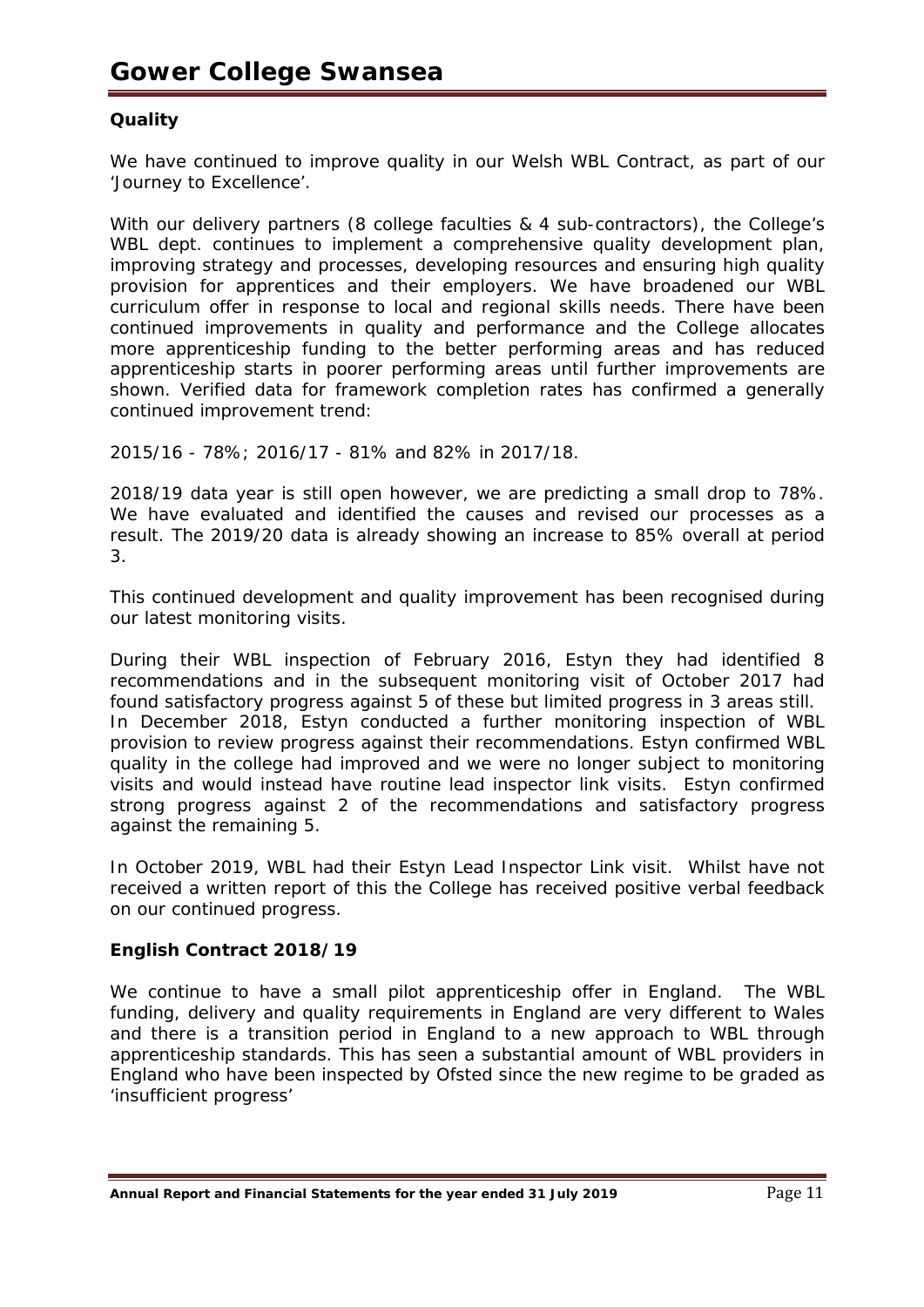We had our first Ofsted inspection for a New Provider Monitoring Visit in August 2019. We were graded Insufficient Progress in all 3 areas, which was a disappointing result. We had identified the development needs in most areas in our Self-Assessment Report but actions put in place did not make impact in time for Ofsted. A post Ofsted action plan has been implemented to address the issues identified to ensure swift implementation and impact.

No new apprenticeship starts can be taken on in England until we successfully pass Ofsted's re-monitoring visits which can occur any time between inspection and early December for safeguarding and full inspection between March and Sept 2020.

In October 2019, the College internal auditors inspected our progress against the post Ofsted Action Plan. They found "The College and its Work Based Learning Team have a detailed Prevent Quality Improvement Action Plan to address the issues raised by a recent Ofsted Inspection and is currently making adequate progress. The overall assessment gave substantial assurance that effective governance, risk and control processes are in place".

Our reapplication to the Register of Apprenticeship Training Providers in England was successful, allowing us to continue receiving funding for existing apprenticeships and take on new English apprenticeship starts once we pass the Ofsted re-inspection.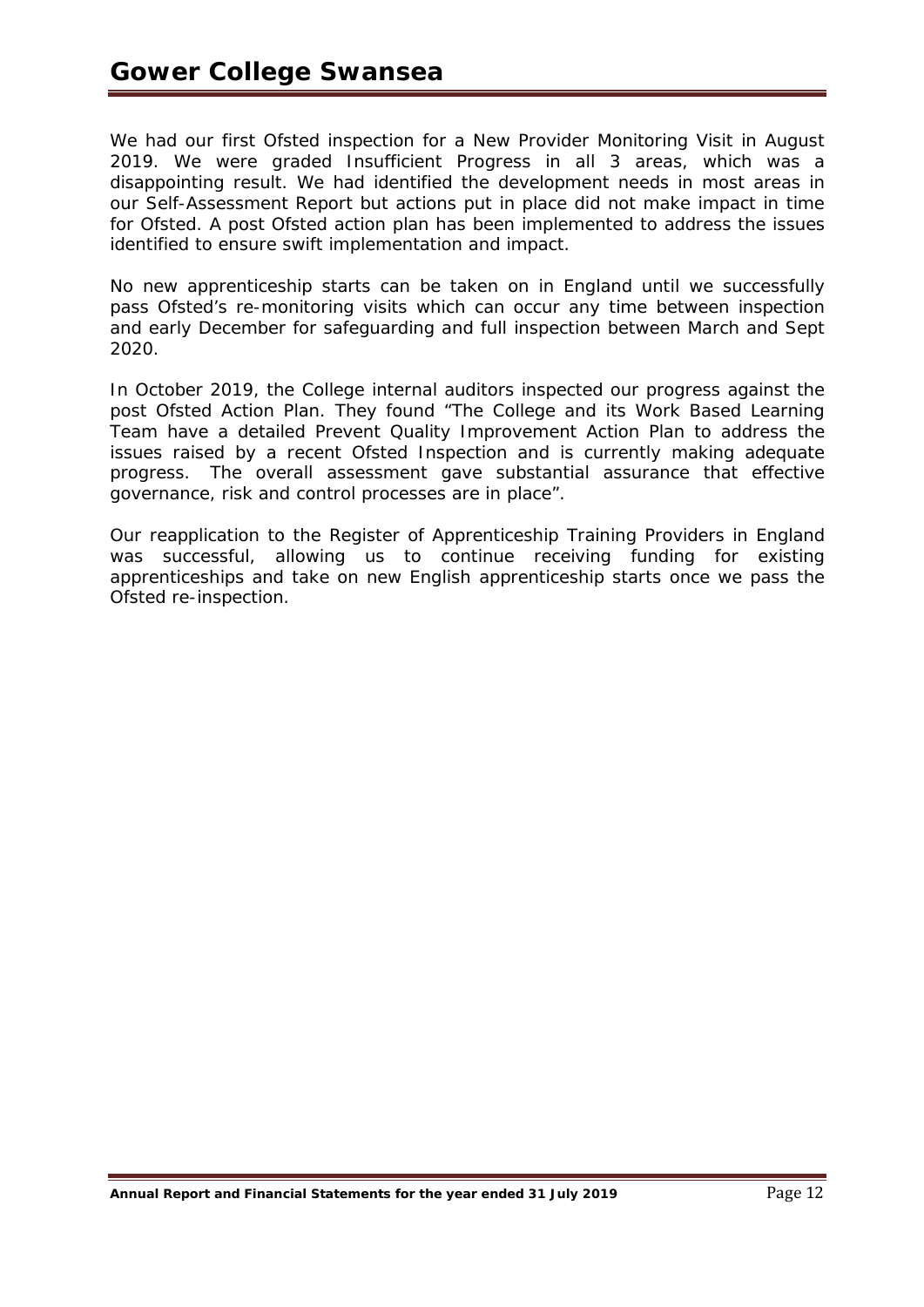# **Financial Performance**

The College's educational performance is backed up with a sound and robust financial performance. The College's underlying financial performance, measured as "Adjusted EBITDA" (and defined as EBITDA before exceptional items and actuarial pension adjustments) is as follows:

|                                               | 2017/18  | 2018/19   |
|-----------------------------------------------|----------|-----------|
|                                               | £000     | £000      |
| "Adjusted EBITDA"                             | 1,918    | 1,679     |
| Depreciation and amortisation (net of grants) | (2, 120) | (2, 451)  |
| Impact of insurance relating to the fire      | 874      | 152       |
| <b>Exceptional staff costs</b>                | (100)    | (204)     |
| Net interest payable                          | (56)     | (43)      |
| Loss on disposal of fixed assets              |          |           |
| Taxation                                      |          |           |
| Minority interest                             | 24       | 75        |
| Surplus before pension adjustments            | 540      | (792)     |
| Actuarial pension adjustments                 | 2,310    | (10, 390) |
| Surplus/(Deficit) for the year                | 2,850    | (11, 182) |

# *Financial results*

The Group generated a sector "Adjusted EBITDA" of £1,679,000 (2017/18: £1,918,000). The College (like all colleges) has suffered from increases in pension deficits arising primarily due to changes in actuarial assumptions. In addition, the College depreciation charge continues to rise following investment in the College estate. As a result, the College had total comprehensive income of (£11,182,000), (2017/18 - £2,850,000).

For 2018/19, recurrent grant funding for the College was increased by 4.3% resulting in a cash increase of £1,002,000 for direct delivery to students. This increase arose through a combination of cost of living increase (1%), growth funding following strong delivery in previous years and additional funding from Wels Government to fund pay awards in line with the schools sector. The College welcomes the commitment by WG to the FE sector through the additional funding. At the same time the College has met contractual scale point movements on the staffing pay scale.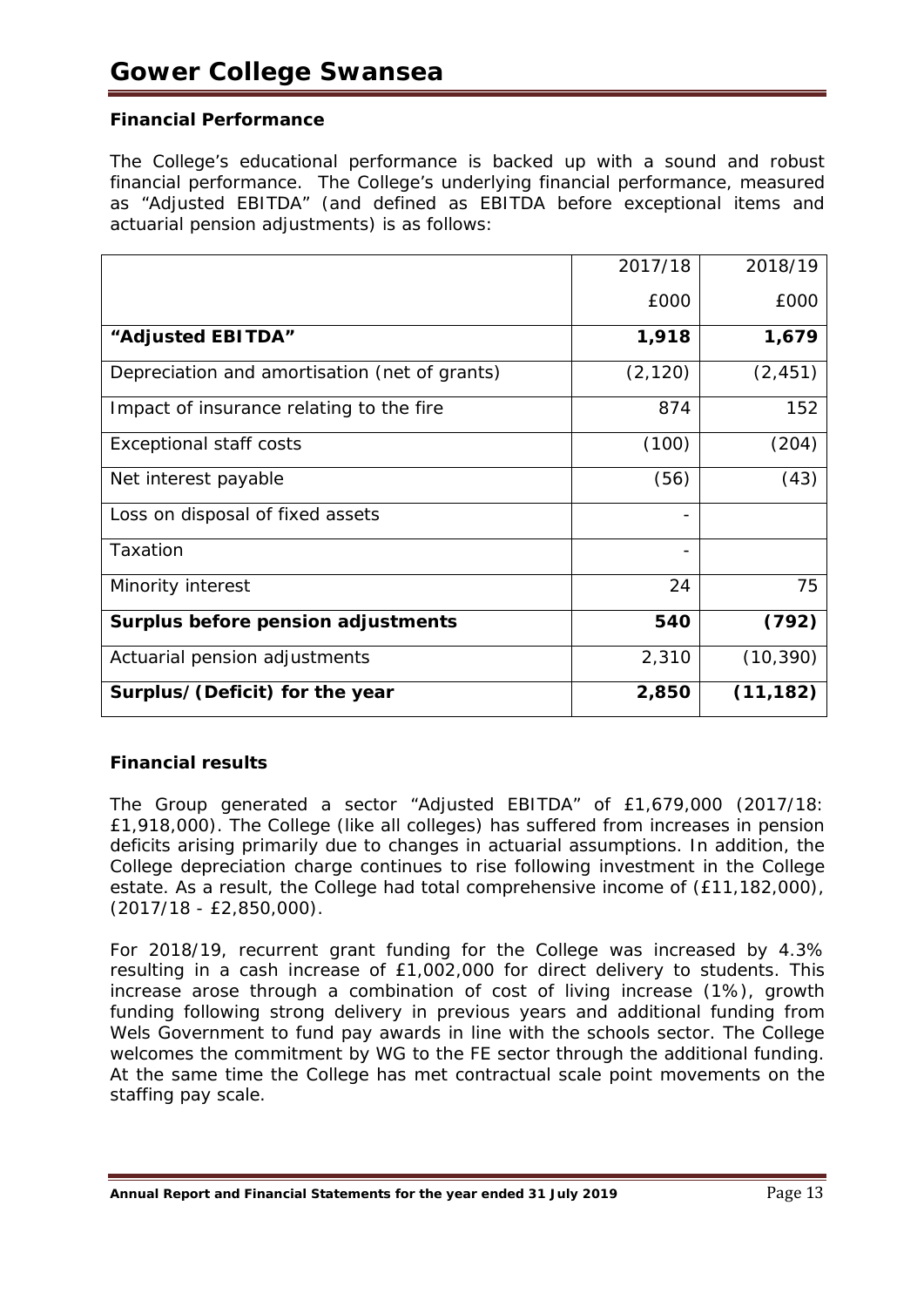# **Gower College Swansea**

Further increases in staff costs are expected in the form of increased employer pension contributions to the two pension schemes in which the College participates. The TPS employer contributions will increase from 16.48% to 23.68% in September 2019 and will have an impact on the College around £0.8 million. Welsh Government have identified funding for the period to 31 March 2020 and the FE sector have requested further funding for the remainder of the 2019/20 academic year. The LGPS is currently undertaking its next valuation exercise and any impact on rates will take effect from 1 April 2020.

Against this back-drop, the generation of a surplus before non-cash pension costs for reinvestment in the College represents a commendable performance. The College also recognises the need for future investment, including the development of its estate to meet the future needs of the learner. Therefore, the College continues to provide the resources for this future investment.

The Group has accumulated reserves of £7,602,000 and cash and short term investment balances of £5,943,000. The Group continues to generate cash surpluses annually for investment in the infrastructure of the College.

Tangible fixed asset additions during the year amounted to £2,630,000. This was split between improvement to land and buildings of £993,000 and equipment purchased of £1,637,000. This investment was part financed through Welsh Government grants.

The College also welcomed the allocation from Welsh Government of an estates maintenance grant in the year. An additional £415,000 was utilised during the year improving the College facilities for staff and students.

The Group has significant reliance on the education sector funding bodies for its principal funding source, largely from recurrent grants. In 2018/19, Welsh Government provided 54% (2017/18: 53%) of the Group's total income through the recurrent grant. It is a key College target within the strategic plan to further reduce the level of reliance on recurrent grant income from Welsh Government.

The College subsidiary, Track Training Limited ("Track"), is a training provider based in South Wales, delivering training across the whole of the UK. In the current year, the company has suffered from difficult trading conditions in England (in the Apprenticeship Levy market) which has resulted in a downturn in income. In particular, the decision by the ESFA to limit sub-contractors to £500,000 of activity per year has been challenging. The company has reviewed its operations during the year and has taken actions to realign its cost base with future expected income streams. The company made a loss before tax, interest, redundancy charges and group recharges of £178,000.

# *Treasury policies and objectives*

Treasury management is the management of the College's cash flows, its banking, money market and capital market transactions; the effective control of the risks associated with those activities; and the pursuit of optimum performance consistent with those risks.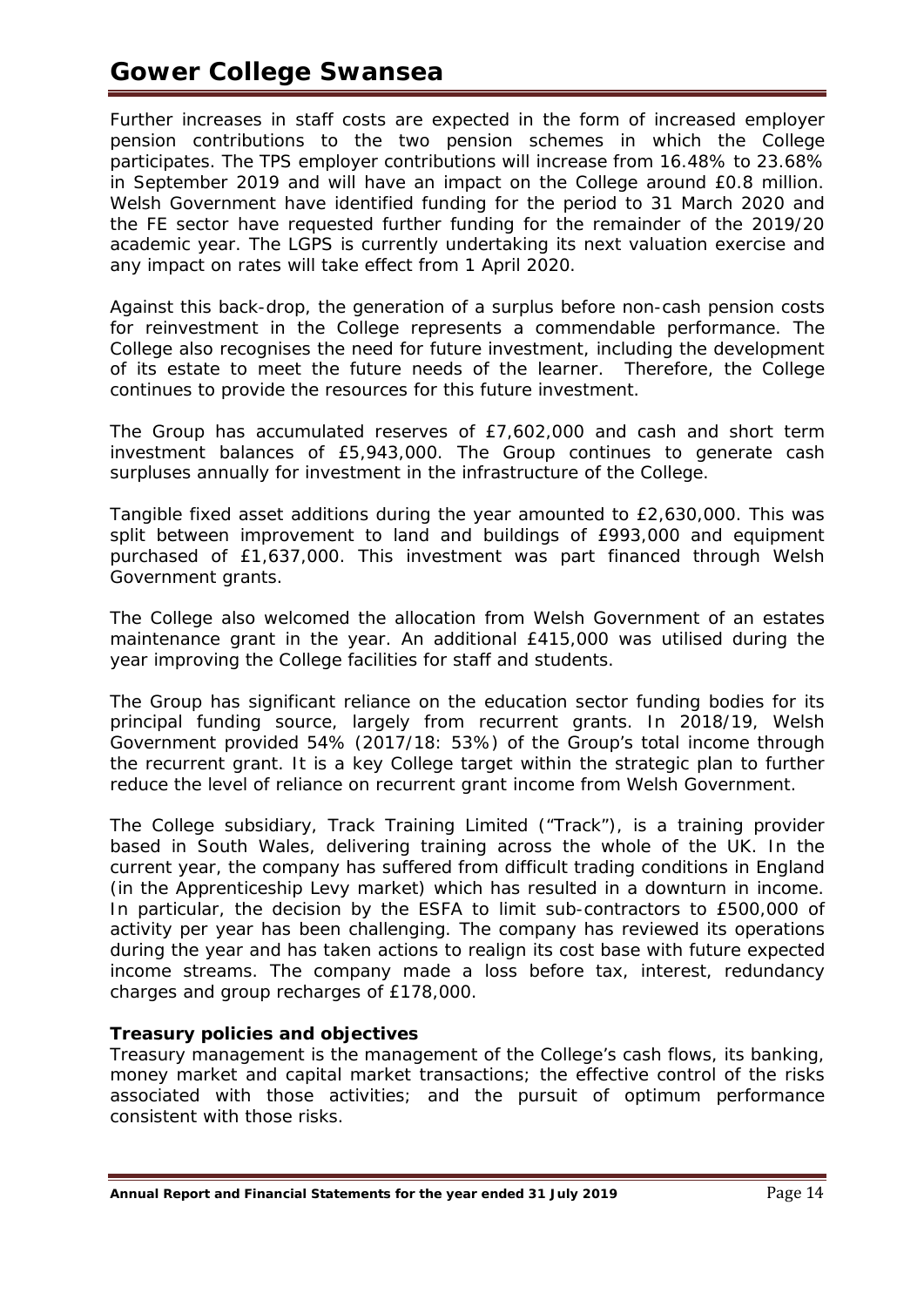The College has a separate treasury management policy in place.

Short term borrowing for temporary revenue purposes is authorised by the Accounting Officer. All other borrowing requires the authorisation of the Corporation and shall comply with the requirements of the Financial Memorandum with the Welsh Government.

# *Cash flows and liquidity*

At £4,325,000 (2017/18 £1,060,000), net cash flow from operating activities was strong.

Current borrowing levels are low and estate developments have historically been funded through a mixture of cash reserves, bank borrowing and Welsh Government grants. During the year the College put in place facilities to fund the estates development on the Tycoch and Gorseinon campuses. The bank loan of £2,000,000 was drawn down in October 2018. This bank loan from HSBC incurs interest at base rate plus 1.65% and is due for full review in October 2023 and will need to be refinanced or repaid at this date.

The size of the College's total borrowing and its approach to interest rates has been calculated to ensure a reasonable cushion between the total cost of servicing debt and operating cash flow. During the year this margin was comfortably exceeded.

The College will also strive to achieve further efficiencies through procurement initiatives and collaboration with other public sector institutions. During the year, the College achieved procurement savings of 5% which exceeds the Welsh Government target of 3%.

## *Creditor Payments*

The College is aware of its obligations under The Late Payment of Commercial Debt (Interest) Act 1998. It is the College policy for all suppliers to be paid within the payment terms of each individual supplier. During the year, the College made payments on average within 27 days (2017/18: 15 days) from the date of the invoice. The College did not incur any interest under The Late Payment of Commercial Debts (Interest) Act 1998.

# **Estates Strategy**

Our vision is that the College will have first class facilities for all its learners.

During the year, the College completed redevelopment of the front of the Gorseinon Campus. This exciting development was completed in October 2018. The £2,100,000 refurbishment has created better and much needed additional social space facilities for our students.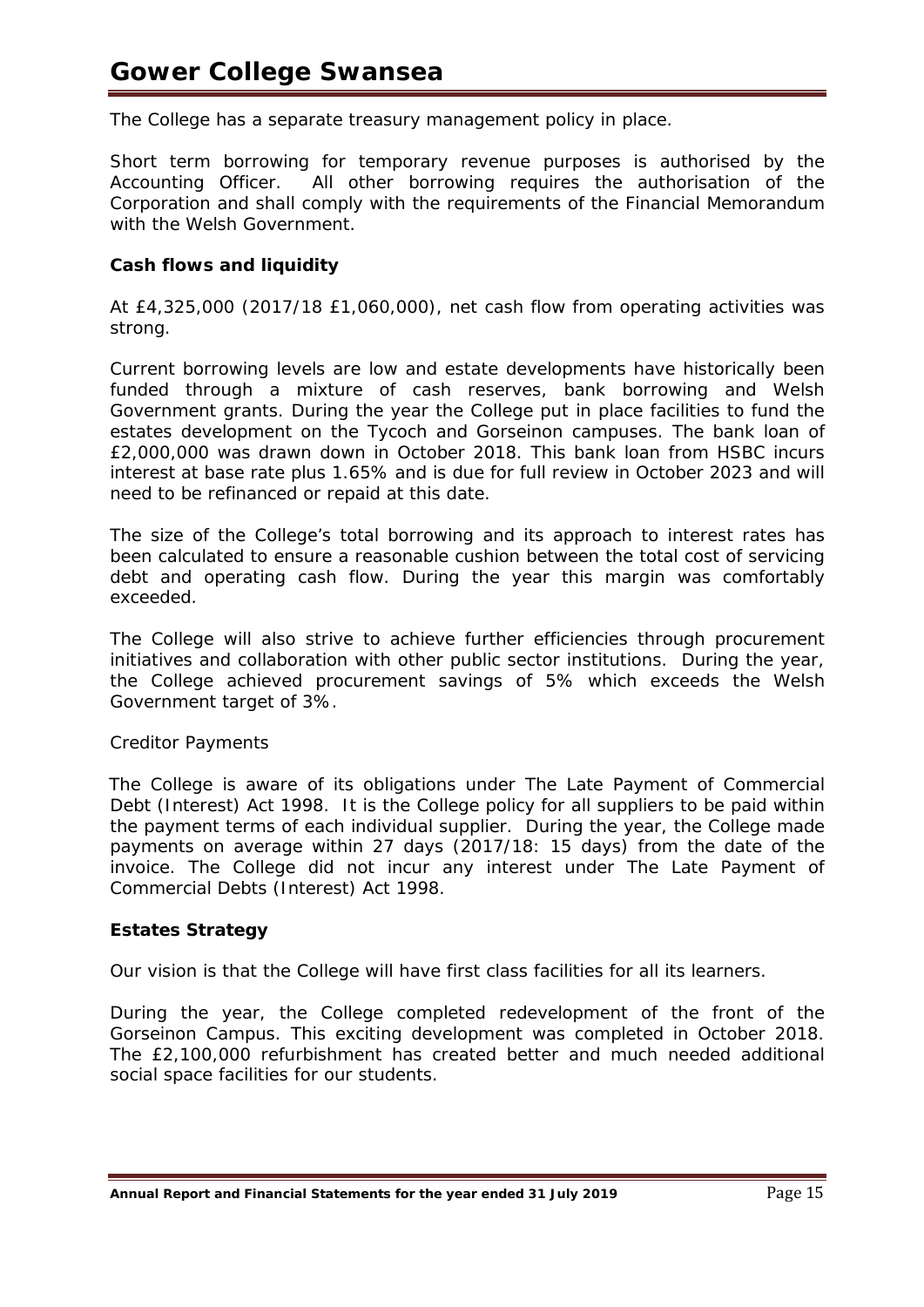The College has submitted a number of bids to the 21<sup>st</sup> Century Schools programme for additional funding to develop further excellent facilities for students across all campuses. The College has recently received approval of funding for the development of Sketty Hall Business School.

The College is aware of the increasing demographic for school leavers in Swansea over the next 5 years and will continue to invest in the development of its estate to meet the anticipated increases in enrolments in future years.

# **Risk Management, Principal Risks and Uncertainties**

The College Risk Management Committee meets at least termly and is constituted of senior managers of the College and is chaired by the Director of Finance. At each meeting a review is performed of the risks to which the College is exposed. The College has undertaken further work during the year to develop and embed the system of internal control, including financial, operational and risk management which is designed to protect the College's assets and reputation.

Based on the strategic plan, the Risk Management Committee undertakes a comprehensive review of the risks to which the College is exposed. They identify systems and procedures, including specific preventable actions which should mitigate any potential impact on the College. The internal controls are then implemented and the subsequent year's appraisal will review their effectiveness and progress against risk mitigation actions. In addition to the annual review, the Risk Management Committee will also consider any risks which may arise as a result of a new area of work being undertaken by the College.

A risk register is maintained at the College level which is reviewed at least annually by the Audit Committee and more frequently where necessary. The risk register identifies the key risks, the likelihood of those risks occurring, their potential impact on the College and the actions being taken to reduce and mitigate the risks. Risks are prioritised using a consistent scoring system.

This is supported by a risk management training programme to raise awareness of risk throughout the College.

Outlined below is a description of the principal risk factors that may affect the College. Not all the factors are within the College's control. Other factors besides those listed below may also adversely affect the College.

# *Welsh Government recurrent grant*

The College has considerable reliance on continued government funding through the Welsh Government (WG). In 2018/19, 54% (2017/18: 53%) of the Group's revenue was via the recurrent grant from Welsh Government. There are can be no assurance that government policy or practice will remain the same or that public funding will continue at the same levels or on the same terms.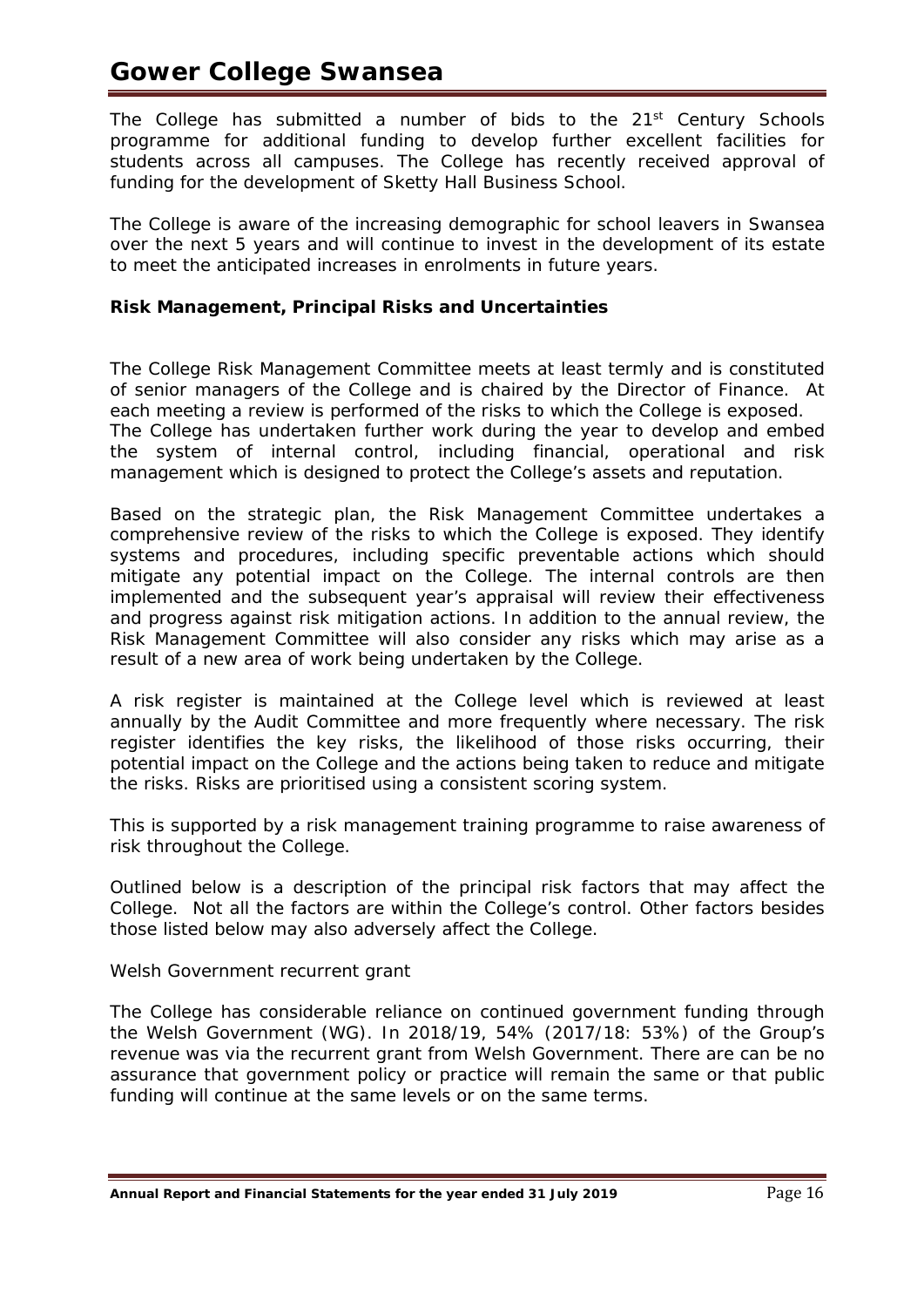The College is aware of several issues which may impact on future funding. In the current economic climate WG are reviewing all streams of funding and in particular funding for post-16 education and further education is not currently "protected" by WG. Therefore potential cuts to the overall education budget may impact the FE sector more adversely than other areas.

This risk is mitigated in a number of ways:

- By ensuring the College is rigorous in delivering high quality education and training.
- Considerable focus and investment is placed on maintaining and managing key relationships with the Welsh Government both directly by the College and through ColegauCymru.
- Ensuring the College is focused on those priority sectors which will continue to benefit from public funding.
- Regular dialogue with funding bodies.

The College is actively seeking alternative and additional sources of funding. This includes a focus on commercial activity, higher education, apprenticeship and commercial activity in England and building on the growing reputation of the College internationally as centre for overseas students studying A level programmes.

# *European Funding/Brexit*

The College is the lead partner on a large ESF project called Skills for Industry 2. The project focuses on employer engagement and delivers work placed training to staff at local employers throughout the region. Significant ESF funding is also used to support the Employability Hub activities, *Better Jobs, Better Futures*.

This risk is partially mitigated by ongoing dialogue with the Welsh European Funding Office (WEFO) to determine scope of future funding. WEFO have recently extended projects to December 2021 and there may be opportunities to further extend projects to December 2023.

The College does not believe that it is directly exposed to significant impacts arising from Brexit. However, the College will be impacted by any wider impacts on the UK economy. There may also be implications on overall Welsh Government spending which may impact on the FE sector.

# *Payroll Costs*

Although the requirement for Welsh FE Colleges to maintain pay parity with schools has been removed by Welsh Government, the ability to flexibly control pay remains challenging due to the nature of contractual pay scales and pressures to make cost of living pay awards.

In September 2019, the employer's contribution rate to the TPS increased from 16.48% to 23.68% an annualised increase of 43% (£800,000 per annum). Welsh Government have indicated they are seeking to fund this increase.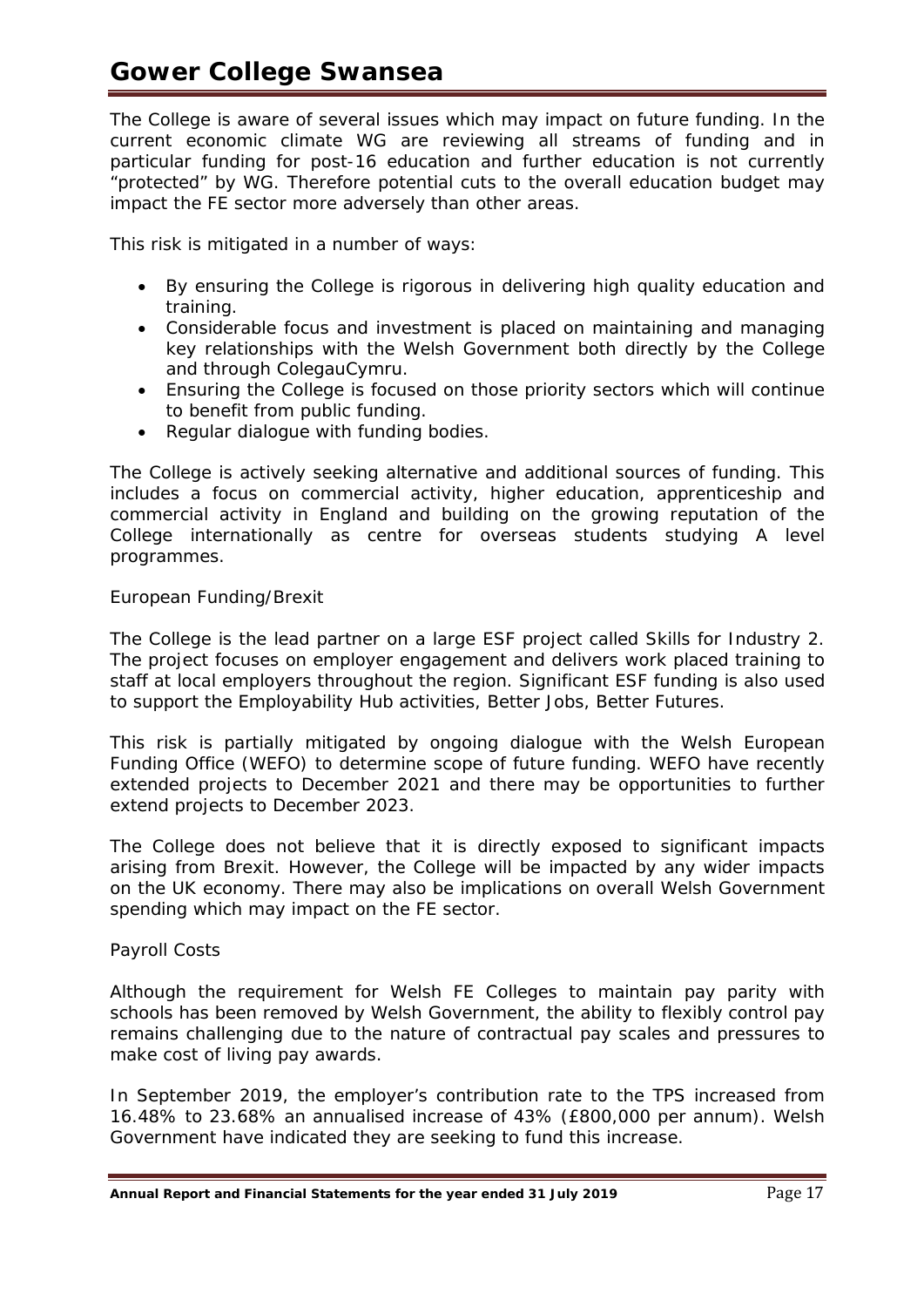Teachers in Wales have been awarded a cost of living pay award from September 2019 of 2.75%. The College welcomes the Welsh Government recognition of the teaching profession in Wales and its position that FE lecturers in Wales are performing the same role as teachers in schools. At the current time, the cost of living increase reflected in recurrent grant funding allocation for 2019/20 amounts to 1%. The FE sector is lobbying Welsh Government to provide additional funding for FE lecturers pay together with additional funding for other staff in FE colleges. *IT Infrastructure.*

All organisations are becoming ever more dependent on their IT systems, and colleges are no exceptions. As the College continues to invest in its IT infrastructure, the risks affecting the College continue to increase. The number of malicious external attacks on all organisations is increasing.

The College is focused on continuously improving the robustness of its IT systems and has invested further during the year in achieving ISO:27001 (Information Assurance Standard) accreditation and achieving certification in Cyber Essentials Plus.

# *Maintain adequate funding of pension liabilities*

The financial statements report the share of the Local Government Pension Scheme deficit on the College's balance sheet in line with the requirements of FRS 102. Although asset performance in the year has been strong, past service costs arising from recent court judgements (McCloud and Lloyds GMP) combined with an decrease in AAA bond rates (and hence a lower discount rate leading to higher future liabilities) has resulted in an increase in the LGPS pension deficit to £26.9 million (2018: £16.5 million).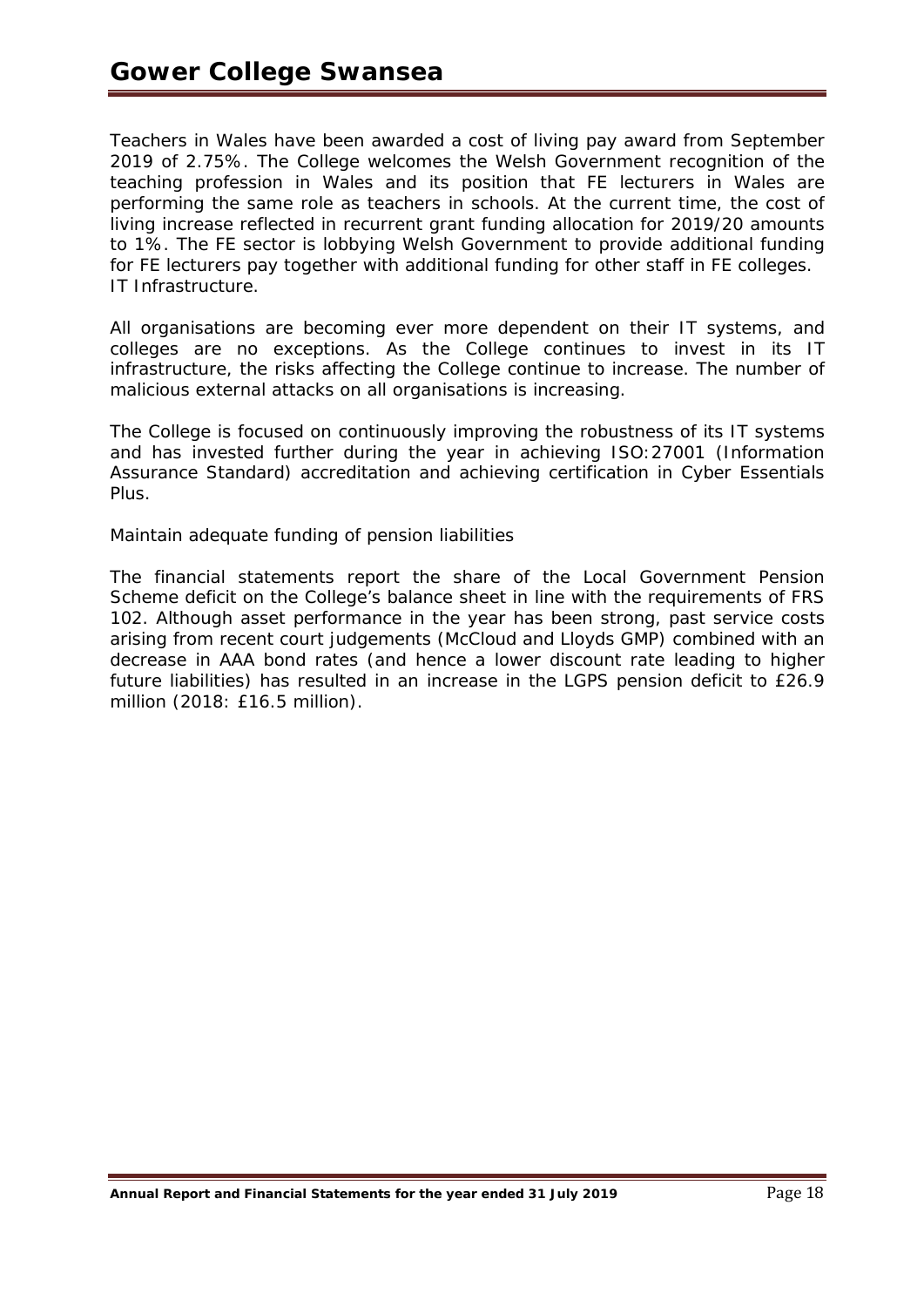# **Health, Safety and the Environment**

The College is committed to providing a safe learning environment for students and staff. The College Health & Safety Committee meets to ensure robust processes and procedures are in place for all aspects of College life and particular emphasis is placed on areas such as educational trips and third party premises used by students as part of their work placement. The College has a dedicated Health, Safety and Environment Manager.

The number of RIDDORS (reportable accidents) in this year was 2 (prior year: 1). A thorough review has not identified any systematic issues and the College remains committed to eliminating all RIDDORS.

The College also operates a comprehensive risk assessment process with all risk assessments being updated annually.

## **The Environment**

The College continues to promote sustainability and during the year the Sustainability Group met several times. The Sustainability Group includes student members and they have played an active part in events in the College.

During the year, the College has reviewed and updated its Sustainable Development Vision and Strategy, incorporating:

- Sustainable Development Strategy
- Sustainable Procurement Assessment Framework
- Environmental Policy Statement
- Energy Water Management Policy
- Procurement Strategy

The College has also been successful in obtaining and maintaining its Green Dragon Level 5 Award for Environmental Management.

The College produces an annual report on sustainable activities each year.

## *Energy*

The College is focussed on reducing electricity consumption through the introduction of LED lighting, use of voltage optimisation units and "switch-off" initiatives.

The College has commenced a replacement programme of old boilers utilising Salix funding for energy efficient programmes, which will result in more efficient heating of the premises.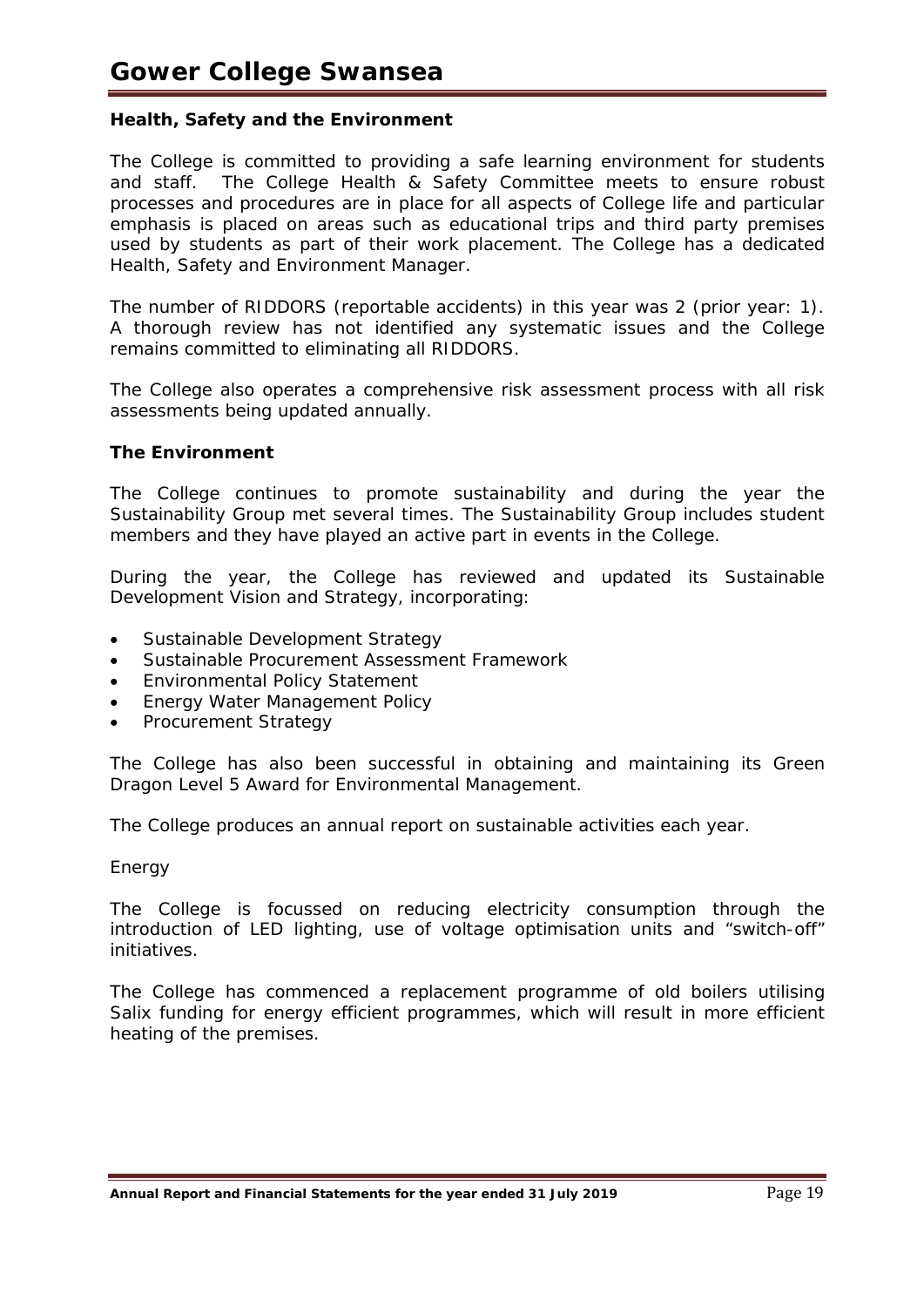## *Waste*

The College encourages all staff to minimise waste in line with reduce, reuse and recycle. Recycling bins are available across all sites and are collected separately by the College's waste disposal contractor. The number of such bins has been increased over the last year. The majority of College waste that is not recyclable goes to incineration with the resultant outputs being recycled.

# *Modern Slavery*

In accordance with the Modern Slavery Act 2015, the College has adopted and approved its Slavery and Human Trafficking Statement.

# **Equal opportunities**

The College is committed to ensuring equality of opportunity for all who learn and work here. We respect and value positively differences in race, gender, sexual orientation, disability, religion or belief and age. We strive vigorously to remove conditions which place people at a disadvantage and we will actively combat bigotry.

The College publishes an Annual Equality Report and Equality Objectives to ensure compliance with all relevant equality legislation including the Equality Act 2010. The Strategic Equality Plan and the annual Equality and Diversity Progress Report are published on the College's website.

The College has an established Equality and Diversity Team which includes senior managers and Governors.

The College undertakes equality impact assessments on all new policies and procedures and publishes the results. Equality impact assessments are also undertaken for existing policies and procedures on a prioritised basis.

The College has developed and adopted the College Inclusion Charter which has been recognised by Welsh Government as good practice in the sector.

## **Governance**

The College has a well-developed governance structure with a fully functioning committee structure and well attended Board meetings. The Board represents a broad range of community and business interests and provides both scrutiny and support for the executive. The Board includes two student representatives and two staff representatives.

Apart from chairing Board meetings, The Chair of Governors has responsibility for the line management of the Principal and the Clerk. In addition there are meetings with strategic partners, inspectors and other external bodies that require his attendance on behalf of the College. He consults regularly with the Principal.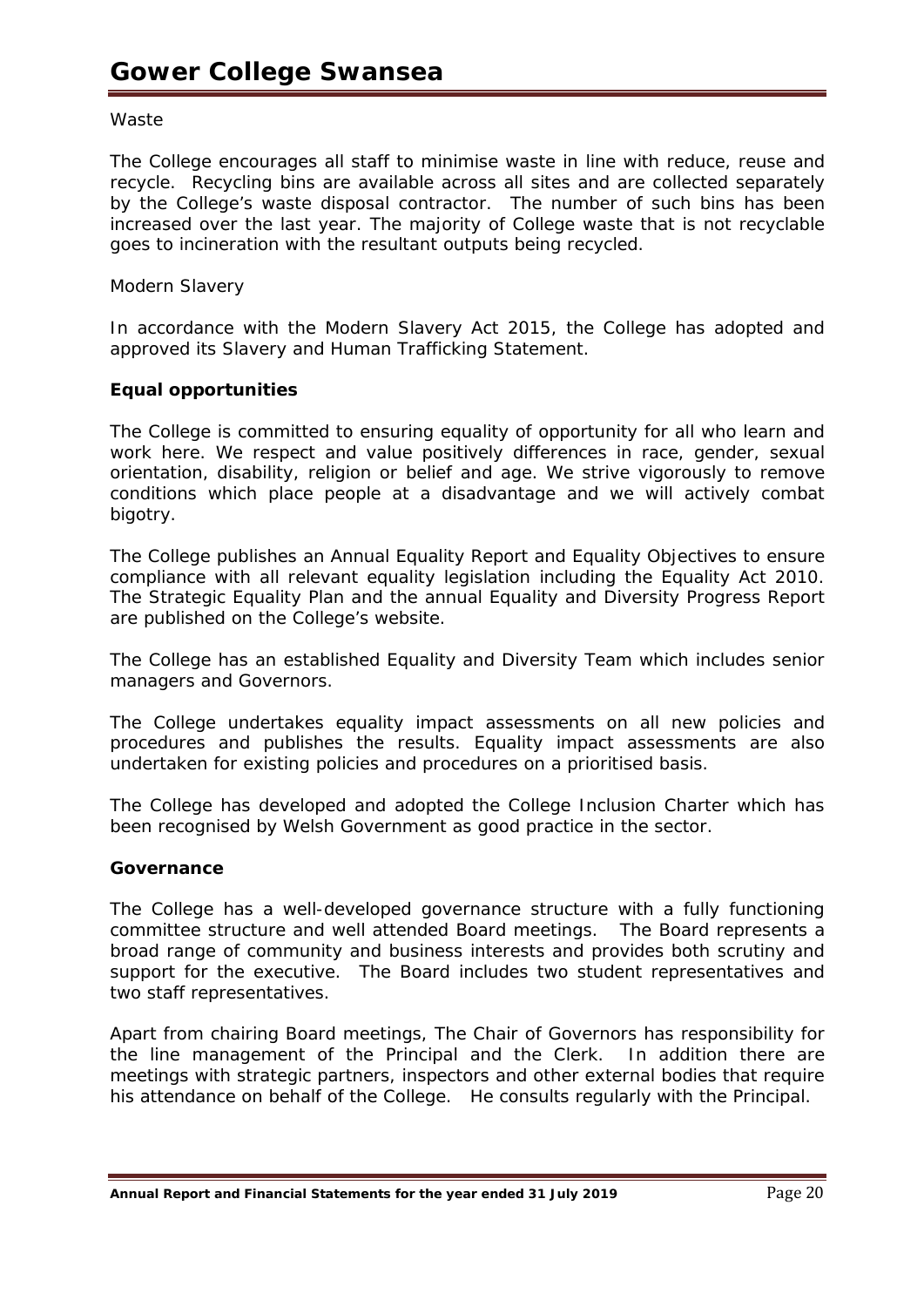# **External Matters**

The College enjoys a strong reputation locally as well as nationally.

In line with other colleges and with universities, Gower College Swansea has many stakeholders. These include:

- Students and parents
- Welsh Government
- Local schools
- Staff
- Local employers (with specific links)
- Local authorities
- The local community
- Other FE institutions
- Trade unions
- Professional bodies

The College recognises the importance of these relationships and engages in regular communication with them through a variety of different means.

The College plays an influential role in developing the City and County of Swansea's planning of secondary education and has contributed to stakeholder consultations on the way forward for post-16 provision in the area. The College is a member of the Swansea Learning Partnership which oversees a range of provision including Adult Community Learning in Swansea, as well as approaches to reducing NEETs in Swansea.

Gower College Swansea has been chosen to be Cambridge University's HE+ centre for South Wales, helping to increase the number of talented students gaining entry to the top universities in the UK. The move underlines the esteem in which this College is held by some of the UK's most prestigious HEIs. Eleven students gained entry to Oxford and Cambridge Universities this year.

Further, the College is the lead in the Swansea Seren Hub. The Seren Hub is a collaboration between the College and Swansea Sixth Form schools which will provide support to enable more young people from Wales to gain places at top Universities across the UK.

The College is an active member of the Regional Learning and Skills Partnership and the Principal sits on the Board. The RLSP has been identified, by the Minister for Education and Skills, as a pioneering model for co-operation across provider sectors and geographical regions.

The College has a large work based learning contract which delivers apprenticeships to over 2,500 individuals and 1,000+ companies across Swansea, the South West Wales region and pan Wales in a wide range of curriculum areas each and every year. In 2018 the College was recognised in both the Apprenticeship Awards Cymru and the UK Apprenticeship Awards for the quality of its provision.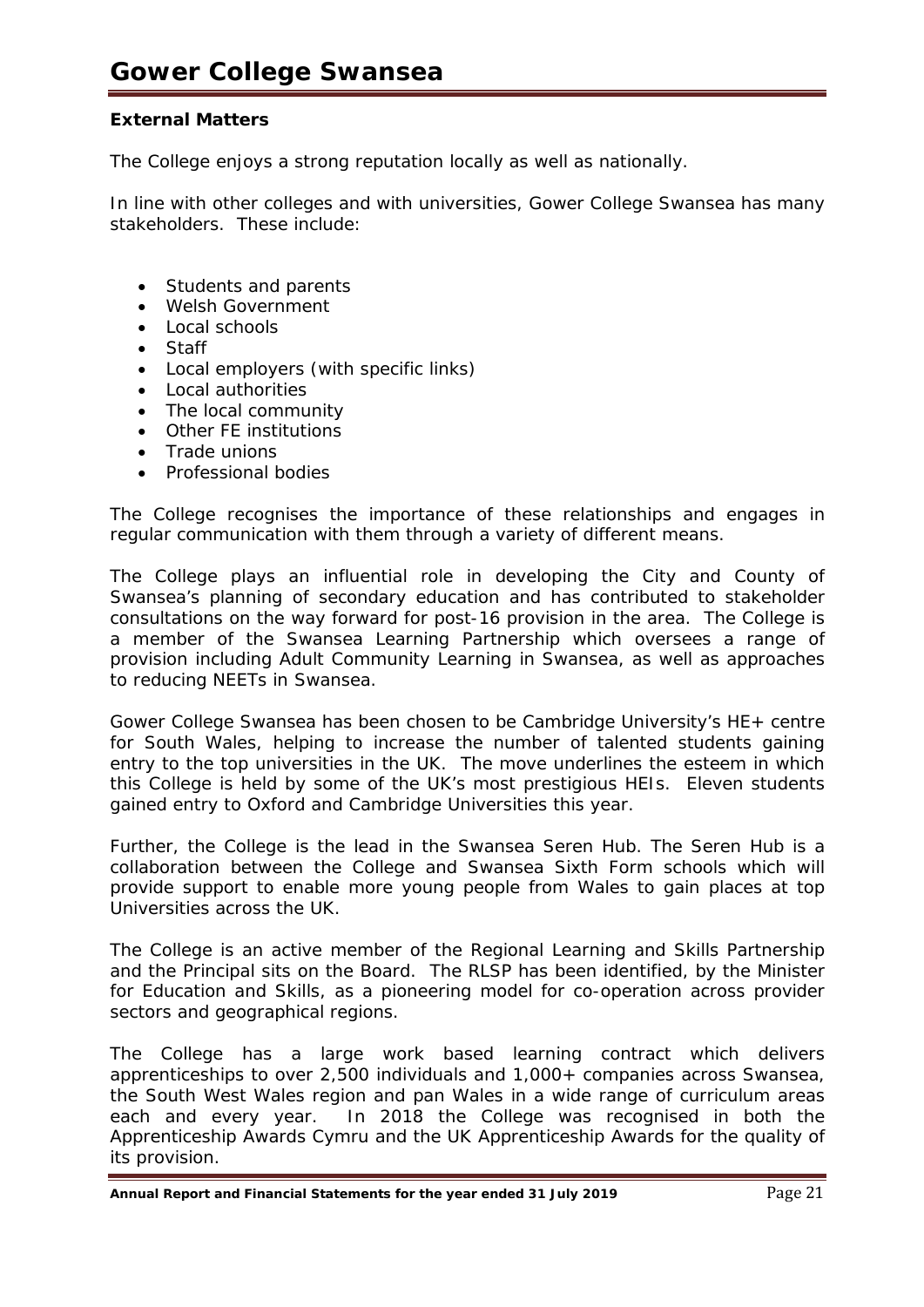# **Gower College Swansea**

In 2017 the College launched a suite of European funded employability programmes – called Better Jobs Better Futures from our premises in the City which sought to respond to some of the specific challenges in Swansea in terms of both 'into work' projects (young people, 25+ and at risk of NEET) and 'in work' projects (underemployed and women). To date the programme has helped over 1,500 different individuals.

The College is also the lead partner in an ESF project to deliver skills to employees<br>in companies throughout SW Wales. Partners in this project include in companies throughout SW Wales. Pembrokeshire College, Coleg Sir Gar, NPTC Group and Adult Learning Wales.

Managers within the College contribute to a wide range of partnership activities across the FE sector both in Wales and in England, following the College's invitation to join the Collab group of Colleges. In Wales for example the Principal, as well as being a member of the Principals Forum, chairs the Colleges Wales Finance Directors Group. But in addition there are a large number of projects involving the College and where it partners with either individual colleges or small groups of different sizes.

# **Disclosure of information to auditors**

The members who held office at the date of approval of this report confirm that, so far as they are each aware, there is no relevant audit information of which the College's auditors are unaware; and each member has taken all the steps that he or she ought to have taken to be aware of any relevant audit information and to establish that the College's auditors are aware of that information.

Approved by order of the members of the Corporation on 12 December 2019 and signed on its behalf by:

dem famelins

**Colin Cornelius Chair of the Corporation**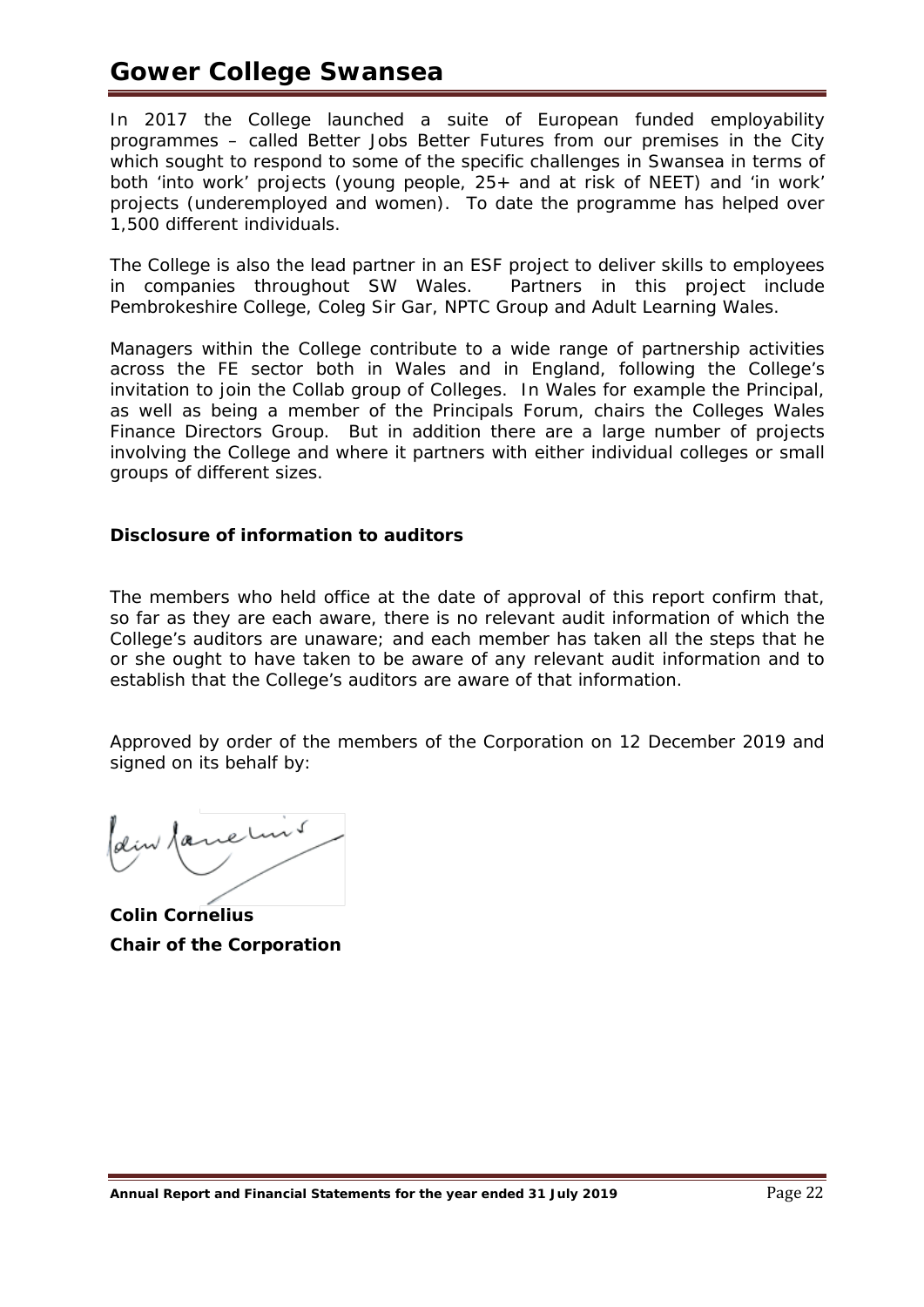# **Statement of Corporate Governance and Internal Control**

The following statement is provided to enable readers of the annual report and accounts of the College to obtain a better understanding of its governance and legal structure. This statement covers the period from 1 August 2018 to 31 July 2019 and up to the date of approval of the annual report and financial statements.

The College endeavours to conduct its business:

- i. in accordance with the seven principles identified by the Committee on Standards in Public Life (selflessness, integrity, objectivity, accountability, openness, honesty and leadership);
- ii. in accordance with The Governance Code for Further Education published by ColegauCymru in January 2016 ("the Code"); and
- iii. having due regard to the UK Corporate Governance Code 2014 insofar as it is applicable to the further education sector.

The College is committed to exhibiting best practice in all aspects of corporate governance and in particular the College has adopted and complied with the Code. We have not adopted and therefore do not apply the UK Corporate Governance Code. However, we have reported on our Corporate Governance arrangements by drawing upon best practice available, including those aspects of the UK Corporate Governance Code we consider to be relevant to the further education sector and best practice.

In the opinion of the Governors, the College complies with/exceeds all the provisions of the Code, and it has complied throughout the year ended 31 July 2019. The Governing Body recognises that, as a body entrusted with both public and private funds, it has a particular duty to observe the highest standards of corporate governance at all times. In carrying out its responsibilities, it takes full account of The Governance Code for Further Education published by Colegau Cymru in January 2016, which it formally adopted on 11 February 2016.

The College is an exempt charity within the meaning of Part 3 of the Charities Act 2011. The Governors, who are also the Trustees for the purposes of the Charities Act 2011, confirm that they have had due regard for the Charity Commission's guidance on public benefit and that the required statements appear elsewhere in these financial statements.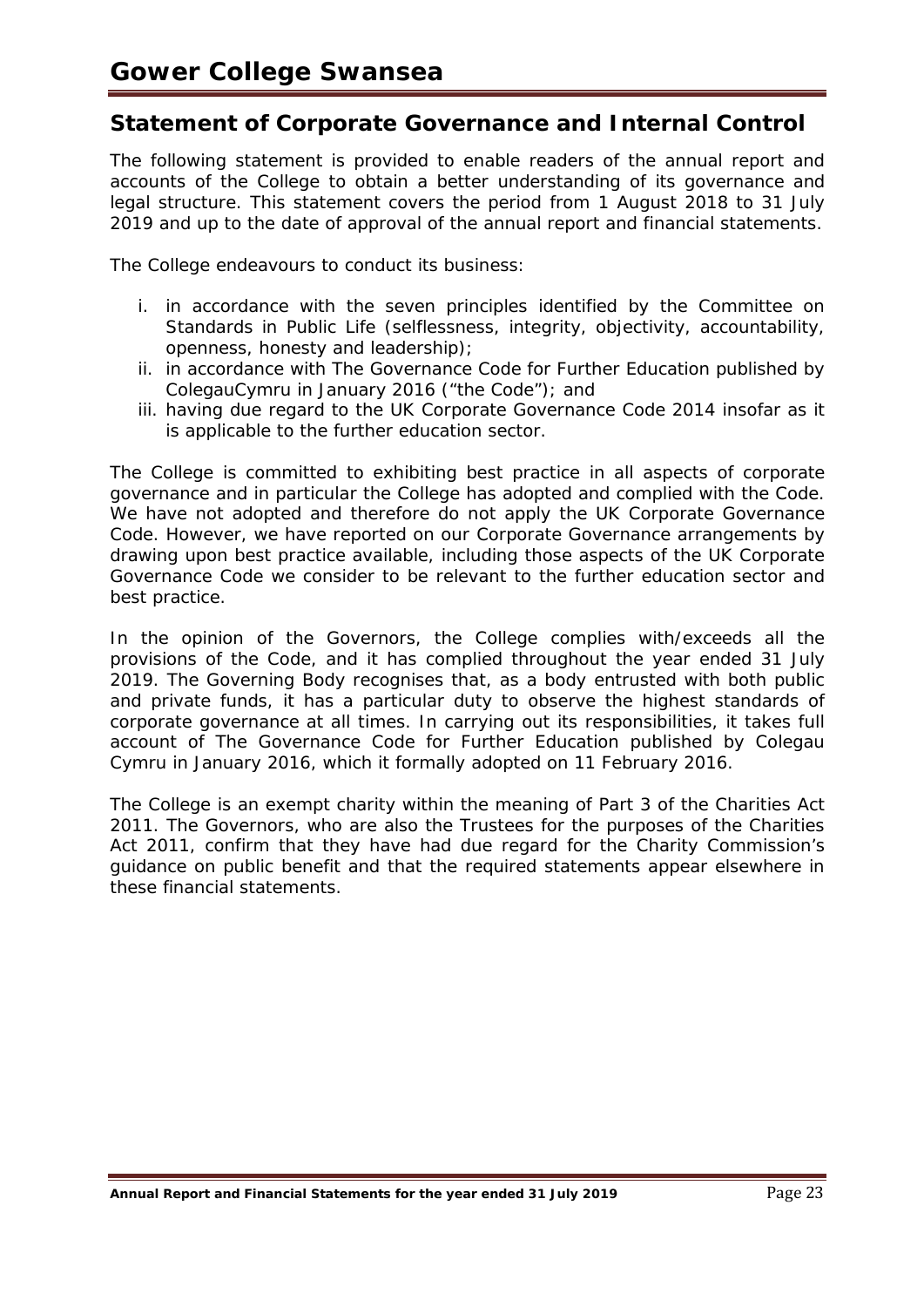# **The Corporation**

The members who served the College during the year and subsequent to the yearend up to the date of signing the Annual Report were as follows:

| Governor                                         | Year of<br>Appointment/<br>Reappointment | Term of<br><b>Office</b> | <b>Attendance</b><br>at<br>Corporation | <b>Committees Served During the</b><br>Year      |
|--------------------------------------------------|------------------------------------------|--------------------------|----------------------------------------|--------------------------------------------------|
|                                                  |                                          |                          | <b>Board</b>                           |                                                  |
| Mr C Cornelius                                   | 2010/2014/2016                           | 4 years                  | 6/6                                    | Chairman: Corporation,                           |
|                                                  |                                          |                          |                                        | S&G (Chair), Rem (Chair), F&GP, HR               |
| Mrs C Patel                                      | 2010/2014/2018                           | 4 years                  | 3/6                                    | Vice Chair: Corporation Board (from<br>May 2016) |
|                                                  |                                          |                          |                                        | HROD (Chair), F&GP, Rem, S&G                     |
| Dr D Ashelby                                     | 2010/2014/2018                           | 4 years                  | 4/6                                    | C&Q (Chair), F&GP, S&G                           |
| Mrs H Bjork                                      | From May 2019                            | 4 years                  | 2/2                                    |                                                  |
| Mr J Britton                                     | 2010/2014/2015                           | 4 years                  | 3/6                                    | F&GP (Vice Chair), C&Q                           |
| Mrs C Green                                      | 2010/2014/2016                           | 4 years                  | 5/6                                    | Audit (Vice-Chair), HROD, LS                     |
| Mr A M Day                                       | 2012/2016                                | 4 years                  | 5/6                                    | C&Q, HROD (Vice-Chair) S&G                       |
| Mr A Donald                                      | 2010/2014/2018                           | 4 years                  | 1/6                                    | F&GP (Chair), HROD, Rem                          |
| Mr M Howells                                     | 2016                                     | 4 Years                  | 6/6                                    | F&GP, LS                                         |
| Cllr Oliver James                                | 2018 (until May<br>2019)                 | 4 years                  | 0/4                                    |                                                  |
| Mr M Jones<br>(Principal and Chief<br>Executive) | 2013                                     | Whilst<br>Principal      | 6/6                                    | C&Q, LS, F&GP                                    |
| Mr L Lisauskas*                                  | 2019 (from<br>October)                   | 1 year                   | n/a                                    |                                                  |
| Rev Adrian Morgan                                | 2019 (From June)                         | 4 years                  | n/a                                    |                                                  |
| Y Muhissan*                                      | 2019                                     | 1 year                   | n/a                                    |                                                  |
| Cllr Sam Pritchard                               | 2019 (from May)                          | 1 year                   | 1/2                                    |                                                  |
| Ms F Rees                                        | 2010/2014/2017                           | 4 years                  | 6/6                                    | LS (Chair), S&G (Vice Chair), Audit              |
| Mr K Rees                                        | 2016                                     | 4 years                  | 2/6                                    | Audit, S&G                                       |
| Cllr Kelly Roberts                               | 2018 (until May<br>2019)                 | 4 years                  | 0/4                                    |                                                  |
| Miss Yasmin<br>Shipperley                        | 2018                                     | 1 year                   | 3/6                                    | C&Q, LS                                          |
| Judge R Singh                                    | 2010/2014/2018                           | 4 years                  | 4/6                                    | Audit (Chair)                                    |
| Mrs Denise Thomas                                | 2018                                     | 4 years                  | 6/6                                    | Audit, C&Q, LS,                                  |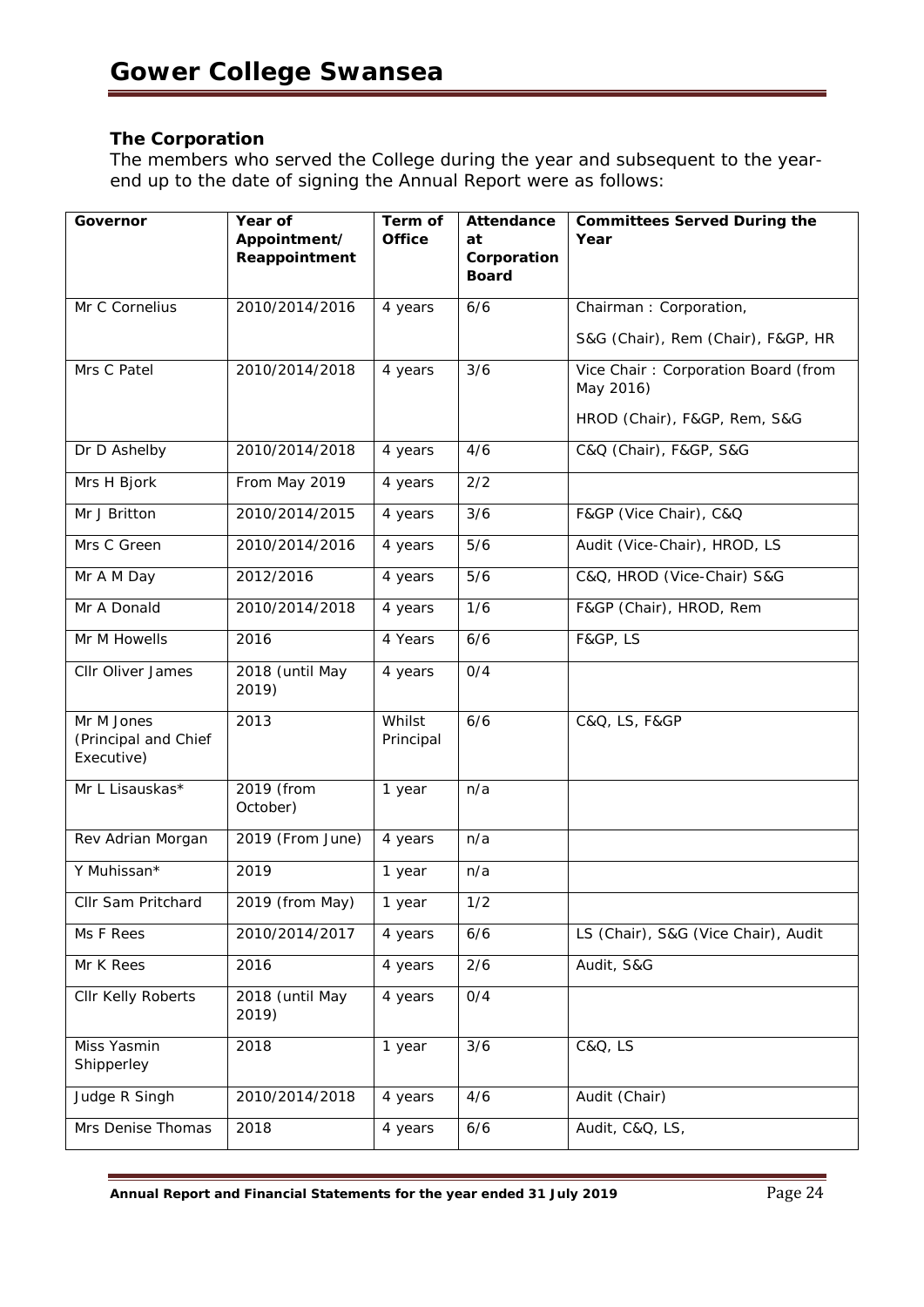# **Gower College Swansea**

| Cllr Des Thomas | 2019 (from May)  | year    | 2/2 |                  |
|-----------------|------------------|---------|-----|------------------|
| Daniel Tinsley  | 2018             | year    | 4/6 | C&G, LS          |
| Mr G Williams   | 2010/2014/2017   | 4 years | 6/6 | C&Q (Vice Chair) |
| Mrs S Williams  | 2016             | 4 years | 6/6 | HROD, LS         |
| Mrs P Walters   | 2019 (from June) | 4 years | n/a |                  |

| Key:        |                                                                         |     |                                |
|-------------|-------------------------------------------------------------------------|-----|--------------------------------|
| F&GP        | Finance & General Purposes Committee                                    | Rem | <b>Remuneration Committee</b>  |
| <b>HROD</b> | Human Resources and Organisational<br>Development Committee             | C&O | Curriculum & Quality Committee |
| S&G         | Search & Governance Committee                                           | LS  | Learner Support Committee      |
| $\star$     | Appointed in October 2019 to serve the<br>2019/20 academic year onwards |     |                                |

It is the Corporation's responsibility to bring independent judgement to bear on issues of strategy, performance, resources and standards of conduct.

The Corporation is provided with regular and timely information on the overall financial performance of the College, together with other information such as, performance against funding targets, proposed capital expenditure, quality matters and personnel related matters such as health and safety and environmental issues. The Corporation meets at least once each term.

The Corporation conducts its business through a number of committees. Each committee has terms of reference, which have been approved by the Corporation. These committees are Finance and General Purposes, Human Resources and Organisational Development, Remuneration, Search and Governance, Curriculum and Quality, Learner Support and Audit. Full minutes of all meetings, except those deemed to be confidential by the Corporation, are available from the Clerk to the Corporation.

All governors are able to take independent professional advice in furtherance of their duties at the College's expense and have access to the Clerk to the Corporation, who is responsible to the Board for ensuring that all applicable procedures and regulations are complied with. The appointment, evaluation, and removal of the Clerk are matters for the Corporation as a whole.

Formal agendas, papers and reports are supplied to governors in a timely manner, prior to Board meetings. Briefings are also provided on an ad-hoc basis.

The Corporation has a strong and independent non-executive element, and no individual or group dominates its decision making process. The Corporation considers that each of its non-executive members is independent of management and free from any business or other relationship, which could materially interfere with the exercise of their independent judgement.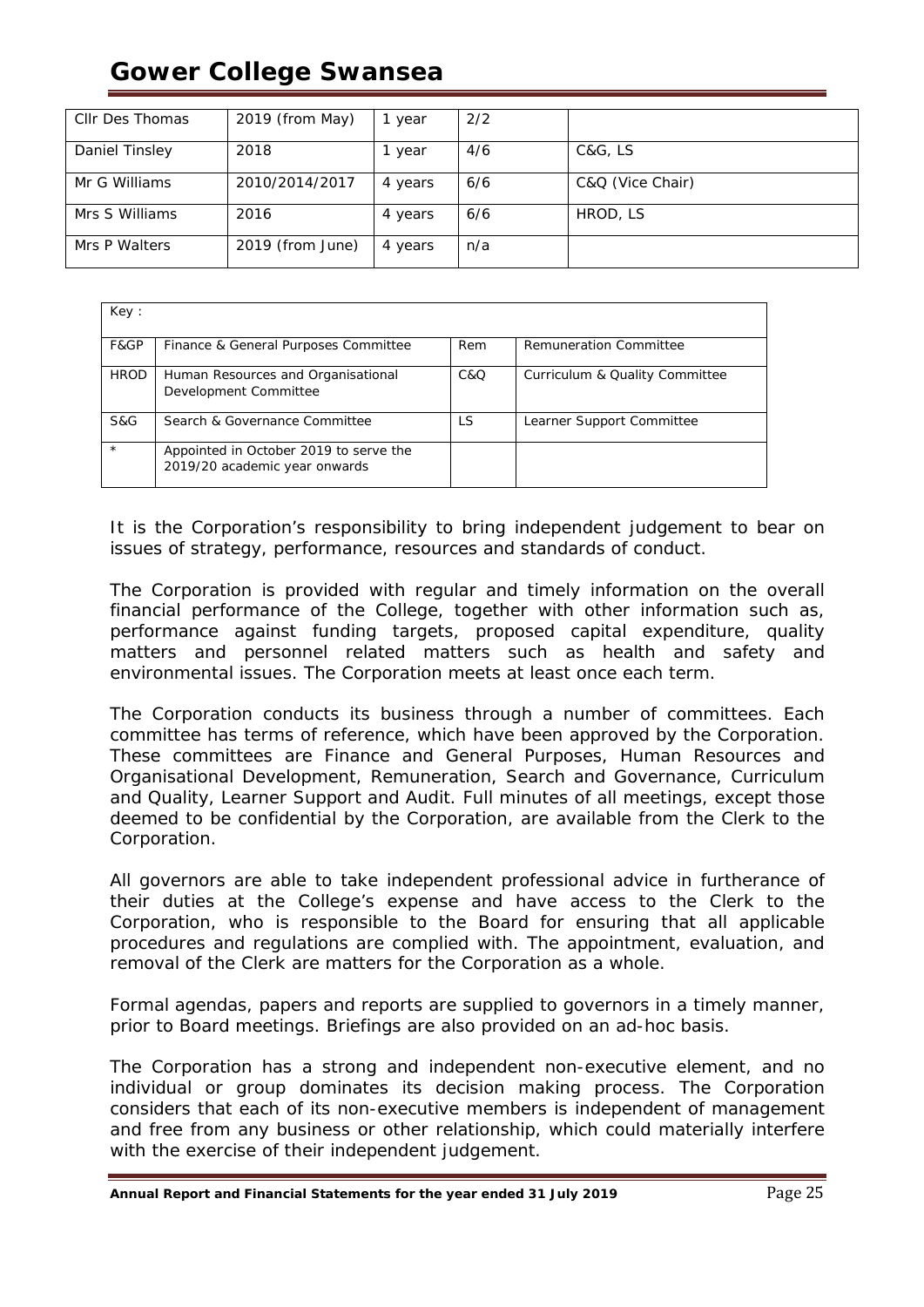There is a clear division of responsibility in that the roles of the Chair and Principal are separate.

# **Appointments to the Corporation**

Any new appointments to the Corporation are a matter for the consideration of the Corporation as a whole. The Corporation has a Search and Governance Committee which comprises six governors who are responsible for the selection and nomination of any new member for the Corporation's consideration. The Corporation is responsible for ensuring that appropriate training is provided as required. Members of the Corporation are appointed for a term of office not exceeding four years.

# **Chair of Governors**

The role of the Chair of Governors is to chair the Corporation Board meetings. In addition, the Chair is responsible for responding to any matters affecting the College as they arise. However, the Chair has no authority to act other than in support of the decisions taken by the Corporation Board, The Further Education Corporations (Replacement of Instrument and Articles of Government) (Wales) Order 2006, and the Gower College Swansea Further Education Corporation (Government) Regulations 2010 (as amended by the Board)

# **Principal**

The Principal is also a member of the Corporation Board. The Principal is responsible as Accounting Officer (a responsibility defined by Act of Parliament) for the day-to-day running of the College.

There is a clear division of responsibility in that the roles of the Chair and Principal are separate.

No Governor, other than the Principal and the Staff Governors, receives any remuneration from the College.

All Governors and Senior Staff of the College are required to complete a Register of Interests Declaration, which is open to inspection.

# **Finance and General Purposes Committee**

The Committee comprises seven Governors and meets to consider, advise and report to the Corporation Board on all aspects of the College's finances, financial policies and controls, and on other matters such as Estates. The Committee met on 5 occasions during 2018/19.

# **Human Resources and Organisational Development Committee**

The Committee comprises six Governors and meets to consider, advise and report to the Corporation Board on all matters relating to employee issues. The Committee met on 3 occasions during 2018/19.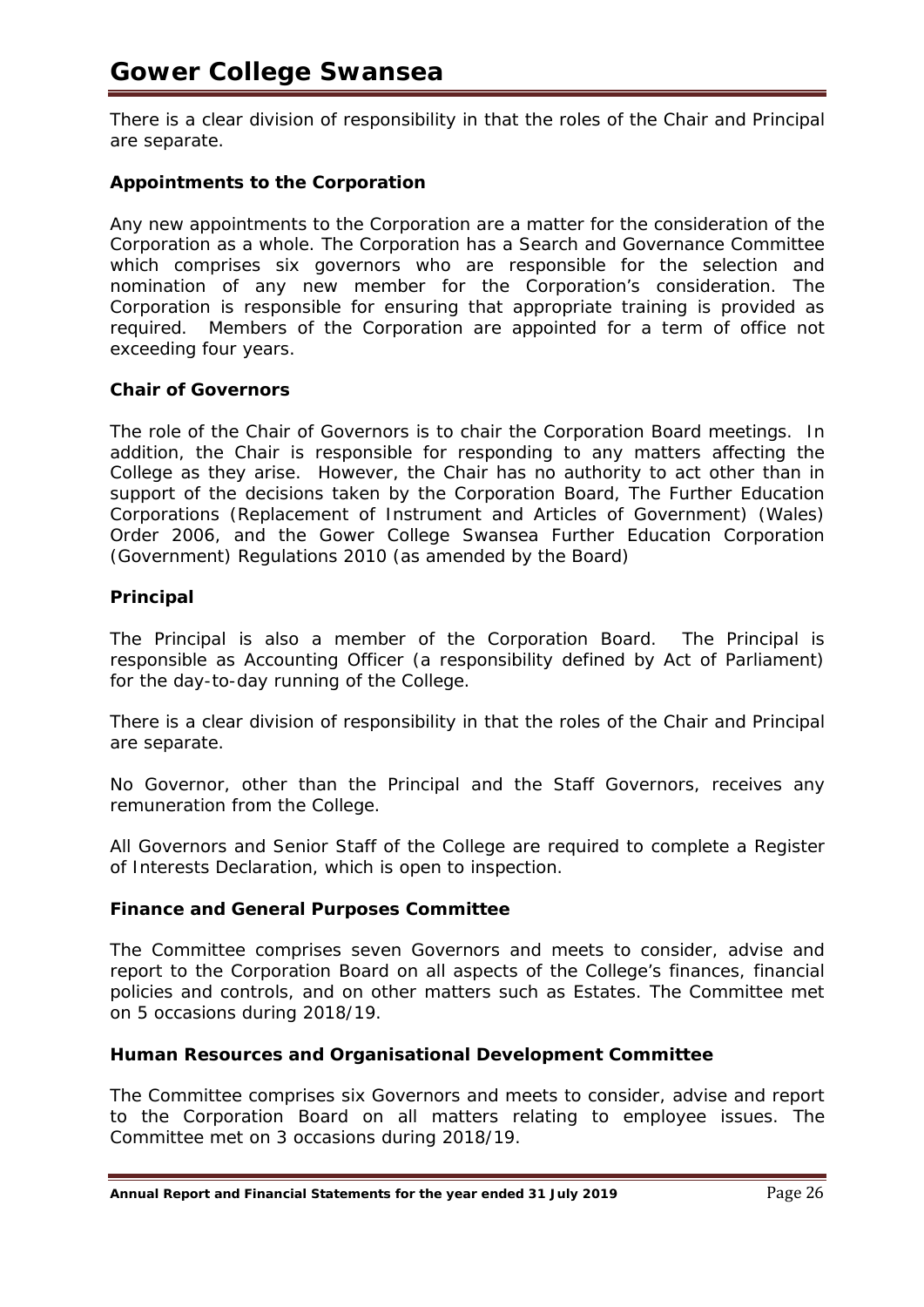# **Search and Governance Committee**

The Committee comprises six Governors whose purpose is to advise the Corporation on the appointment of new members of the Corporation and recommend policies and procedures for the induction, appraisal and governance development of the Corporation. The Committee convened on 8 occasions during 2018/19.

## **Curriculum and Quality Committee**

The Committee comprises eight Governors whose purpose is to advise the Corporation Board on the determination of the educational character and mission of the College and to receive and consider internal and external reports on quality assessments following inspections into curriculum areas within the College. The Committee met on 2 occasions during 2018/19, on one of which the meeting was inquorate.

# **Learner Support Committee**

The Committee comprises of eight Governors whose purpose is to advise the Corporation Board in the arrangements made to support students during their time at the College. The Committee met on 3 occasions during 2018/19.

# **Remuneration Committee**

The Committee's responsibilities are to make recommendations to the Board on the remuneration and other terms and conditions of the Principal and other senior post holders. The Committee has 4 members. The Committee met once during 2018/19. Details of remuneration for the year ended 31 July 2019 are set out in Note 8 to the Financial Statements.

## **Audit Committee**

The Audit Committee comprises six members of the Corporation (excluding the Principal, Chair and Student Governors). The Committee operates in accordance with written terms of reference approved by the Corporation. The members of the Finance and General Purposes Committee are precluded from sitting on the Audit Committee. The Committee convened on 5 occasions during 2018/19.

The Committee provides a forum for reporting by the College's internal and financial statement auditors, who have access to the Committee for independent discussion, without the presence of College management. The Committee also receives and considers reports from the Welsh Government as they affect the College's business.

The College's internal auditors monitor the systems of internal control, risk management controls and governance processes in accordance with an agreed plan and report their findings to management and the Audit Committee.

Management are responsible for the implementation of agreed audit recommendations and internal audit undertake periodic follow up reviews to ensure such recommendations have been implemented.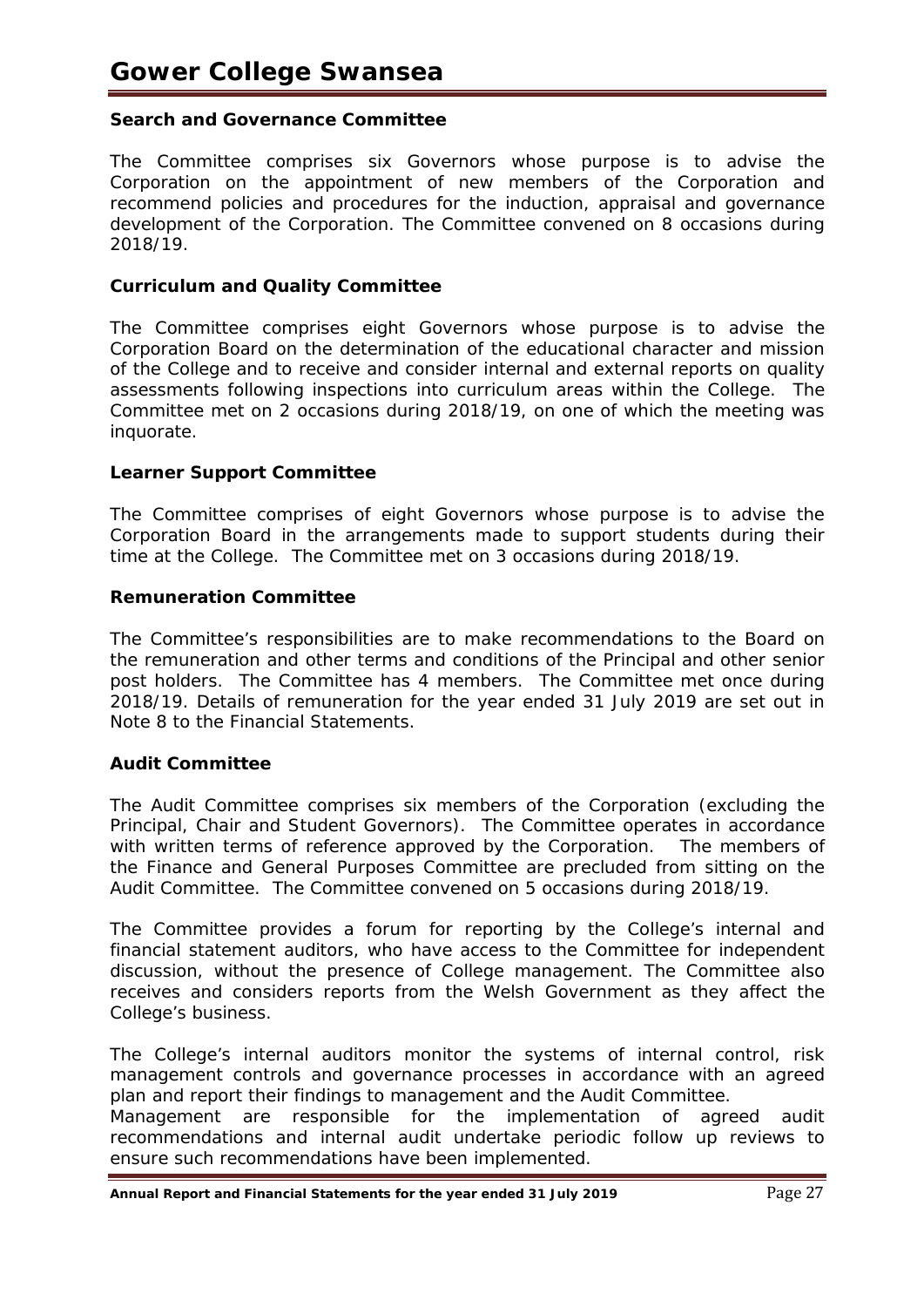# **Gower College Swansea**

The Audit Committee also advises the Corporation on the appointment of internal and financial statement auditors and their remuneration for both audit and nonaudit work.

# **Minutes of Meetings**

Minutes are retained of all Corporation Board and Committee meetings. The minutes of the Committee meetings are provided to all Governors subject to the exclusions described in Gower College Swansea Further Education Corporation (Government) Regulations 2010 (as amended by the Board) and reports are received by the Corporation Board from the Chairs of the various Committees.

Minutes of the Corporation Board meetings are made available to the public subject to the exclusions described in The Gower College Swansea Further Education Corporation (Government) Regulations 2010 (as amended by the Board).

The Board minutes incorporate any significant matters reported by the Committees. The minutes are available from the Clerk to the Corporation.

# **Internal control**

## *Scope of responsibility*

The Corporation is ultimately responsible for the College's system of internal control and for reviewing its effectiveness. However, such a system is designed to manage rather than eliminate the risk of failure to achieve business objectives, and can provide only reasonable and not absolute assurance against material misstatement or loss.

The Corporation has delegated the day-to-day responsibility to the Principal, as Accounting Officer, for maintaining a sound system of internal control that supports the achievement of the College's policies, aims and objectives, whilst safeguarding the public funds and assets for which he is personally responsible, in accordance with the responsibilities assigned to him in the Financial Memorandum between Gower College Swansea and the funding bodies. He is also responsible for reporting to the Corporation any material weaknesses or breakdowns in internal control.

# *The purpose of the system of internal control*

The system of internal control is designed to manage risk to a reasonable level rather than to eliminate all risk of failure to achieve policies, aims and objectives; it can therefore only provide reasonable and not absolute assurance of effectiveness. The system of internal control is based on an ongoing process designed to identify and prioritise the risks to the achievement of College policies, aims and objectives, to evaluate the likelihood of those risks being realised and the impact should they be realised, and to manage them efficiently, effectively and economically. The system of internal control has been in place in Gower College Swansea for the year ended 31 July 2019 and up to the date of approval of the annual report and accounts.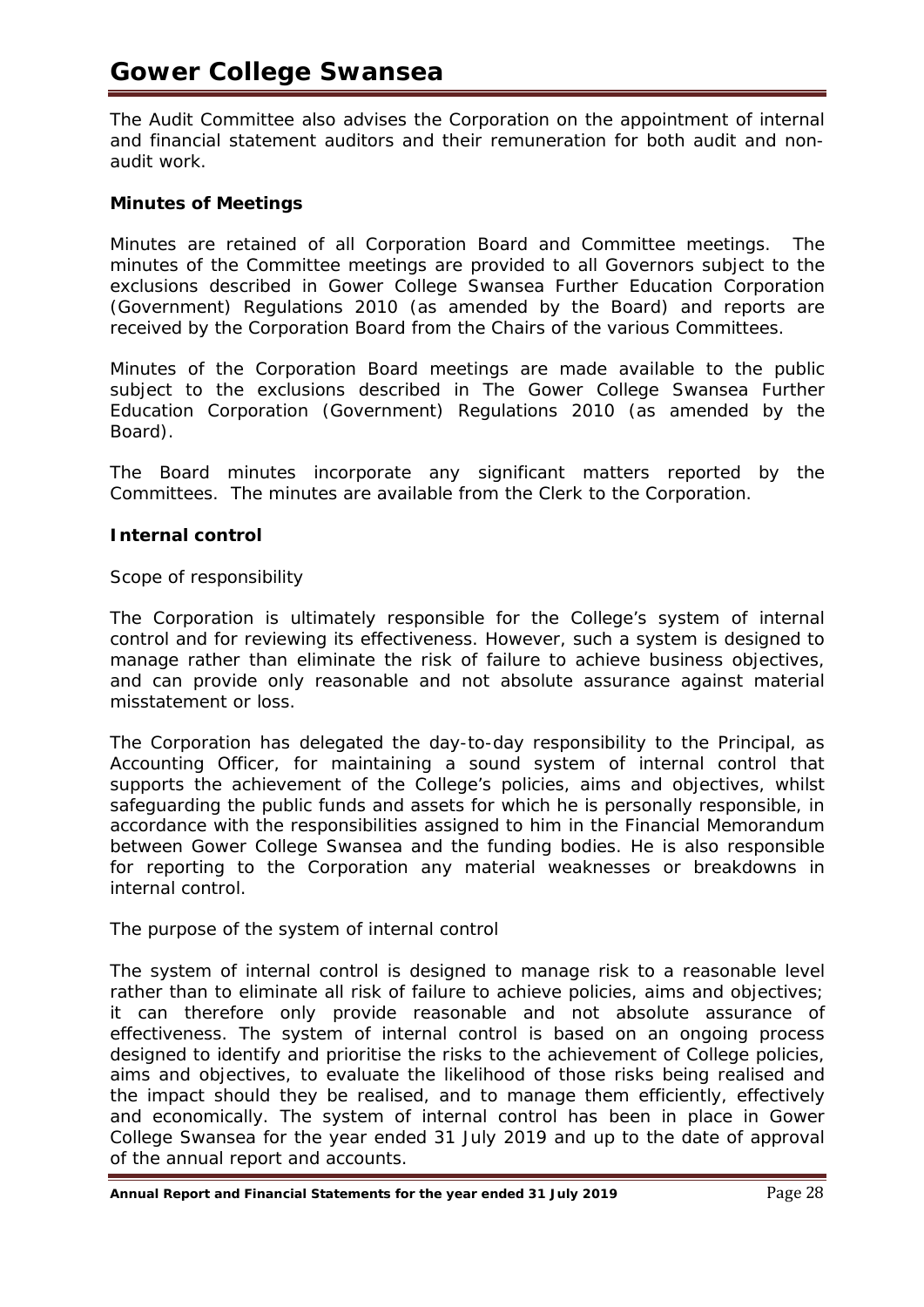# *Capacity to handle risk*

The Corporation has reviewed the key risks to which the College is exposed together with the operating, financial and compliance controls that have been implemented to mitigate those risks. The Corporation is of the view that there is a formal ongoing process for identifying, evaluating and managing the College's significant risks that has been in place for the period ending 31 July 2019 and up to the date of approval of the annual report and accounts. This process is regularly reviewed by the Corporation.

# *The risk and control framework*

The system of internal control is based on a framework of regular management information, administrative procedures including the segregation of duties, and a system of delegation and accountability. In particular, it includes:

- comprehensive budgeting systems with an annual budget, which is reviewed and agreed by the governing body
- regular reviews by the governing body of periodic and annual financial reports which indicate financial performance against forecasts
- setting targets to measure financial and other performance
- clearly defined capital investment control guidelines
- the adoption of formal project management disciplines, where appropriate.

Gower College Swansea has an internal audit service, which operates in accordance with the requirements of the Welsh Government and the Audit Code of Practice. The work of the internal audit service is informed by an analysis of the risks to which the College is exposed, and annual internal audit plans are based on this analysis. The analysis of risks and the internal audit plans are endorsed by the Corporation on the recommendation of the audit committee. At minimum, annually, Internal Audit provides the governing body with a report on internal audit activity in the College. The report includes the Internal Auditor's independent opinion on the adequacy and effectiveness of the College's system of risk management, controls and governance processes.

## *Review of effectiveness*

As Accounting Officer, the Principal has responsibility for reviewing the effectiveness of the system of internal control. His review of the effectiveness of the system of internal control is informed by:

- the work of the internal auditors
- the work of the executive managers within the College who have responsibility for the development and maintenance of the internal control framework
- comments made by the College's financial statements auditors, the reporting accountant for regularity assurance, the appointed funding auditors (for colleges subject to funding audit) in their management letters and other reports.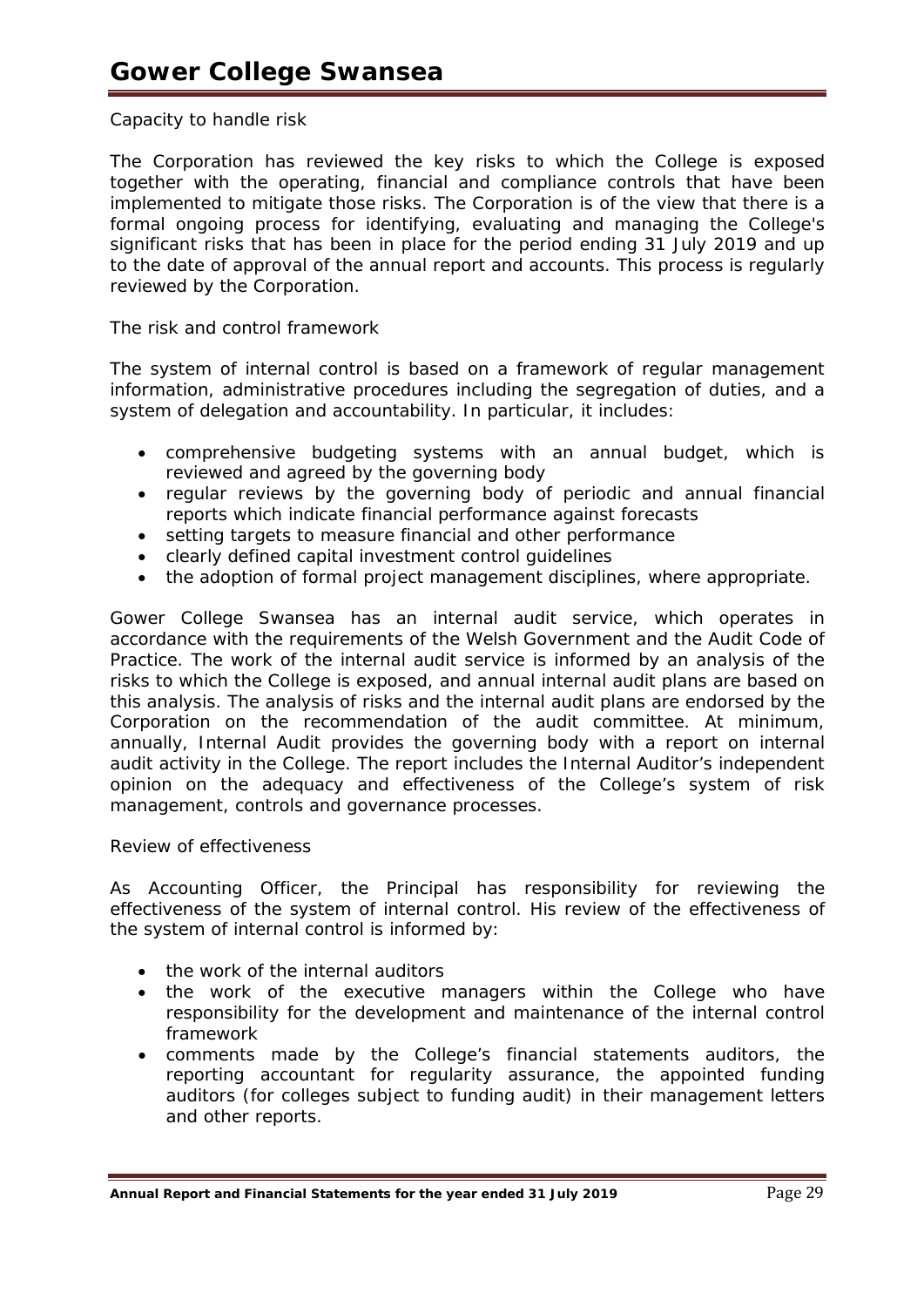# **Gower College Swansea**

The Accounting Officer has been advised on the implications of the result of his review of the effectiveness of the system of internal control by the Audit Committee, which oversees the work of the internal auditor and other sources of assurance, and a plan to address weaknesses and ensure continuous improvement of the system is in place.

The senior management team receives reports setting out key performance and risk indicators and considers possible control issues brought to their attention by early warning mechanisms, which are embedded within the departments and reinforced by risk awareness training. The senior management team and the Audit Committee also receive regular reports from internal audit and other sources of assurance, which include recommendations for improvement. The Audit Committee's role in this area is confined to a high-level review of the arrangements for internal control. The Corporation's agenda includes a regular item for consideration of risk and control and receives reports thereon from the senior management team and the Audit Committee. The emphasis is on obtaining the relevant degree of assurance and not merely reporting by exception. At its December 2019 meeting, the Corporation carried out the annual assessment for the year ended 31 July 2019 by considering documentation from the senior management team and internal audit, and taking account of events since 31 July 2019.

Based on the advice of the Audit Committee and the Accounting Officer, the Corporation is of the opinion that the College has an adequate and effective framework for governance, risk management and control, and has fulfilled its statutory responsibility for "*the effective and efficient use of resources, the solvency of the institution and the body and the safeguarding of their assets*".

# **Going concern**

After making appropriate enquiries, the Corporation considers that the College has adequate resources to continue in operational existence for the foreseeable future. For this reason, it continues to adopt the going concern basis in preparing the financial statements.

Approved by order of the members of the Corporation on 12 December 2019 and signed on its behalf by:

deux faire une

**Colin Cornelius Coling Coling Coling Coling Cornelius** 

**Chair of the Corporation Principal and Accounting Officer**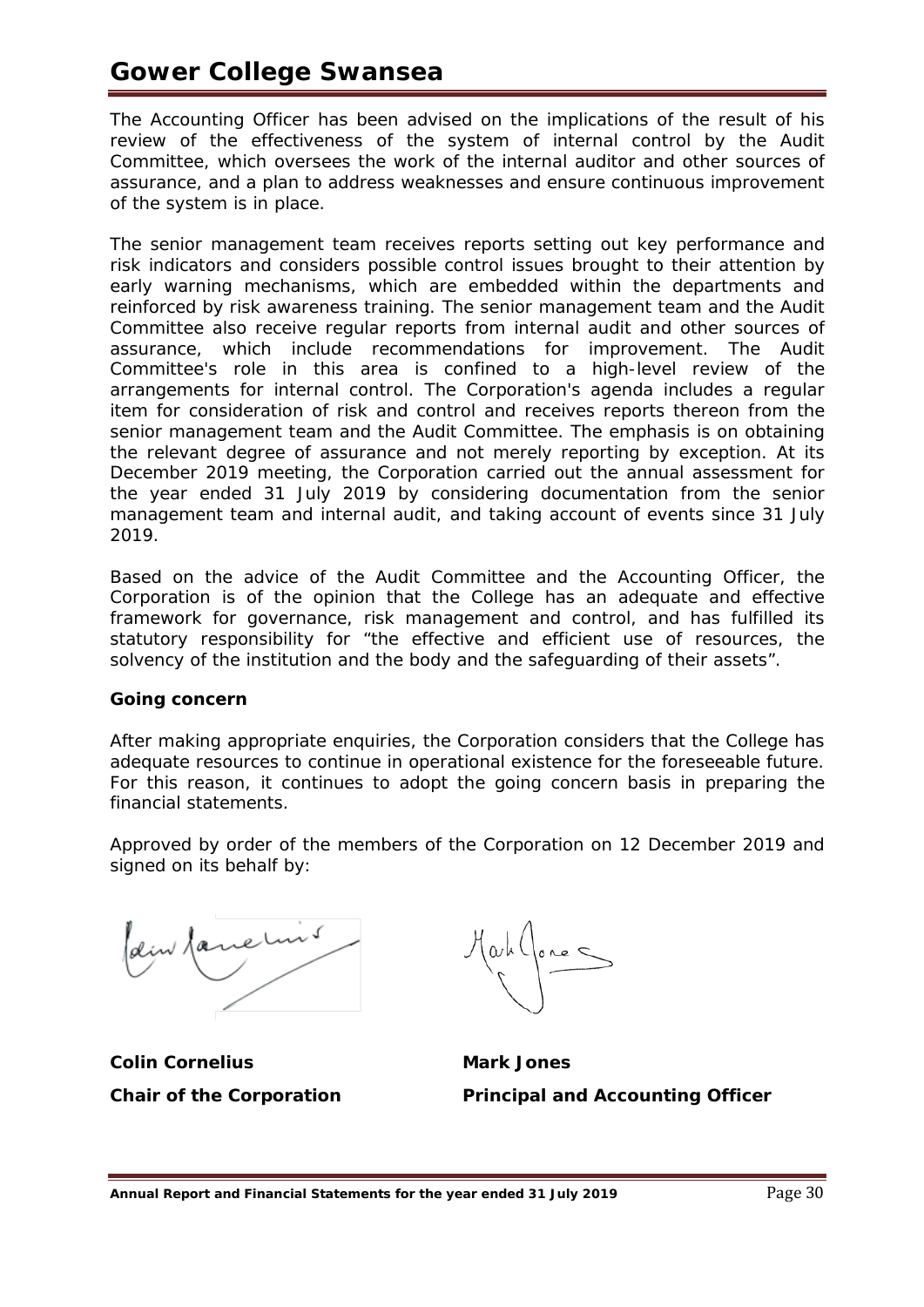# **Governing Body's statement on the Corporation's regularity, propriety and compliance with Funding body terms and conditions of funding**

The Corporation has considered its responsibility to notify the Welsh Government of material irregularity, impropriety and non-compliance with Welsh Government terms and conditions of the funding, under the funding agreement in place between the College and the Welsh Government. As part of its consideration the Corporation has had due regard to the requirements of the funding agreement.

We confirm, on behalf of the Corporation that after due enquiry, that **to the best of our knowledge**, the Corporation believes it is able to identify any material irregular or improper use of funds by the College, or material non-compliance with the Welsh Government's terms and conditions of funding under the College's funding agreement. We confirm that no instances of material irregularity, impropriety or funding non-compliance have been discovered to date.

If any instances are identified after the date of this Statement, these will be notified to Welsh Government.

Approved by order of the members of the Corporation on 12 December 2019 and signed on its behalf by:

dem fanches

**Colin Cornelius Mark Jones** 

 $\alpha^{h}$  (  $\alpha^{h}$ 

**Chair of the Corporation Principal and Accounting Officer**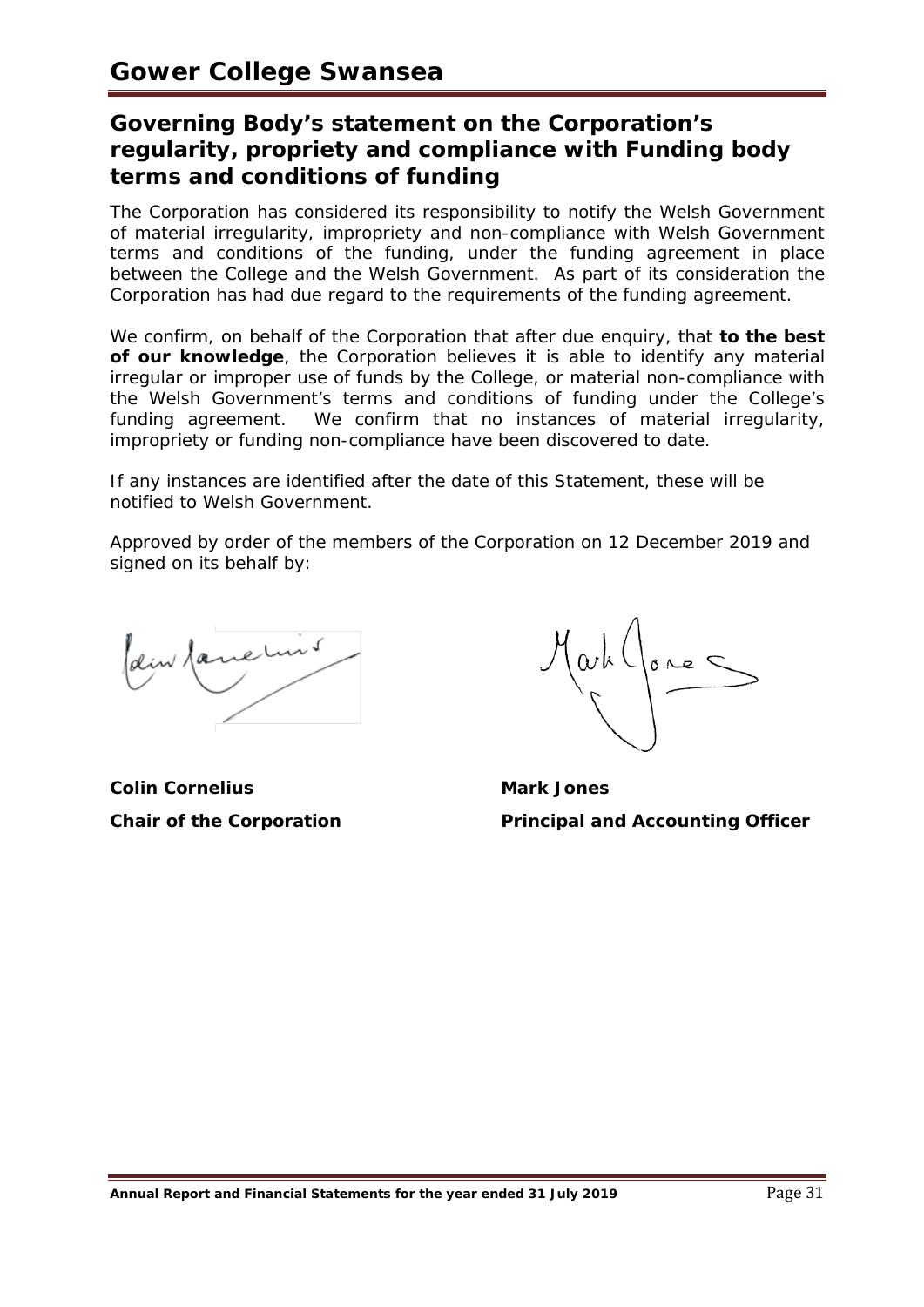# **Statement of Responsibilities of the Members of the Corporation**

The members of the Corporation are required to present audited financial statements for each financial year.

Within the terms and conditions of the Financial Memorandum between the Welsh Government and the Corporation of the College, the Corporation, through its Accounting Officer, is required to prepare financial statements for each financial year in accordance with the *2015 Statement of Recommended Practice – Accounting for Further and Higher Education* and with the *College Accounts Direction 2018 to 2019* issued by Welsh Government, and which give a true and fair view of the state of affairs of the College and the result for that year.

In preparing the financial statements, the Corporation is required to:

- select suitable accounting policies and apply them consistently
- make judgements and estimates that are reasonable and prudent
- state whether applicable Accounting Standards have been followed, subject to any material departures disclosed and explained in the financial statements
- prepare financial statements on the going concern basis, unless it is inappropriate to assume that the College will continue in operation.

The Corporation is also required to prepare a Members Report which describes what it is trying to do and how it is going about it, including the legal and administrative status of the College.

The Corporation is responsible for keeping proper accounting records which disclose with reasonable accuracy, at any time, the financial position of the College, and which enable it to ensure that the financial statements are prepared in accordance with the relevant legislation of incorporation and other relevant accounting standards. It is responsible for taking steps that are reasonably open to it in order to safeguard the assets of the College and to prevent and detect fraud and other irregularities.

The maintenance and integrity of the College website is the responsibility of the Corporation of the College; the work carried out by the auditors does not involve consideration of these matters and, accordingly, the auditors accept no responsibility for any changes that may have occurred to the financial statements since they were initially presented on the website. Legislation in the United Kingdom governing the preparation and dissemination of financial statements may differ from legislation in other jurisdictions.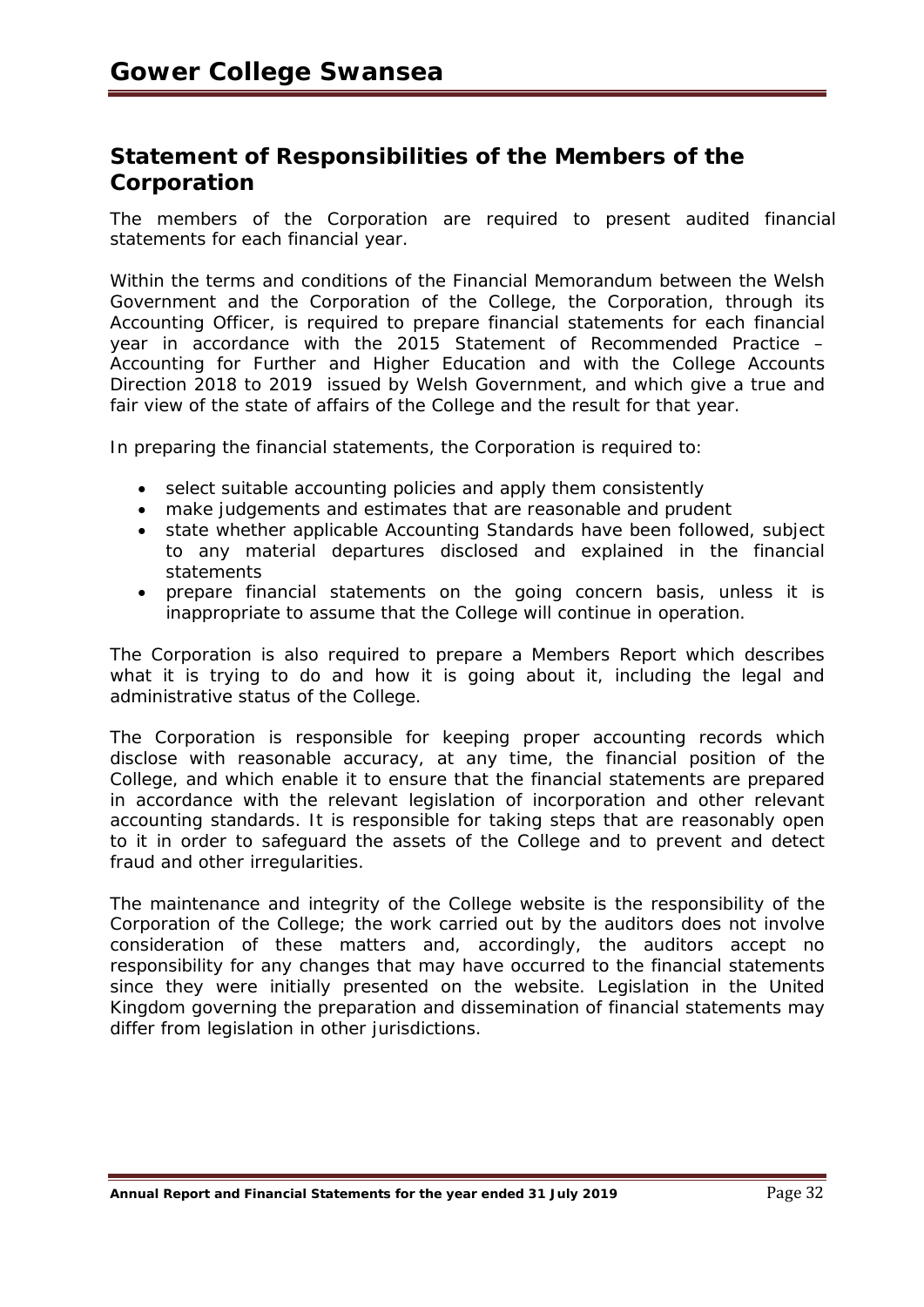# **Gower College Swansea**

Members of the Corporation are responsible for ensuring that expenditure and income are applied for the purposes intended by Parliament and that the financial transactions conform to the authorities that govern them. In addition they are responsible for ensuring that funds from the Welsh Government are used only in accordance with the Financial Memorandum with the Welsh and any other conditions that may be prescribed from time to time. Members of the Corporation must ensure that there are appropriate financial and management controls in place in order to safeguard public and other funds and to ensure they are used properly. In addition, members of the Corporation are responsible for securing economical, efficient and effective management of the College's resources and expenditure, so that the benefits that should be derived from the application of public funds from the Welsh Government are not put at risk.

Approved by order of the members of the Corporation on 12 December 2019 and signed on its behalf by:

dem famelins

**Colin Cornelius Chair of the Corporation**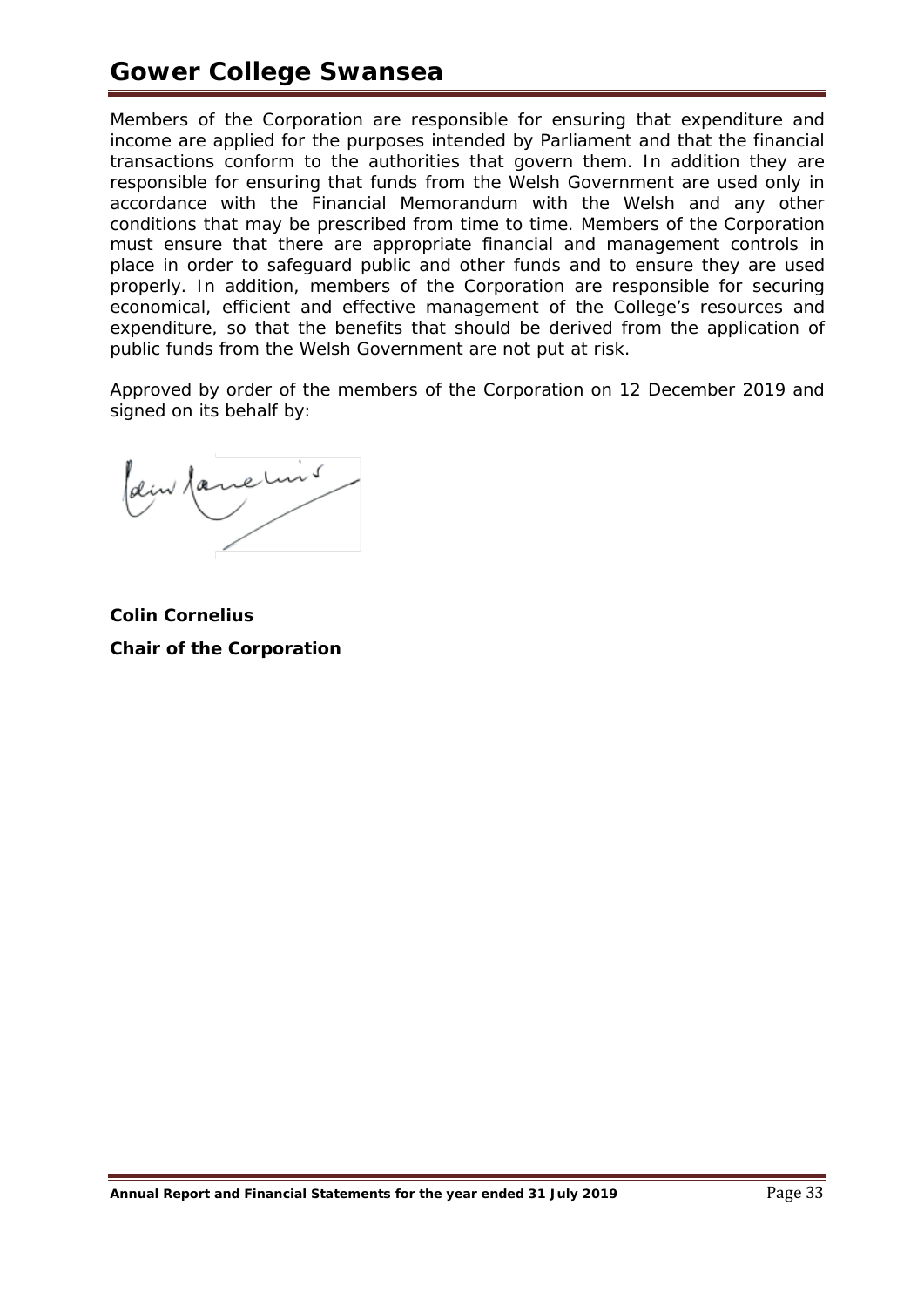# **Independent auditor's report to the Governing body of the Gower College Swansea**

# **Opinion**

We have audited the financial statements of Gower College Swansea ("the College") for the year ended 31 July 2019 which comprise the Statement of Comprehensive Income, the Statement of Changes in Reserves, the Balance Sheet, the Statement of Cash Flows and notes to the financial statements, including a summary of significant accounting policies. The financial reporting framework that has been applied in their preparation is applicable law and United Kingdom Accounting Standards, including FRS 102 "The Financial Reporting Standard applicable in the UK and Republic of Ireland".

In our opinion the financial statements:

- give a true and fair view of the state of the College's affairs as at 31 July 2019 and of the College's deficit of expenditure over income for the year then ended;
- have been properly prepared in accordance with United Kingdom Generally Accepted Accounting Practice.

# **Basis for opinion**

We conducted our audit in accordance with International Standards on Auditing (UK) (ISAs (UK)) and applicable law. Our responsibilities under those standards are further described in the Auditor's responsibilities for the audit of the financial statements section of our report. We are independent of the College in accordance with the ethical requirements that are relevant to our audit of the financial statements in the UK, including the FRC's Ethical Standard and we have fulfilled our other ethical responsibilities in accordance with these requirements. We believe that the audit evidence we have obtained is sufficient and appropriate to provide a basis for our opinion.

## **Conclusions relating to going concern**

We have nothing to report in respect of the following matters in relation to which the ISAs (UK) require us to report to you where:

- the Governing body's use of the going concern basis of accounting in the preparation of the financial statements is not appropriate; or
- the Governing body have not disclosed in the financial statements any identified material uncertainties that may cast significant doubt about the College's ability to continue to adopt the going concern basis of accounting for a period of at least twelve months from the date when the financial statements are authorised for issue.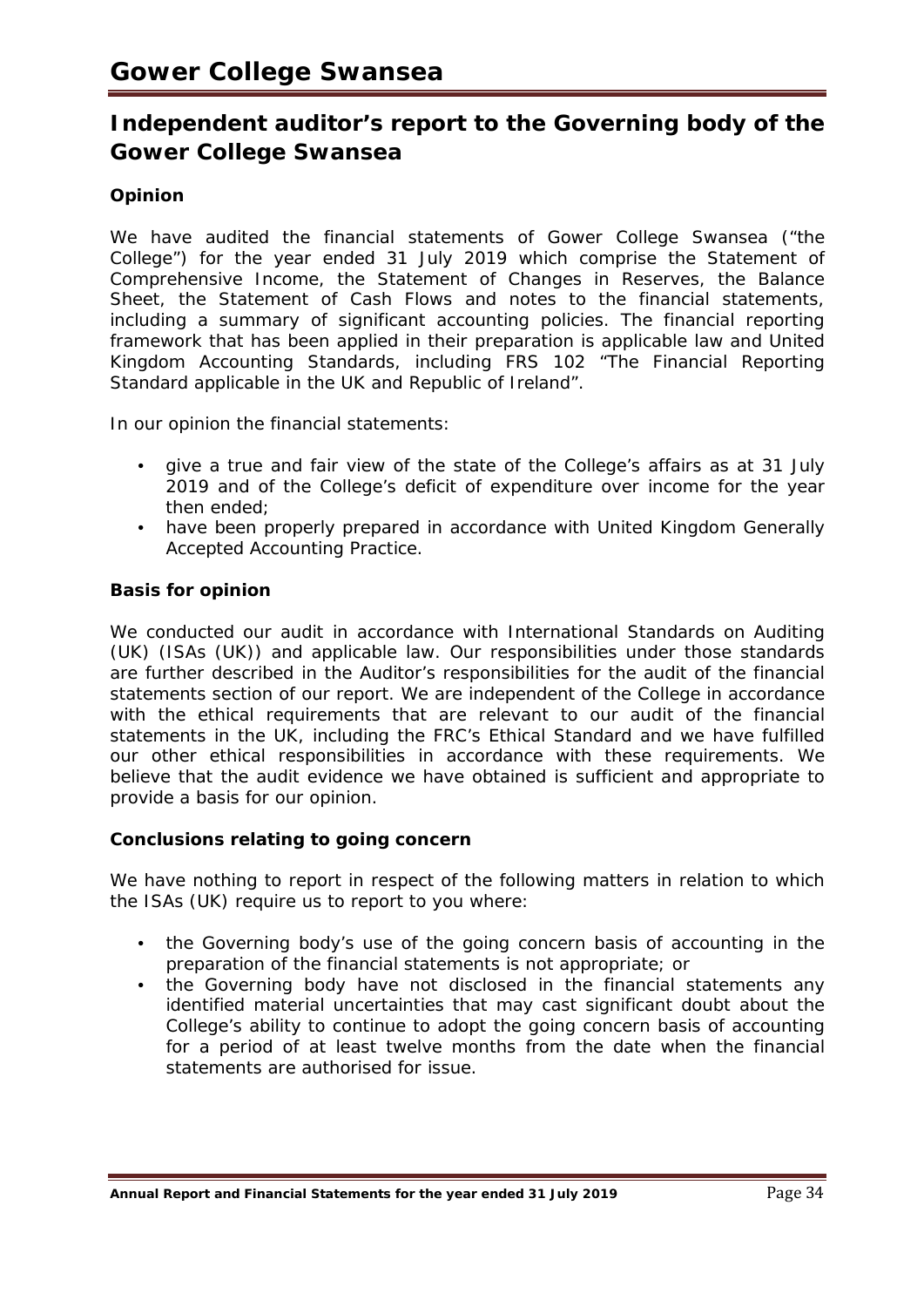## **The impact of uncertainties due to Britain exiting the European Union on our audit**

The Board of Governor's view on the impact of Brexit is disclosed on page 17. The terms on which the United Kingdom may withdraw from the European Union are not clear, and it is therefore not currently possible to evaluate all the potential implications to the College's activities, staff, students, suppliers and the wider economy.

We considered the impact of Brexit on the College as part of our audit procedures, applying a standard firm wide approach in response to the uncertainty associated with the College's future prospects and performance.

However, no audit should be expected to predict the unknowable factors or all possible implications for the College and this is particularly the case in relation to Brexit.

# **Other information**

The Governing body are responsible for the other information. The other information comprises the information included in the annual report other than the financial statements and our auditor's report thereon. Our opinion on the financial statements does not cover the other information and, except to the extent otherwise explicitly stated in our report, we do not express any form of assurance conclusion thereon.

In connection with our audit of the financial statements, our responsibility is to read the other information and, in doing so, consider whether the other information is materially inconsistent with the financial statements or our knowledge obtained in the audit or otherwise appears to be materially misstated. If we identify such material inconsistencies or apparent material misstatements, we are required to determine whether there is a material misstatement in the financial statements or a material misstatement of the other information. If, based on the work we have performed, we conclude that there is a material misstatement of this other information, we are required to report that fact.

We have nothing to report in this regard.

## **Matters on which we are required to report by exception**

We have nothing to report in respect of the following matters where the Further Education Audit Code of Practice issued by the Welsh Government requires us to report to you if, in our opinion:

- adequate accounting records have not been kept; or
- the financial statements are not in agreement with the accounting records and returns; or
- the information given in the report of the Members of the Governing body, including the operating and financial review and statement of corporate governance, is inconsistent with the financial statements; and
- we have not received all the information and explanations we require for our audit.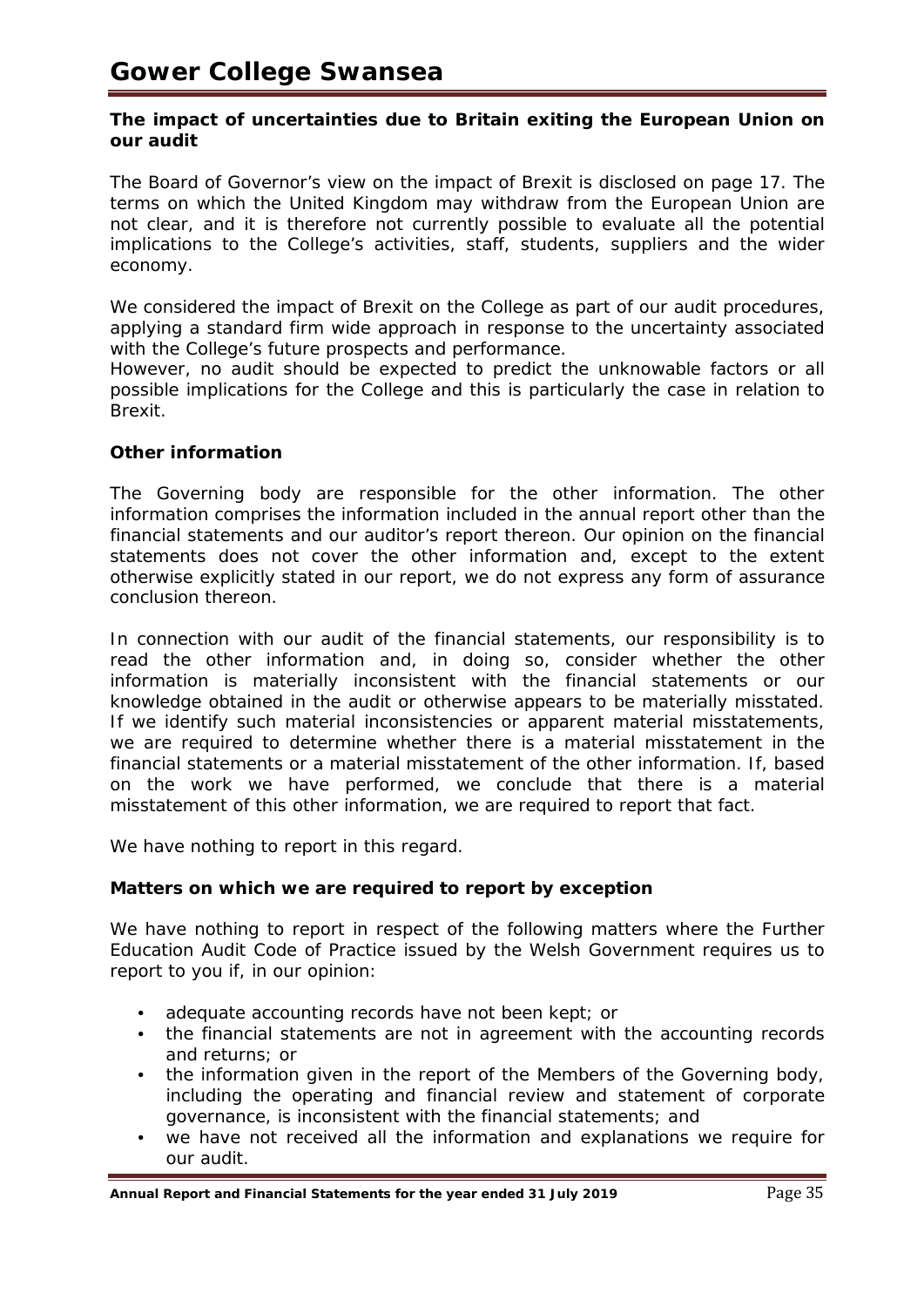# **Gower College Swansea**

# **Responsibilities of Governing body**

As explained more fully in the Statement of Responsibilities of the Members of the Governing body set out on page 32, the Governing body are responsible for the preparation of the financial statements and for being satisfied that they give a true and fair view and for such internal control as the Governing body determine is necessary to enable the preparation of financial statements that are free from material misstatement, whether due to fraud or error.

In preparing the financial statements, the Governing body are responsible for assessing the College's ability to continue as a going concern, disclosing, as applicable, matters related to going concern and using the going concern basis of accounting unless the Governing body intend to cease operations, or have no realistic alternative but to do so.

# **Auditor's responsibilities for the audit of the financial statements**

Our objectives are to obtain reasonable assurance about whether the financial statements as a whole are free from material misstatement, whether due to fraud or error, and to issue an auditor's report that includes our opinion. Reasonable assurance is a high level of assurance, but is not a guarantee that an audit conducted in accordance with ISAs (UK) will always detect a material misstatement when it exists. Misstatements can arise from fraud or error and are considered material if, individually or in the aggregate, they could reasonably be expected to influence the economic decisions of users taken on the basis of these financial statements.

Our responsibility is to audit and express an opinion on the financial statements in accordance with applicable law and International Standards on Auditing (UK). Those standards require us to comply with the Financial Reporting Council's Ethical Standard.

A further description of our responsibilities for the audit of the financial statements is located on the Financial Reporting Council's website at [www.frc.org.uk/auditorsresponsibilities.](http://www.frc.org.uk/auditorsresponsibilities) This description forms part of our auditor's report.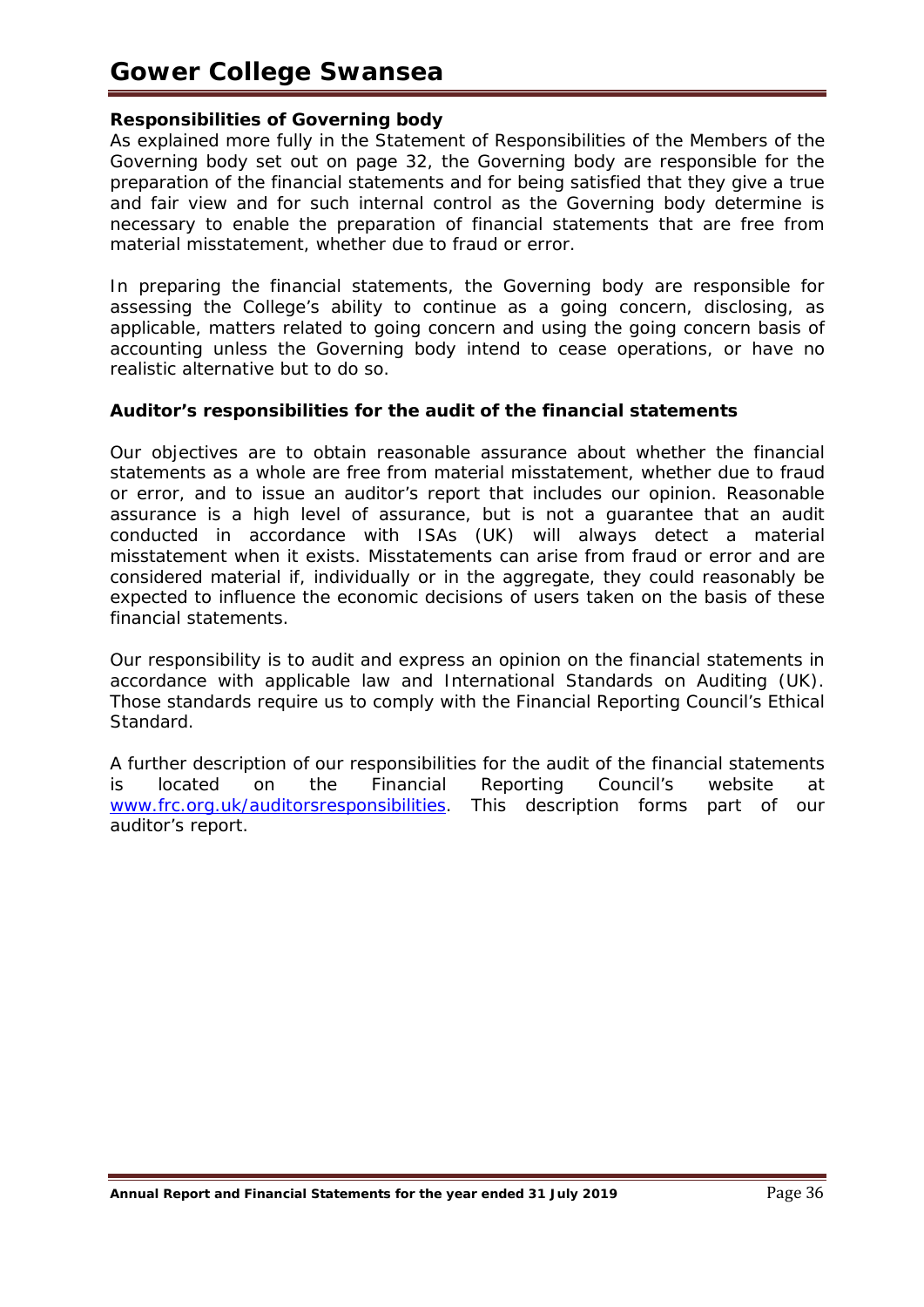# **Other Required Reporting**

# **Opinion on other matters prescribed in the Further Education Audit Code of Practice 2015 issued by the Welsh Government**

In our opinion, in all material respects:

- monies expended out of Welsh Government grants and other funds from whatever source administered by the Institution for specific purposes have been properly applied to those purposes and, if appropriate, managed in compliance with all relevant legislation; and
- income has been applied in accordance with the financial memorandum with the Welsh Government.
- •

# **Use of the audit report**

This report is made solely to the Governing body as a body, in accordance with the College's Articles of Government. Our audit work has been undertaken so that we might state to the Governing body those matters we are required to state to them in an auditor's report and for no other purpose. To the fullest extent permitted by law, we do not accept or assume responsibility to anyone other than the College and the Governing body, as a body, for our audit work, for this report, or for the opinions we have formed

**Richard Bott**

**Mazars LLP**

**Chartered Accountants and Statutory Auditor**

**Address: 90 Victoria Street, Bristol, BS1 6DP**

**Date: 19 December 2019**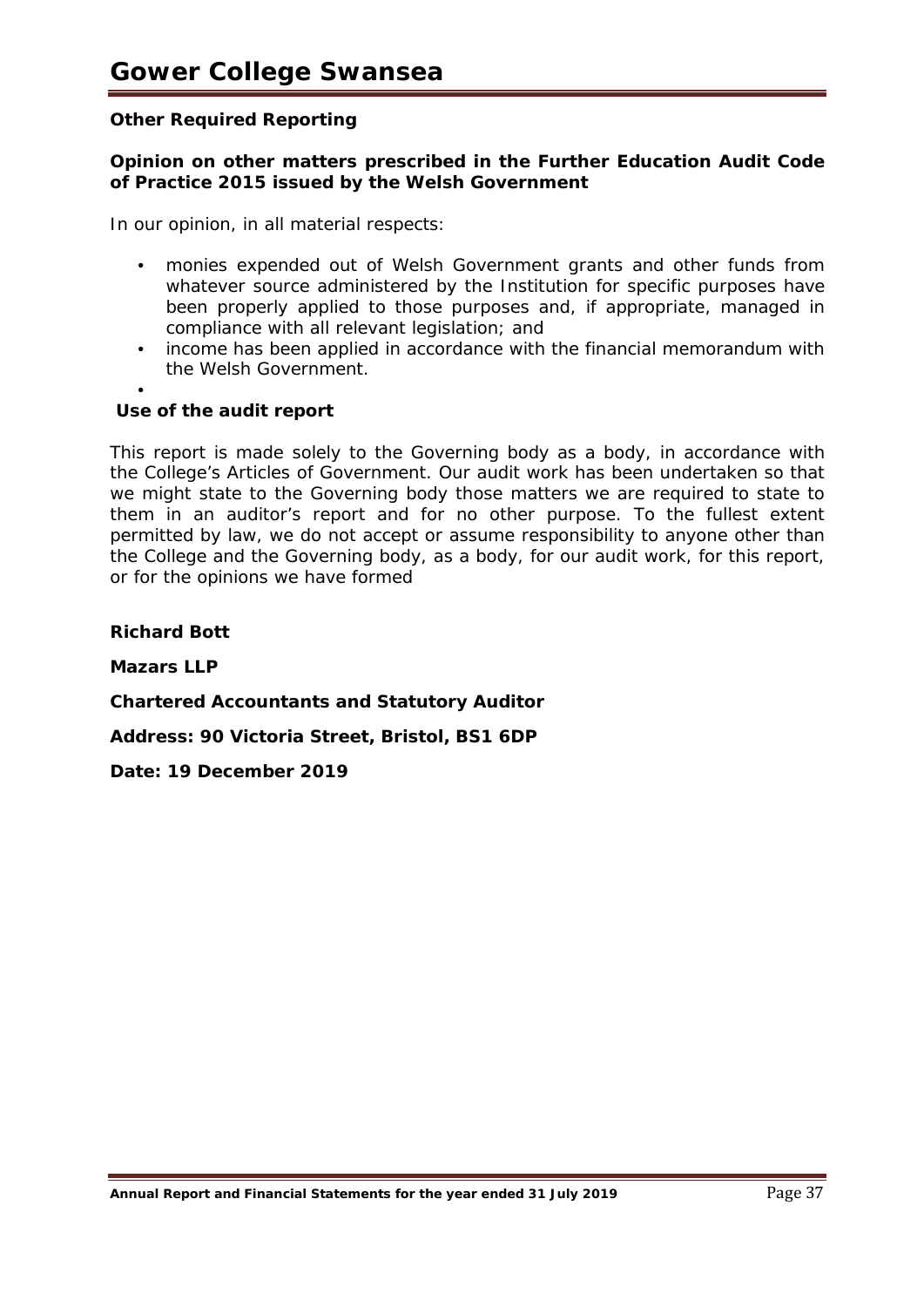# **Consolidated Statements of Comprehensive Income**

|                                                                     | <b>Notes</b> | 2019                           | 2019      | 2018                     | 2018           |
|---------------------------------------------------------------------|--------------|--------------------------------|-----------|--------------------------|----------------|
|                                                                     |              | Group                          | College   | Group                    | <b>College</b> |
| <b>INCOME</b>                                                       |              | $\boldsymbol{\mathsf{f}}'$ 000 | £'000     | £'000                    | f'000          |
| Funding body grants                                                 | 2            | 34,230                         | 34,071    | 32,421                   | 32,249         |
| Tuition fees and education contracts                                | 3            | 4,595                          | 3,889     | 4,035                    | 3,399          |
| Other grants and contracts                                          | 4            | 3,242                          | 3,242     | 3,158                    | 3,158          |
| Other income                                                        | 5            | 2,665                          | 2,665     | 4,309                    | 4,450          |
| Investment income                                                   | 6            | 12                             | 12        | 24                       | 24             |
| Donations and Endowments                                            | 7            |                                |           | $\blacksquare$           |                |
| <b>Total income</b>                                                 |              | 44,744                         | 43,879    | 43,947                   | 43,280         |
| <b>EXPENDITURE</b>                                                  |              |                                |           |                          |                |
| Staff costs                                                         | 8            | 32,173                         | 30,887    | 29,753                   | 28,439         |
| Fundamental restructuring costs                                     | 8            | 204                            | 70        | 100                      | 100            |
| Other operating expenses                                            | 9            | 11,754                         | 11,838    | 11,884                   | 12,505         |
| Depreciation and amortisation                                       | 12,13        | 3,015                          | 2,866     | 2,584                    | 2,509          |
| Interest and other finance costs                                    | 10           | 485                            | 480       | 540                      | 470            |
| <b>Total expenditure</b>                                            |              | 47,631                         | 46,141    | 44,861                   | 44,023         |
| (Deficit) before other gains and losses                             |              | (2,887)                        | (2, 262)  | (914)                    | (743)          |
| Loss on investments                                                 | 14           |                                | (670)     |                          |                |
| (Deficit) before tax                                                |              | (2,887)                        | (2,932)   | (914)                    | (743)          |
| Taxation                                                            | 11           |                                |           |                          |                |
| (Deficit) for the year                                              |              | (2,887)                        | (2,932)   | (914)                    | (743)          |
| Actuarial (loss)/gain in respect of pensions<br>schemes             | 26           | (8, 370)                       | (8, 370)  | 3,740                    | 3,740          |
| Total Comprehensive Income for the year<br>before minority interest |              | (11, 257)                      | (11, 302) | 2,826                    | 2,997          |
| Minority interest                                                   |              | 75                             |           | 24                       |                |
| Total Comprehensive Income for the year                             |              | (11, 182)                      | (11, 302) | 2,850                    | 2,997          |
| Restricted comprehensive income                                     |              |                                |           | $\overline{\phantom{a}}$ |                |
| Unrestricted comprehensive income                                   |              | (11, 182)                      | (11, 302) | 2,850                    | 2,997          |
|                                                                     |              | (11, 182)                      | (11, 302) | 2,850                    | 2,997          |
| (Deficit) for the year attributable to:                             |              |                                |           |                          |                |
| Non-controlling interest                                            |              | 75                             |           | 24                       |                |
| Group                                                               |              | (2,887)                        | (2.932)   | (914)                    | (743)          |
|                                                                     |              | (2,812)                        | (2, 932)  | (890)                    | (743)          |
| Total Comprehensive Income for the year<br>attributable to:         |              |                                |           |                          |                |
| Non-controlling interest                                            |              | 75                             |           | 24                       |                |
| Group                                                               |              | (11, 257)                      | (11, 302) | 2,826                    | 2,997          |
|                                                                     |              | (11, 182)                      | (11, 302) | 2,850                    | 2,997          |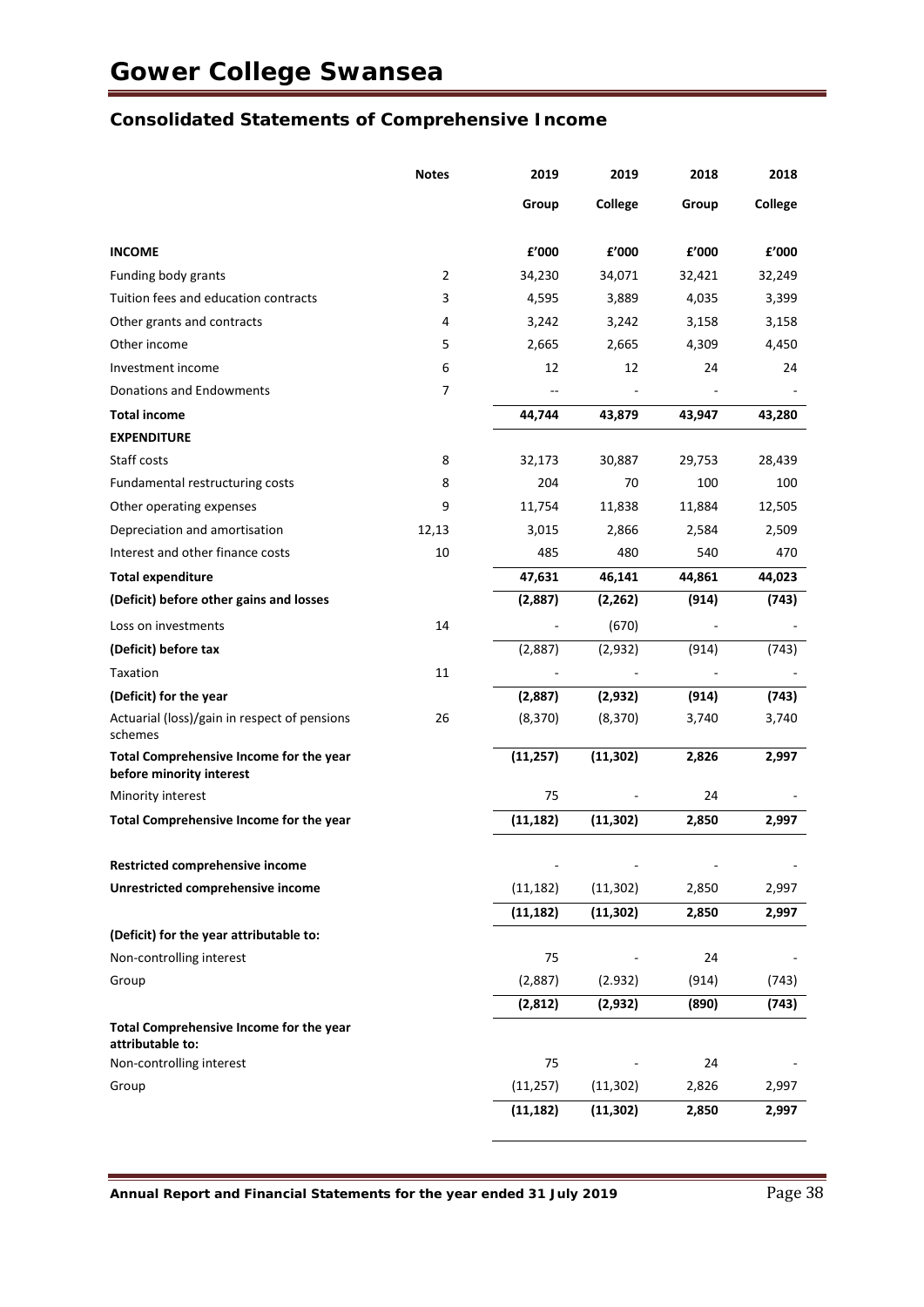# **Consolidated and College Statement of Changes in Reserves**

|                                                                      | Income and<br>expenditure<br>account | <b>Revaluation</b><br>reserve | Total<br>excluding<br>Non-<br>controlling<br>interest | Non-<br>controlling<br>interest | Total     |
|----------------------------------------------------------------------|--------------------------------------|-------------------------------|-------------------------------------------------------|---------------------------------|-----------|
|                                                                      | £'000                                | £'000                         | £'000                                                 | £'000                           | £'000     |
| Group                                                                |                                      |                               |                                                       |                                 |           |
| Balance at 1st August 2017                                           | 3,459                                | 12,475                        | 15,934                                                | 99                              | 16,033    |
| (Deficit) from the income and expenditure account                    | (890)                                |                               | (890)                                                 | (24)                            | (914)     |
| Other comprehensive income                                           | 3,740                                |                               | 3,740                                                 |                                 | 3,740     |
| Transfers between revaluation and income and<br>expenditure reserves | 237                                  | (237)                         |                                                       |                                 |           |
| Movement in the year                                                 | 3,087                                | (237)                         | 2,850                                                 | (24)                            | 2,826     |
| Balance at 31 <sup>st</sup> July 2018                                | 6,546                                | 12,238                        | 18,784                                                | 75                              | 18,859    |
| (Deficit) from the income and expenditure account                    | (2,812)                              |                               | (2,812)                                               | (75)                            | (2,887)   |
| Other comprehensive income                                           | (8, 370)                             |                               | (8, 370)                                              |                                 | (8, 370)  |
| Transfers between revaluation and income and<br>expenditure reserves | 237                                  | (237)                         |                                                       |                                 |           |
| Total comprehensive income for the year                              | (10, 945)                            | (237)                         | (11, 182)                                             | (75)                            | (11, 257) |
| Balance at 31 July 2019                                              | (4, 399)                             | 12,001                        | 7,602                                                 | $\Box$                          | 7,602     |
|                                                                      |                                      |                               |                                                       |                                 |           |
| College                                                              |                                      |                               |                                                       |                                 |           |
| Balance at 1st August 2017                                           | 3,566                                | 12,475                        | 16,041                                                |                                 | 16,041    |
| (Deficit) from the income and expenditure account                    | (743)                                |                               | (743)                                                 |                                 | (743)     |
| Other comprehensive income                                           | 3,740                                |                               | 3,740                                                 |                                 | 3,740     |
| Transfers between revaluation and income and<br>expenditure reserves | 237                                  | (237)                         |                                                       |                                 |           |
| Movement in the year                                                 | 3,234                                | (237)                         | 2,997                                                 | $\overline{\phantom{a}}$        | 2,997     |
| Balance at 31 <sup>st</sup> July 2018                                | 6,800                                | 12,238                        | 19,038                                                |                                 | 19,038    |
| (Deficit) from the income and expenditure account                    | (2,932)                              |                               | (2,932)                                               |                                 | (2,932)   |
| Other comprehensive income                                           | (8, 370)                             |                               | (8, 370)                                              |                                 | (8, 370)  |
| Transfers between revaluation and income and<br>expenditure reserves | 237                                  | (237)                         |                                                       |                                 |           |
| Total comprehensive income for the year                              | (11,065)                             | (237)                         | (11, 302)                                             | $\overline{\phantom{a}}$        | (11, 302) |
| Balance at 31 July 2019                                              | (4, 265)                             | 12,001                        | 7,736                                                 | $\overline{\phantom{a}}$        | 7,736     |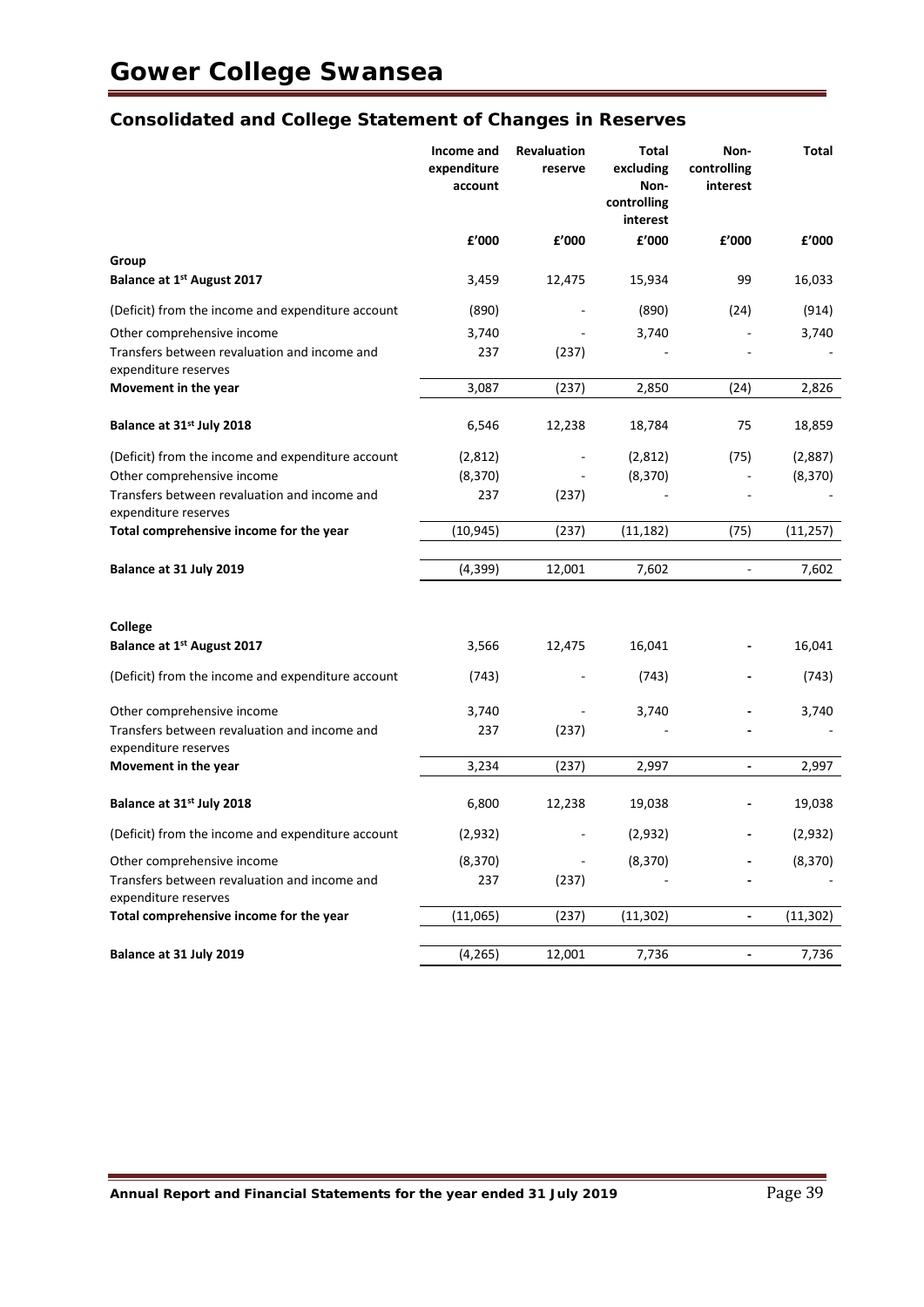#### **Balance sheets as at 31 July**

|                                                             | <b>Notes</b> | Group     | College   | Group        | College   |
|-------------------------------------------------------------|--------------|-----------|-----------|--------------|-----------|
|                                                             |              | 2019      | 2019      | 2018         | 2018      |
|                                                             |              | £'000     | £'000     | £'000        | f'000     |
| <b>Non-current assets</b>                                   |              |           |           |              |           |
| Intangible fixed assets                                     | 13           | 214       | 214       | 382          | 265       |
| Tangible fixed assets                                       | 12           | 41,934    | 41,886    | 42,103       | 42,078    |
| Investments                                                 | 14           |           |           |              | 670       |
| Investment properties                                       | 14           | 145       | 145       | 145          | 145       |
|                                                             |              | 42,293    | 42,245    | 42,630       | 43,158    |
| <b>Current assets</b>                                       |              |           |           |              |           |
| <b>Stocks</b>                                               |              | 6         | 6         | 12           | 12        |
| Trade and other receivables                                 | 15           | 4,717     | 4,485     | 6,268        | 5,979     |
| Investments                                                 | 16           | 772       | 772       | 772          | 772       |
| Cash and cash equivalents                                   | 21           | 5,943     | 5,943     | 2,327        | 2,327     |
|                                                             |              | 11,438    | 11,206    | 9,379        | 9,090     |
| Less: Creditors – amounts falling due within one year       | 17           | (8,936)   | (8,529)   | (8, 120)     | (8, 186)  |
| <b>Net current assets</b>                                   |              | 2,502     | 2,677     | 1,259        | 904       |
| <b>Total assets less current liabilities</b>                |              | 44,795    | 44,922    | 43,889       | 44,062    |
| Creditors - amounts falling due after more than one<br>year | 18           | (9, 125)  | (9, 118)  | (7, 380)     | (7, 374)  |
| <b>Provisions</b>                                           |              |           |           |              |           |
| Defined benefit obligations                                 | 20           | (26, 920) | (26, 920) | (16, 530)    | (16, 530) |
| Other provisions                                            | 20           | (1, 148)  | (1, 148)  | (1, 120)     | (1, 120)  |
| <b>Total net assets</b>                                     |              | 7,602     | 7,736     | 18,859       | 19,038    |
|                                                             |              |           |           |              |           |
| <b>Unrestricted Reserves</b>                                |              |           |           |              |           |
| Income and expenditure account                              |              | (4, 399)  | (4, 265)  | 6,546        | 6,800     |
| <b>Revaluation reserve</b>                                  |              | 12,001    | 12,001    | 12,238       | 12,238    |
| Total unrestricted reserves attributable to the Group       |              | 7,602     | 7,736     | 18,784<br>75 | 19,038    |
| Minority interest<br><b>Total unrestricted reserves</b>     |              |           |           |              | 19,038    |
|                                                             |              | 7,602     | 7,736     | 18,859       |           |

The financial statements on pages 38 to 70 were approved and authorised for issue by the Corporation on 12 December 2019 and were signed on its behalf on that date by:

**Colin Cornelius Mark Jones**

 $\omega$  $\circ$   $\sim$ 

**Chair of the Governing Body Principal Accounting Officer**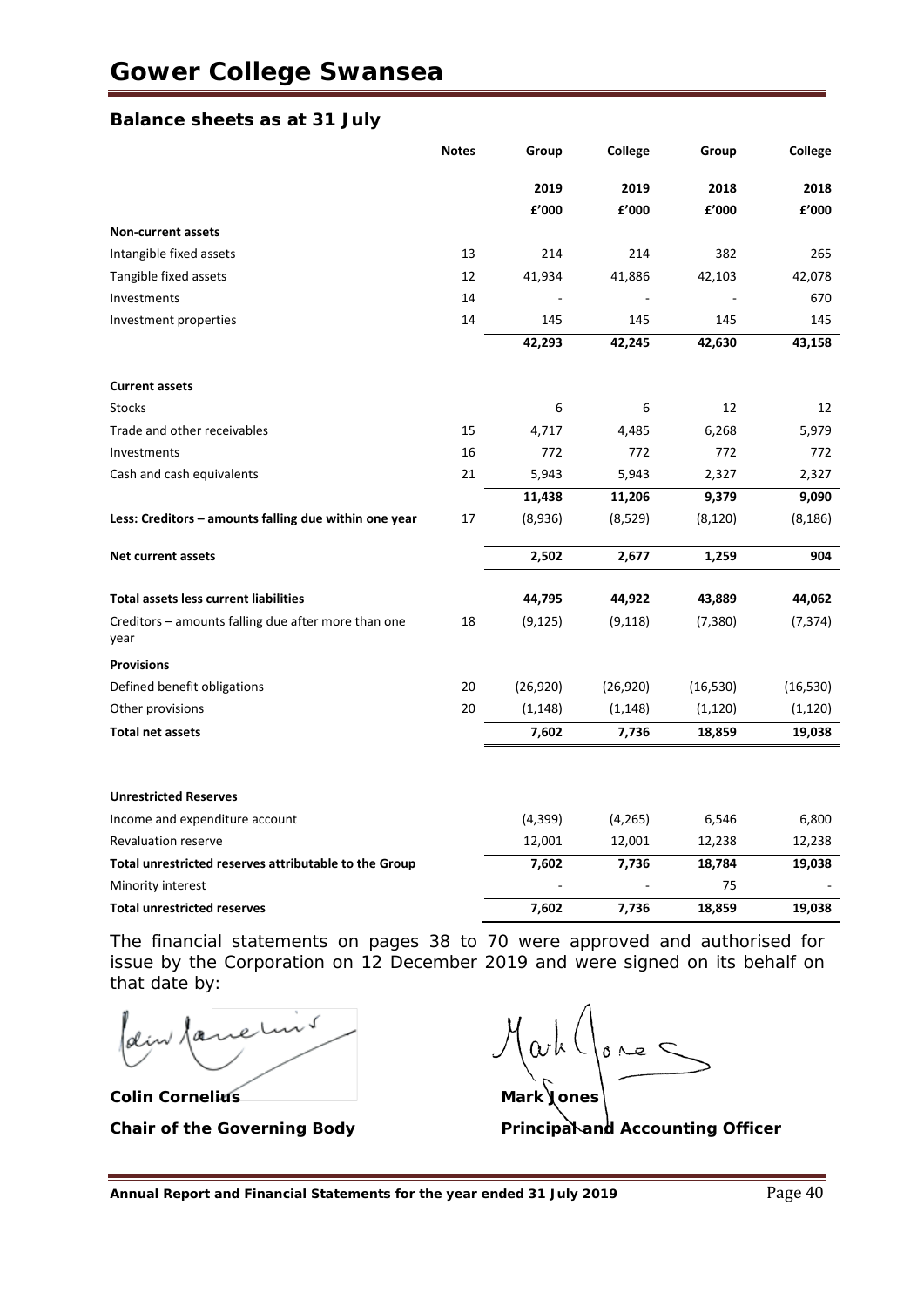# **Consolidated Statement of Cash Flows**

|                                                              | <b>Notes</b> | 2019    | 2018     |
|--------------------------------------------------------------|--------------|---------|----------|
|                                                              |              | £'000   | £'000    |
| Cash flow from operating activities                          |              |         |          |
| (Deficit) for the year                                       |              | (2,887) | (914)    |
| Adjustment for non-cash items                                |              |         |          |
| Depreciation and amortisation                                |              | 3,015   | 2,584    |
| Decrease/(increase) in stocks                                |              | 6       | 1        |
| Decrease/(increase) in debtors                               |              | 1,551   | (2, 345) |
| Increase/(decrease) in creditors due within one year         |              | 515     | 110      |
| Increase/(decrease) in creditors due after one year          |              | 41      | 168      |
| Increase/(decrease) in provisions                            |              | 24      | (29)     |
| Pensions costs less contributions payable                    |              | 2,020   | 1,430    |
| Revaluation of investment properties                         |              |         |          |
| Taxation                                                     |              |         |          |
| Adjustment for investing or financing activities             |              |         |          |
| Investment income                                            |              | (12)    | (24)     |
| Interest payable                                             |              | 55      | 80       |
| <b>Taxation paid</b>                                         |              | (3)     | (1)      |
| Loss on sale of fixed assets                                 |              |         |          |
| Net cash flow from operating activities                      |              | 4,325   | 1,060    |
| Cash flows from investing activities                         |              |         |          |
| Proceeds from sale of fixed assets                           |              |         |          |
| Investment income                                            |              | 12      | 46       |
| Withdrawal of deposits                                       |              |         | 3,500    |
| New deposits                                                 |              |         |          |
| Payments made to acquire fixed assets                        |              | (2,750) | (7, 757) |
|                                                              |              | (2,738) | (4, 211) |
| Cash flows from financing activities                         |              |         |          |
| Interest paid                                                |              | (50)    | (82)     |
| Interest element of finance lease rental payments            |              | (1)     | (2)      |
| New unsecured loans                                          |              |         | 61       |
| New secured loan                                             |              | 2,000   |          |
| Repayments of amounts borrowed                               |              | (181)   | (87)     |
| Capital element of finance lease rental payments             |              | (5)     | (6)      |
|                                                              |              | 1,763   | (116)    |
|                                                              |              |         |          |
| Increase/(decrease) in cash and cash equivalents in the year |              | 3,350   | (3, 267) |
|                                                              |              |         |          |
| Cash and cash equivalents at beginning of the year           | 21           | 2,292   | 5,559    |
| Cash and cash equivalents at end of the year                 | 21           | 5,642   | 2,292    |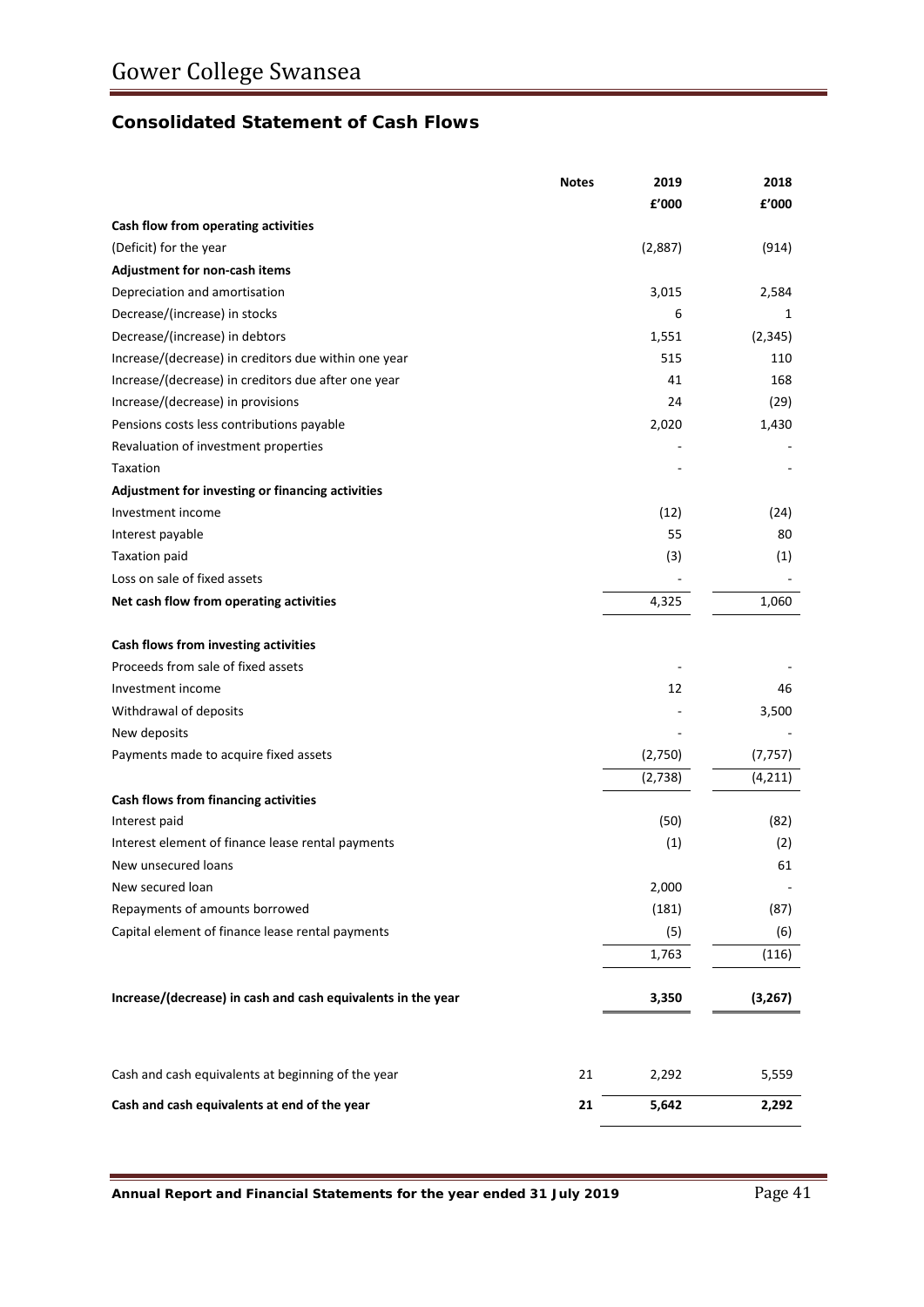# **Notes to the Accounts**

#### **1. Statement of accounting policies and estimation techniques**

The following accounting policies have been applied consistently in dealing with items which are considered material in relation to the financial statements.

#### **Legal Status**

The Corporation was established under the Further and Higher Education Act 1992 for the purpose of conducting Gower College Swansea. The College is an exempt charity for the purposes of Part 3 of the Charities Act 2011. The Corporation was established in Wales and the registered office is Gower College Swansea, Tycoch Road, Sketty, Swansea, SA2 9EB.

#### **Basis of preparation**

These financial statements have been prepared in accordance with the *Statement of Recommended Practice: Accounting for Further and Higher Education 2015* (the 2015 FE HE SORP), the *College Accounts Direction for 2018 to 2019* issued by Welsh Government and in accordance with Financial Reporting Standard 102 – *"The Financial Reporting Standard applicable in the United Kingdom and Republic of Ireland"* (FRS 102). The College is a public benefit entity and has therefore applied the relevant public benefit requirements of FRS 102.

The preparation of financial statements in compliance with FRS 102 requires the use of certain critical accounting estimates. It also requires management to exercise judgement in applying the College's accounting policies

#### **Basis of accounting**

.

The financial statements are prepared in accordance with the historical cost convention as modified by the use of previous valuations as deemed cost at transition for certain noncurrent assets.

#### **Basis of consolidation**

The consolidated financial statements include the College and its subsidiary, Track Training Limited, controlled by the Group. Control is achieved where the Group has the power to govern the financial and operating policies of an entity so as to obtain benefits from its activities. The results of subsidiaries acquired or disposed of during the period are included in the consolidated income and expenditure account from the date of acquisition or up to the date of disposal. Intra-group sales and profits are eliminated fully on consolidation. In accordance with FRS 102, the activities of the student union have not been consolidated because the College does not control those activities. The student union was dormant during the year. All financial statements are made up to 31 July 2019.

#### **Going concern**

The activities of the College, together with the factors likely to affect its future development and performance are set out in the Report of the Governing Body. The financial position of the College, its cash flow, liquidity and borrowings are presented in the Financial Statements and accompanying notes.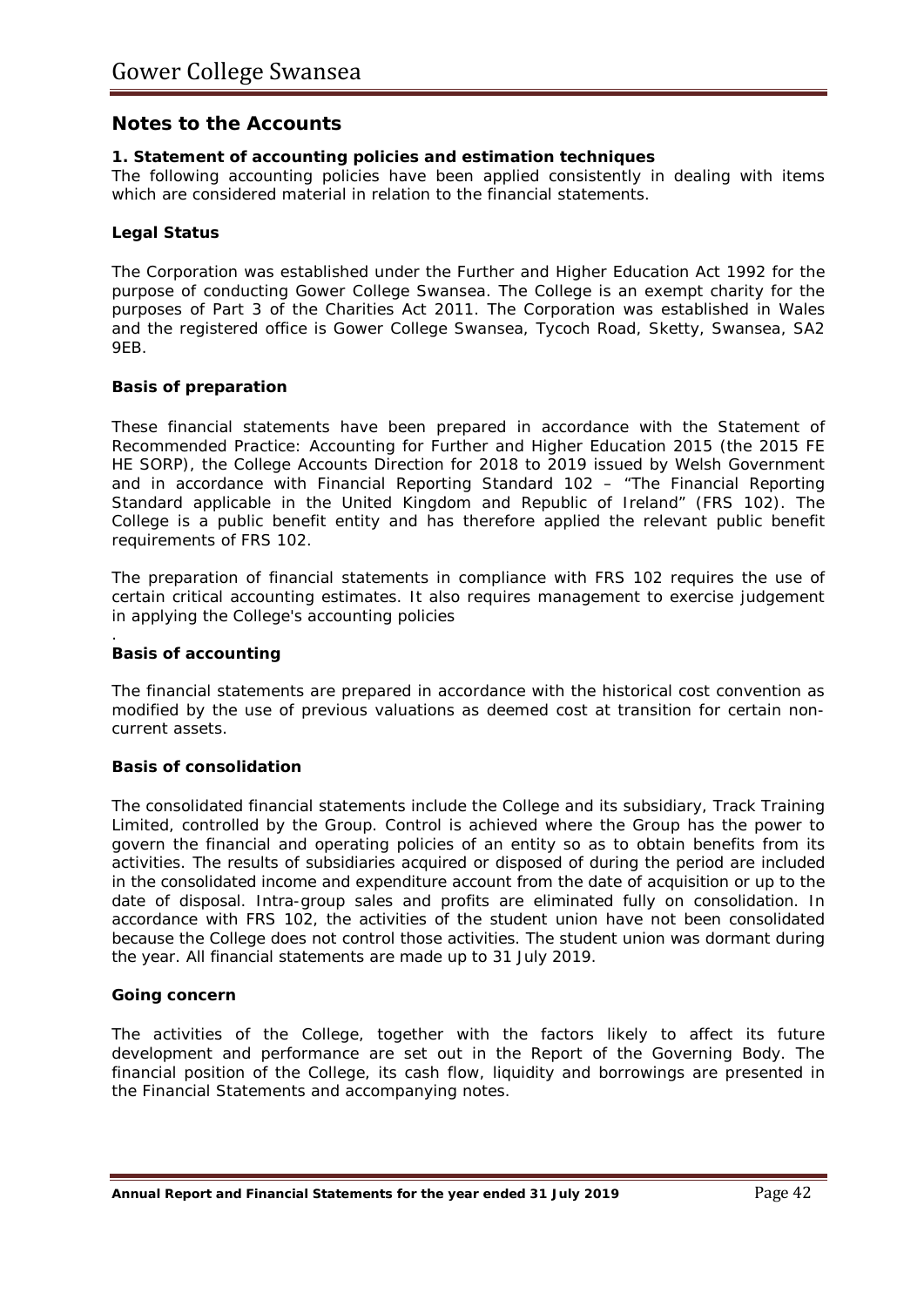The College has cash reserves of £5.9m at 31 July 2019. The cash balances have increased in comparison with the prior year following the draw down £2.0m of bank loans from HSBC as part of the capital investment programme in October 2018. A further £1.4m has been generated from operations and working capital movements. The new loan is secured against the Tycoch Campus. The College has a further £0.8m of bank loans outstanding from prior years. This loan is unsecured and falls due for repayment by 2026. The College's forecasts and financial projections indicate that it will be able to operate within its existing facilities and covenants for the foreseeable future.

Accordingly the College has a reasonable expectation that it has adequate resources to continue in operational existence for the foreseeable future, and for this reason will continue to adopt the going concern basis in the preparation of its Financial Statements.

## **Recognition of income**

Government revenue grants include funding body recurrent grants and other grants and are accounted for under the accrual model as permitted by FRS 102. Funding body recurrent grants are measured in line with best estimates for the period of what is receivable and depend on the particular income stream involved. Any under achievement for the recurrent grant is adjusted for and reflected in the level of recurrent grant recognised in the statement of comprehensive income. The final grant income is normally determined with the conclusion of the year end reconciliation process with the funding body following the year end, and the results of any funding audits.

The recurrent grant from HEFCW represents the funding allocations attributable to the current financial year and is credited direct to the Statement of Comprehensive Income. Work Based Learning (WBL) funding is recognised when the income has been earned.

Grants (including research grants) from non-government sources are recognised in income when the College is entitled to the income and performance related conditions have been met. Income received in advance of performance related conditions being met is recognised as deferred income within creditors on the balance sheet and released to income as the conditions are met.

Government capital grants are capitalised, held as deferred income and recognised in income over the expected useful life of the asset, under the accrual method as permitted by FRS 102. Other capital grants are recognised in income when the College is entitled to the funds subject to any performance related conditions being met.

Income from tuition fees is stated gross of any expenditure which is not a discount and is recognised in the period for which it is received.

All income from short-term deposits is credited to the income and expenditure account in the period in which it is earned on a receivable basis.

#### **Accounting for post-employment benefits**

Post-employment benefits to employees of the College are principally provided by the Teachers' Pension Scheme (TPS) and the Local Government Pension Scheme (LGPS). These are defined benefit plans, which are externally funded and contracted out of the State Second Pension.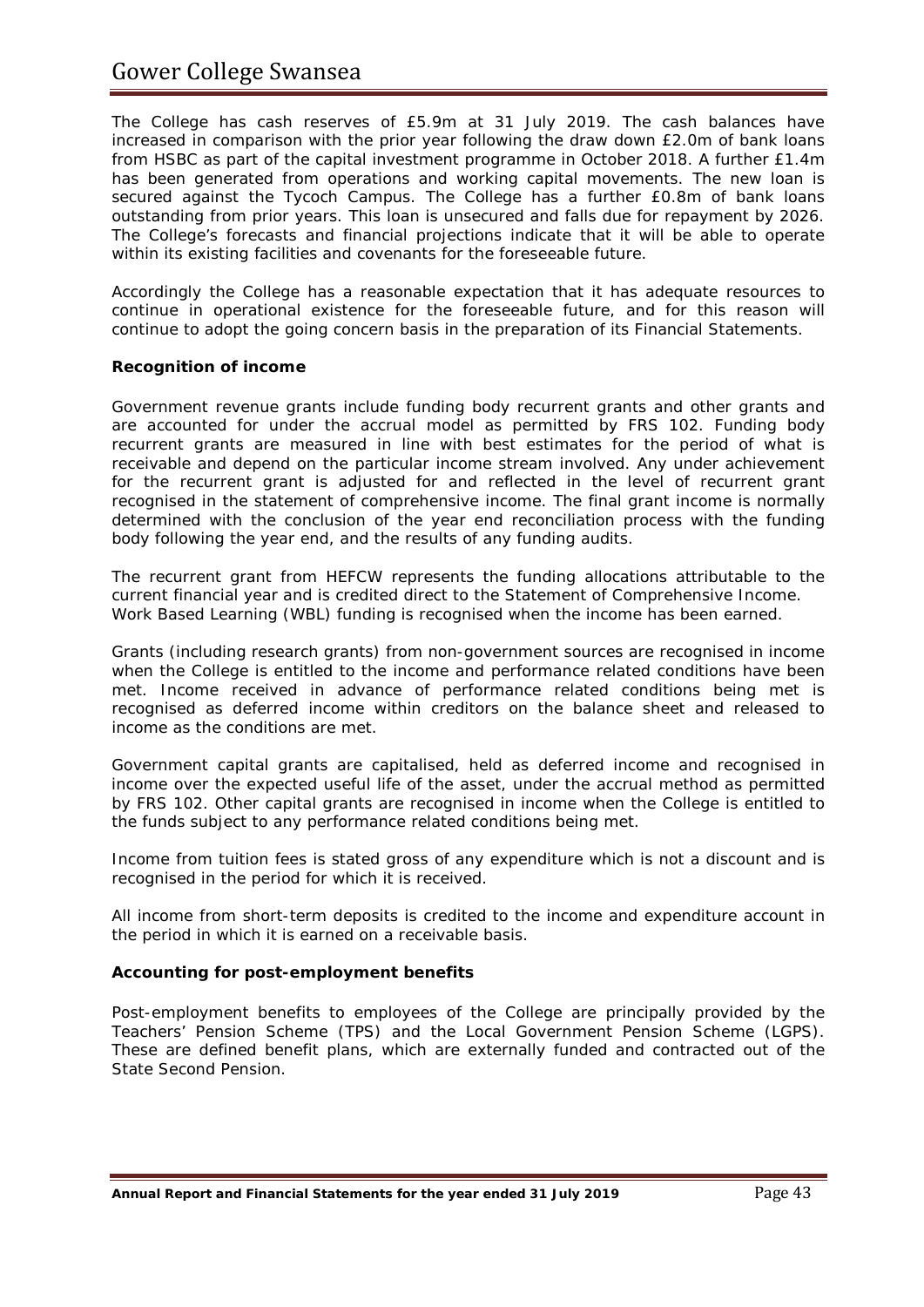# Gower College Swansea

The TPS is an unfunded scheme. Contributions to the TPS are calculated so as to spread the cost of pensions over employees' working lives with the College in such a way that the pension cost is a substantially level percentage of current and future pensionable payroll. The contributions are determined by qualified actuaries on the basis of valuations using a prospective benefit method. The TPS is a multi-employer scheme and the College is unable to identify its share of the underlying assets and liabilities of the scheme on a consistent and reasonable basis. The TPS is therefore treated as a defined contribution plan and the contributions recognised as an expense in the income statement in the periods during which services are rendered by employees.

The LGPS is a funded scheme. The assets of the LGPS are measured using closing fair values. LGPS liabilities are measured using the projected unit credit method and discounted at the current rate of return on a high quality corporate bond of equivalent term and currency to the liabilities. The actuarial valuations are obtained at least triennially and are updated at each balance sheet date. The amounts charged to operating surplus are the current service costs and the costs of scheme introductions, benefit changes, settlements and curtailments. They are included as part of staff costs as incurred. Net interest on the net defined benefit liability/asset is also recognised in the Statement of Comprehensive Income and comprises the interest cost on the defined benefit obligation and interest income on the scheme assets, calculated by multiplying the fair value of the scheme assets at the beginning of the period by the rate used to discount the benefit obligations. The difference between the interest income on the scheme assets and the actual return on the scheme assets is recognised in other recognised gains and losses.

Actuarial gains and losses are recognised immediately in other recognised gains and losses.

#### **Short term Employment benefits**

Short term employment benefits such as salaries and compensated absences (holiday pay) are recognised as an expense in the year in which the employees render service to the College. Any unused benefits are accrued and measured as the additional amount the College expects to pay as a result of the unused entitlement.

#### **Enhanced Pensions**

The actual cost of any enhanced ongoing pension to a former member of staff is paid by a college annually. An estimate of the expected future cost of any enhancement to the ongoing pension of a former member of staff is charged in full to the College's income in the year that the member of staff retires. In subsequent years a charge is made to provisions in the balance sheet using the enhanced pension spreadsheet provided by the funding bodies.

#### **Non-current Assets - Tangible fixed assets**

Tangible fixed assets are stated at cost/deemed cost less accumulated depreciation and accumulated impairment losses. Certain items of fixed assets that had been revalued to fair value on or prior to the date of transition to the 2015 FE HE SORP, are measured on the basis of deemed cost, being the revalued amount at the date of that revaluation.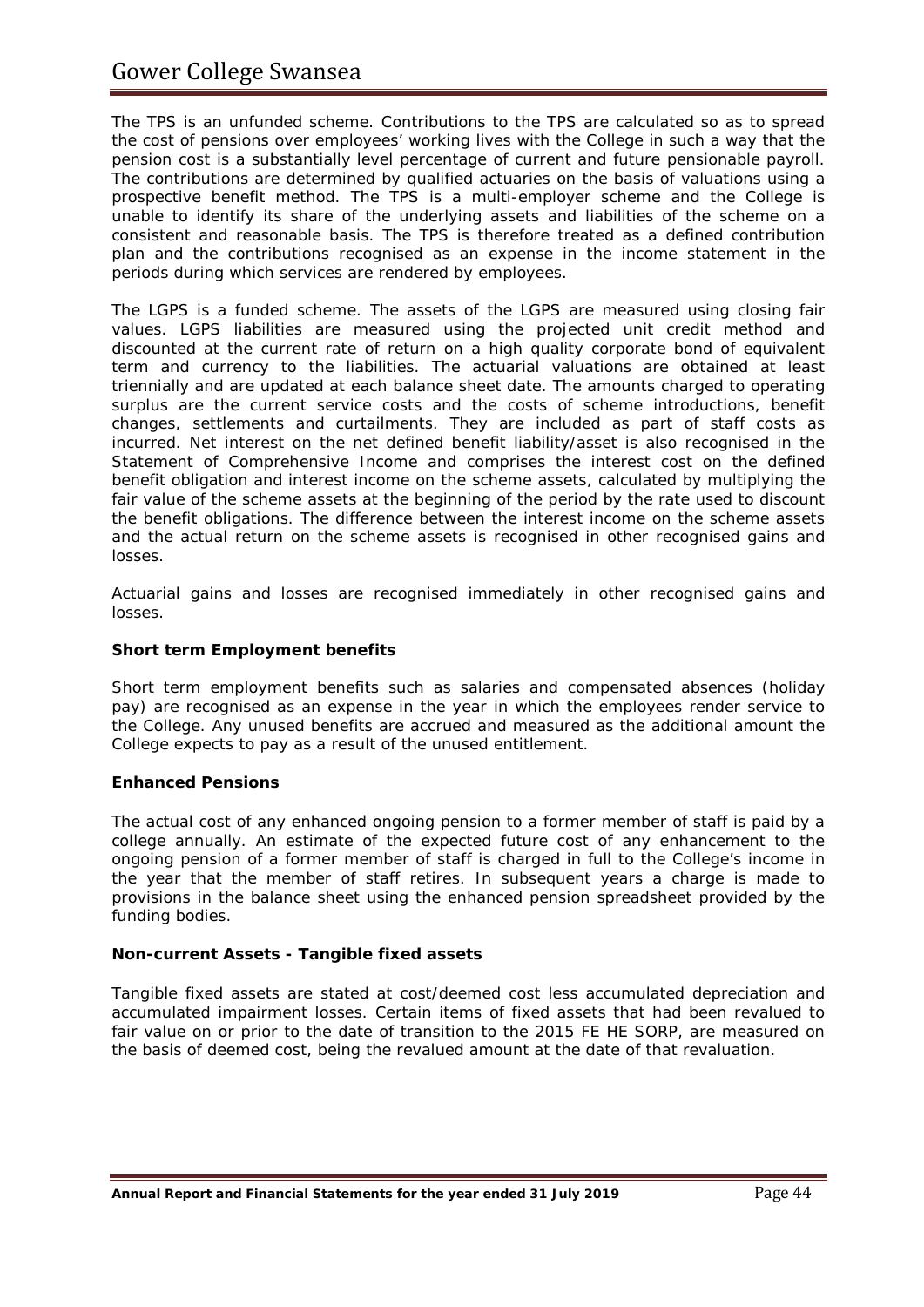#### *Land and buildings*

Freehold land is not depreciated.

Freehold buildings are depreciated on a straight line basis over their expected useful economic life to the College of between 10 and 50 years. The College has a policy of depreciating major adaptations to buildings over the period of their useful economic life of between 10 and 50 years.

Where buildings and equipment are acquired with the aid of specific grants, they are capitalised and depreciated as above. The related grants are credited to a deferred income account within creditors, and are released to the income and expenditure account over the expected useful economic life of the related asset on a systematic basis consistent with the depreciation policy. The deferred income is allocated between creditors due within one year and those due after more than one year. Grants relating to the acquisition of land are recognised as income in the year they are received.

A review for impairment of a fixed asset is carried out if events or changes in circumstances indicate that the carrying amount of any fixed asset may not be recoverable.

On adoption of FRS 102, the College followed the transitional provision to retain the book value buildings, which were valued on incorporation in 1993, but not to adopt a policy of revaluations of these properties in the future. The College also revalued land as part of the transitional arrangements as at 1 August 2014, but did not adopt a policy of revaluations of the land in the future.

#### *Assets under construction*

Assets under construction are accounted for at cost, based on the value of architects' certificates and other direct costs, incurred to 31 July. They are not depreciated until they are brought into use.

#### *Equipment*

Equipment which has a useful life in excess of one year is capitalised at cost. Capitalised equipment is depreciated on a straight-line basis over its remaining useful economic life as follows:

| motor vehicles     | 4 years                                                                                                                                                                                                                                                                                                                                                                              |
|--------------------|--------------------------------------------------------------------------------------------------------------------------------------------------------------------------------------------------------------------------------------------------------------------------------------------------------------------------------------------------------------------------------------|
| computer equipment | 4 years                                                                                                                                                                                                                                                                                                                                                                              |
|                    | $\overline{a}$ $\overline{a}$ $\overline{a}$ $\overline{a}$ $\overline{a}$ $\overline{a}$ $\overline{a}$ $\overline{a}$ $\overline{a}$ $\overline{a}$ $\overline{a}$ $\overline{a}$ $\overline{a}$ $\overline{a}$ $\overline{a}$ $\overline{a}$ $\overline{a}$ $\overline{a}$ $\overline{a}$ $\overline{a}$ $\overline{a}$ $\overline{a}$ $\overline{a}$ $\overline{a}$ $\overline{$ |

• furniture, fixtures and fittings 5 - 10 years

#### **Intangible assets and goodwill**

Goodwill arising on acquisition of subsidiary companies is amortised on a straight line basis over a period of 5 years from the date of acquisition.

Computer software and licences are capitalised as intangible fixed assets and amortised over the expected useful life of the software or licence of between 4 and 10 years. Annual software maintenance costs are charged to the Statement of Comprehensive Income in the year to which they relate.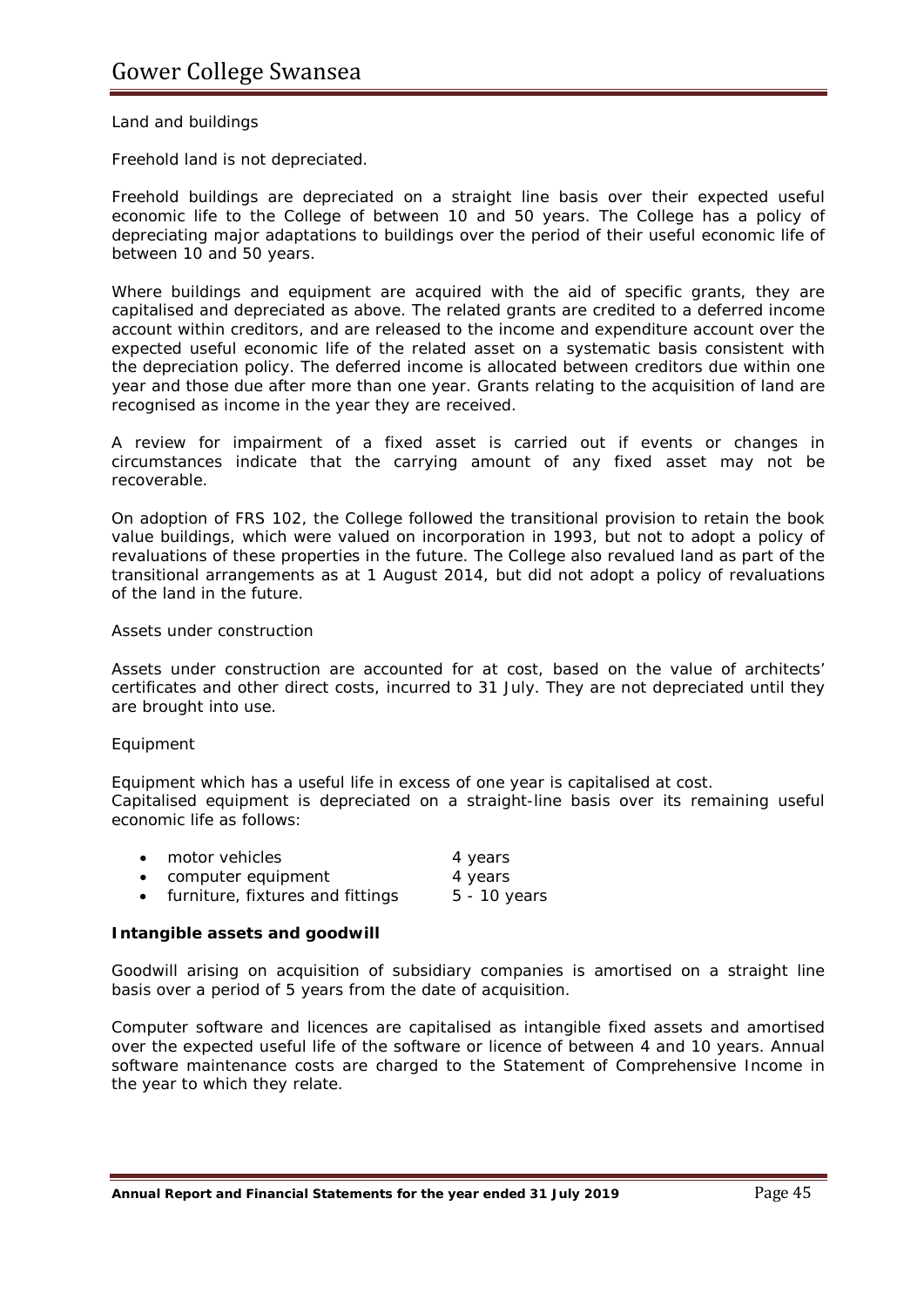#### **Borrowing costs**

Borrowing costs are recognised as expenditure in the period in which they are incurred.

#### **Leased assets**

Costs in respect of operating leases are charged on a straight-line basis over the lease term. Any lease premiums or incentives relating to leases signed after 1<sup>st</sup> August 2014 are spread over the minimum lease term. The College has taken advantage of the transitional exemptions in FRS 102 and has retained the policy of spreading lease premiums and incentives to the date of the first market rent review for leases signed before 1<sup>st</sup> August 2014.

Leasing agreements which transfer to the College substantially all the benefits and risks of ownership of an asset are treated as finance leases.

Assets held under finance leases are recognised initially at the fair value of the leased asset (or, if lower, the present value of minimum lease payments) at the inception of the lease. The corresponding liability to the lessor is included in the balance sheet as a finance lease obligation. Assets held under finance leases are included in tangible fixed assets and depreciated and assessed for impairment losses in the same way as owned assets.

Minimum lease payments are apportioned between the finance charge and the reduction of the outstanding liability. The finance charges are allocated over the period of the lease in proportion to the capital element outstanding.

#### **Investments**

#### *Investments in subsidiaries*

Investments in subsidiaries are accounted for at cost less impairment in the individual financial statements.

#### *Other investments*

Listed investments held as non-current assets and current asset investments, which may include listed investments, are stated at fair value, with movements recognised in Comprehensive Income. Investments comprising unquoted equity instruments are measured at fair value, estimated using a valuation technique.

#### **Investment Properties**

Investment properties are stated at open market value at the balance sheet date.

#### **Inventories**

Inventories are stated at the lower of their cost and net realisable value, being selling price less cost to complete and sell. Where necessary, provision is made for obsolete, slow-moving and defective items.

#### **Cash and cash equivalents**

Cash includes cash in hand, deposits repayable on demand and overdrafts. Deposits are repayable on demand if they are in practice available within 24 hours without penalty.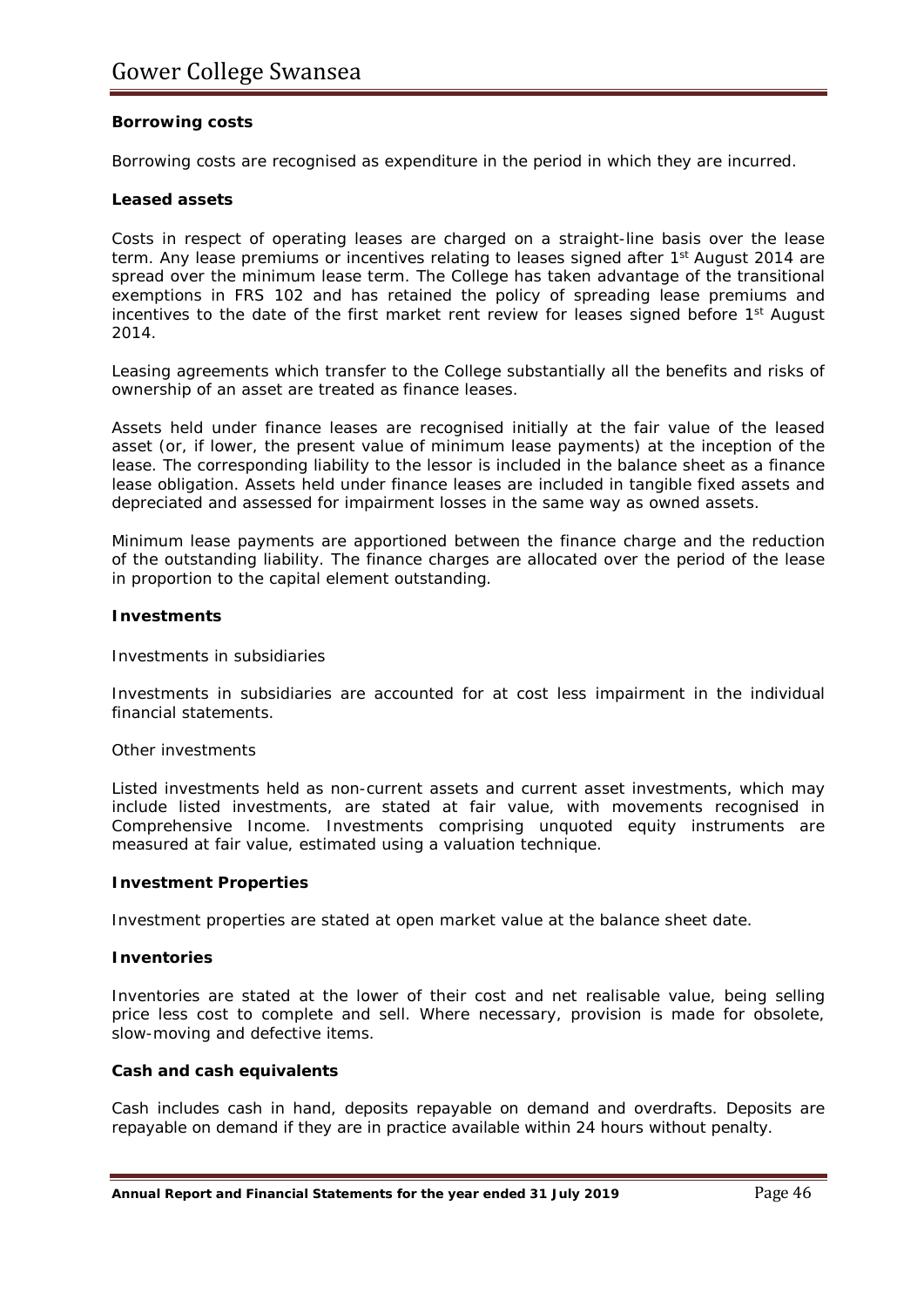Cash equivalents are short term, highly liquid investments that are readily convertible to known amounts of cash with insignificant risk of change in value. An investment qualifies as a cash equivalent when it has maturity of 3 months or less from the date of acquisition.

#### **Financial liabilities and equity**

Financial liabilities and equity are classified according to the substance of the financial instrument's contractual obligations, rather than the financial instrument's legal form.

All loans, investments and short term deposits held by the Group are classified as basic financial instruments in accordance with FRS 102. These instruments are initially recorded at the transaction price less any transaction costs (historical cost). FRS 102 requires that basic financial instruments are subsequently measured at amortised cost, however the Group has calculated that the difference between the historical cost and amortised cost basis is not material and so these financial instruments are stated on the balance sheet at historical cost. Loans and investments that are payable or receivable within one year are not discounted.

#### **Foreign currency translation**

Transactions denominated in foreign currencies are recorded using the rate of exchange ruling at the date of the transaction. Monetary assets and liabilities denominated in foreign currencies are translated at the rates of exchange ruling at the end of the financial period with all resulting exchange differences being taken to income in the period in which they arise.

#### **Taxation**

The College is considered to pass the tests set out in Paragraph 1 Schedule 6 Finance Act 2010 and therefore it meets the definition of a charitable company for UK corporation tax purposes. Accordingly, the College is potentially exempt from taxation in respect of income or capital gains received within categories covered by sections 478-488 of the Corporation Tax Act 2010 or Section 256 of the Taxation of Chargeable Gains Act 1992, to the extent that such income or gains are applied exclusively to charitable purposes.

The College is partially exempt in respect of Value Added Tax, so that it can only recover around 4% of the VAT charged on its inputs. Irrecoverable VAT on inputs is included in the costs of such inputs and added to the cost of tangible fixed assets as appropriate, where the inputs themselves are tangible fixed assets by nature.

The College's subsidiary companies are subject to corporation tax and VAT in the same way as any commercial organisation.

#### **Provisions and contingent liabilities**

Provisions are recognised when the College has a present legal or constructive obligation as a result of a past event, it is probable that a transfer of economic benefit will be required to settle the obligation and a reliable estimate can be made of the amount of the obligation.

Where the effect of the time value of money is material, the amount expected to be required to settle the obligation is recognised at present value using a pre-tax discount rate. The unwinding of the discount is recognised as a finance cost in the statement of comprehensive income in the period it arises.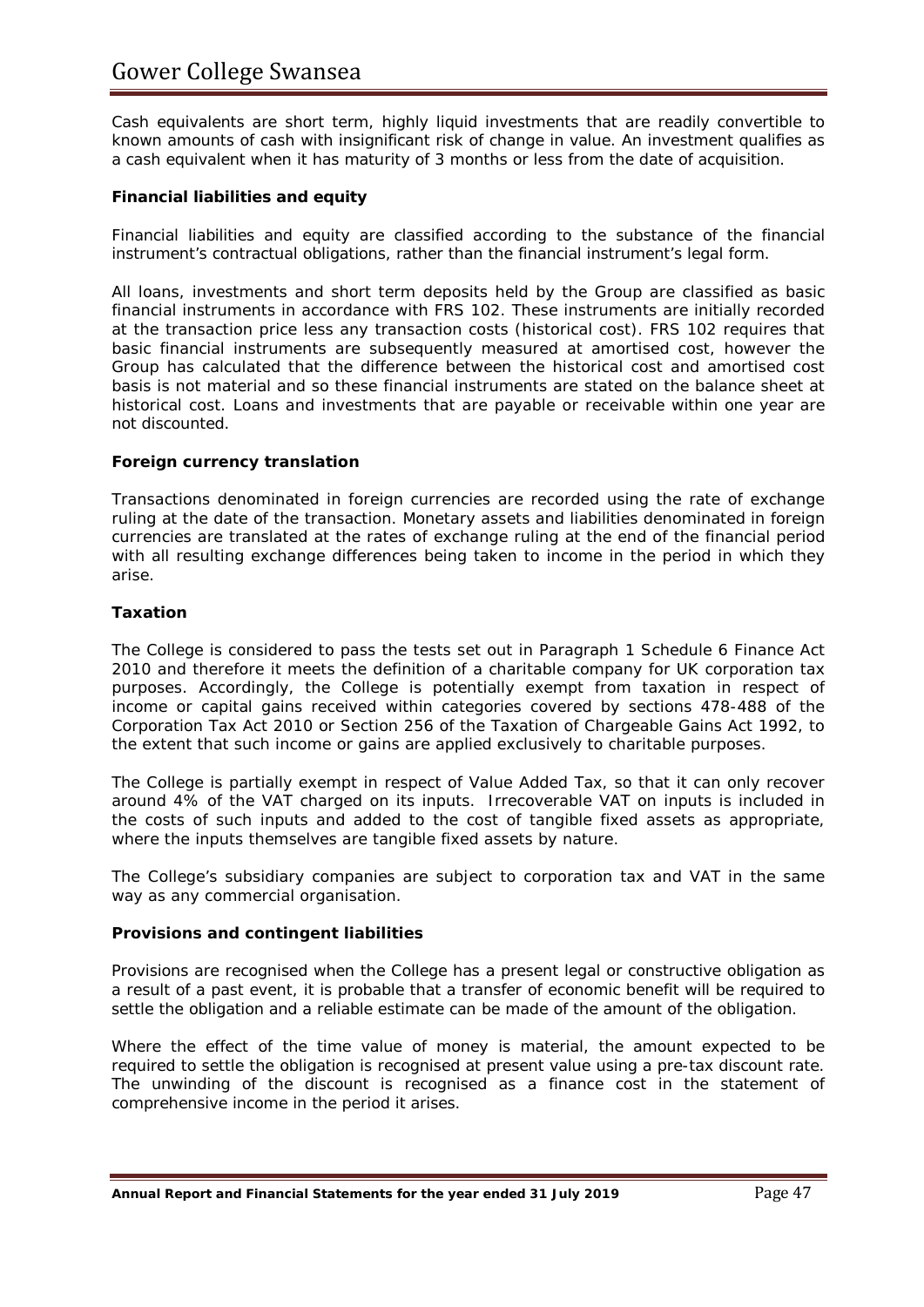# Gower College Swansea

A contingent liability arises from a past event that gives the College a possible obligation whose existence will only be confirmed by the occurrence or otherwise of uncertain future events not wholly within the control of the College. Contingent liabilities also arise in circumstances where a provision would otherwise be made but either it is not probable that an outflow of resources will be required or the amount of the obligation cannot be measured reliably. Contingent liabilities are not recognised in the balance sheet but are disclosed in the notes to the financial statements.

#### **Agency arrangements**

The College acts as an agent in the collection and payment of discretionary support funds. Related payments received from the funding bodies and subsequent disbursements to students are excluded from the income and expenditure of the College where the College is exposed to minimal risk or enjoys minimal economic benefit related to the transaction.

#### **Judgements in applying accounting policies and key sources of estimation uncertainty**

In preparing these financial statements, management have made the following judgements:

- Determine whether leases entered into by the College either as a lessor or a lessee are operating or finance leases. These decisions depend on an assessment of whether the risks and rewards of ownership have been transferred from the lessor to the lessee on a lease by lease basis.
- Determine whether there are indicators of impairment of the group's tangible assets, including goodwill. Factors taken into consideration in reaching such a decision include the economic viability and expected future financial performance of the asset and where it is a component of a larger cash-generating unit, the viability and expected future performance of that unit.

*Other key sources of estimation uncertainty*

• *Tangible fixed assets*

•

Tangible fixed assets, other than investment properties, are depreciated over their useful lives taking into account residual values, where appropriate. The actual lives of the assets and residual values are assessed annually and may vary depending on a number of factors. In re-assessing asset lives, factors such as technological innovation and maintenance programmes are taken into account. Residual value assessments consider issues such as future market conditions, the remaining life of the asset and projected disposal values.

• *Local Government Pension Scheme*

The present value of the Local Government Pension Scheme defined benefit liability depends on a number of factors that are determined on an actuarial basis using a variety of assumptions. The assumptions used in determining the net cost (income) for pensions include the discount rate. Any changes in these assumptions, which are disclosed in note 26, will impact the carrying amount of the pension liability. Furthermore a roll forward approach which projects results from the latest full actuarial valuation performed at 31 March 2016 has been used by the actuary in valuing the pensions liability at 31 July 2019. Any differences between the figures derived from the roll forward approach and a full actuarial valuation would impact on the carrying amount of the pension liability.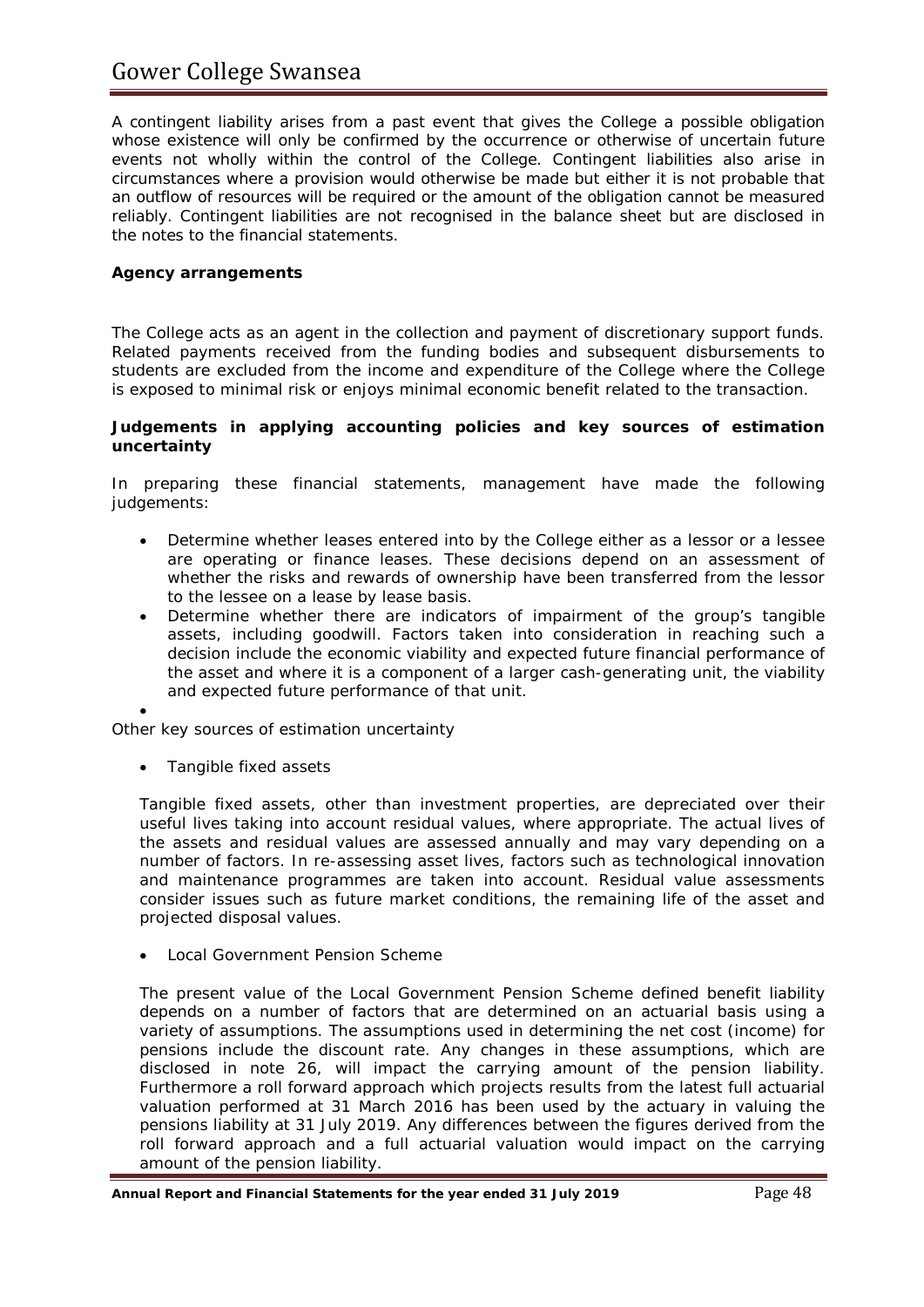| <b>Funding body grants</b><br>2                  | Year ended 31 July |                        | Year ended 31 July |                        |  |
|--------------------------------------------------|--------------------|------------------------|--------------------|------------------------|--|
|                                                  | 2019               | 2019                   | 2018               | 2018                   |  |
|                                                  | Group              | College                | Group              | <b>College</b>         |  |
|                                                  | £'000              | £'000                  | £'000              | £'000                  |  |
| <b>Recurrent grants</b>                          |                    |                        |                    |                        |  |
| Welsh Government recurrent grant                 | 24,325             | 24,325                 | 23,323             | 23,323                 |  |
| Higher Education Funding Council for Wales       | 66                 | 66                     | 26                 | 26                     |  |
| <b>Specific grants</b>                           |                    |                        |                    |                        |  |
| <b>Work Based Learning</b>                       | 7,148              | 6,989                  | 6,983              | 6,811                  |  |
| Releases of Welsh Government capital grants      | 523                | 523                    | 423                | 423                    |  |
| Other Welsh Government grants                    | 2,168              | 2,168                  | 1,666              | 1,666                  |  |
| Total                                            | 34,230             | 34,071                 | 32,421             | 32,249                 |  |
|                                                  |                    |                        |                    |                        |  |
| 3<br><b>Tuition fees and education contracts</b> |                    | Year ended 31 July     | Year ended 31 July |                        |  |
|                                                  | 2019               | 2019                   | 2018               | 2018                   |  |
|                                                  | Group              | College                | Group              | College                |  |
|                                                  | f'000              | £'000                  | £'000              | £'000                  |  |
| Adult education fees                             | 1,051              | 752                    | 720                | 640                    |  |
| Apprenticeship fees and contracts                | 455                | 96                     | 648                | 92                     |  |
| Fees for FE loan supported courses               | 427                | 427                    | 430                | 430                    |  |
| Fees for HE loan supported courses               | 1,457              | 1,457                  | 1,327              | 1,327                  |  |
| International students fees                      | 796                | 796                    | 557                | 557                    |  |
| <b>Total tuition fees</b>                        | 4,186              | 3,528                  | 3,682              | 3,046                  |  |
| <b>Education contracts</b>                       | 409                | 361                    | 353                | 353                    |  |
| Total                                            | 4,595              | 3,889                  | 4,035              | 3,399                  |  |
|                                                  |                    |                        |                    |                        |  |
| 4<br>Other grants and contracts                  |                    | Year ended 31 July     |                    | Year ended 31 July     |  |
|                                                  | 2019               | 2019                   | 2018               | 2018                   |  |
|                                                  | Group              | College                | Group              | College                |  |
|                                                  | £'000              | ${\bf f}^{\prime}$ 000 | £'000              | ${\bf f}^{\prime}$ 000 |  |
| Erasmus                                          | 141                | 141                    | 164                | 164                    |  |
| <b>UK-based charities</b>                        |                    |                        |                    |                        |  |
| <b>European Commission</b>                       | 2,656              | 2,656                  | 2,645              | 2,645                  |  |
| Other grants and contracts                       | 445                | 445                    | 349                | 349                    |  |
| <b>Total</b>                                     | 3,242              | 3,242                  | 3,158              | 3,158                  |  |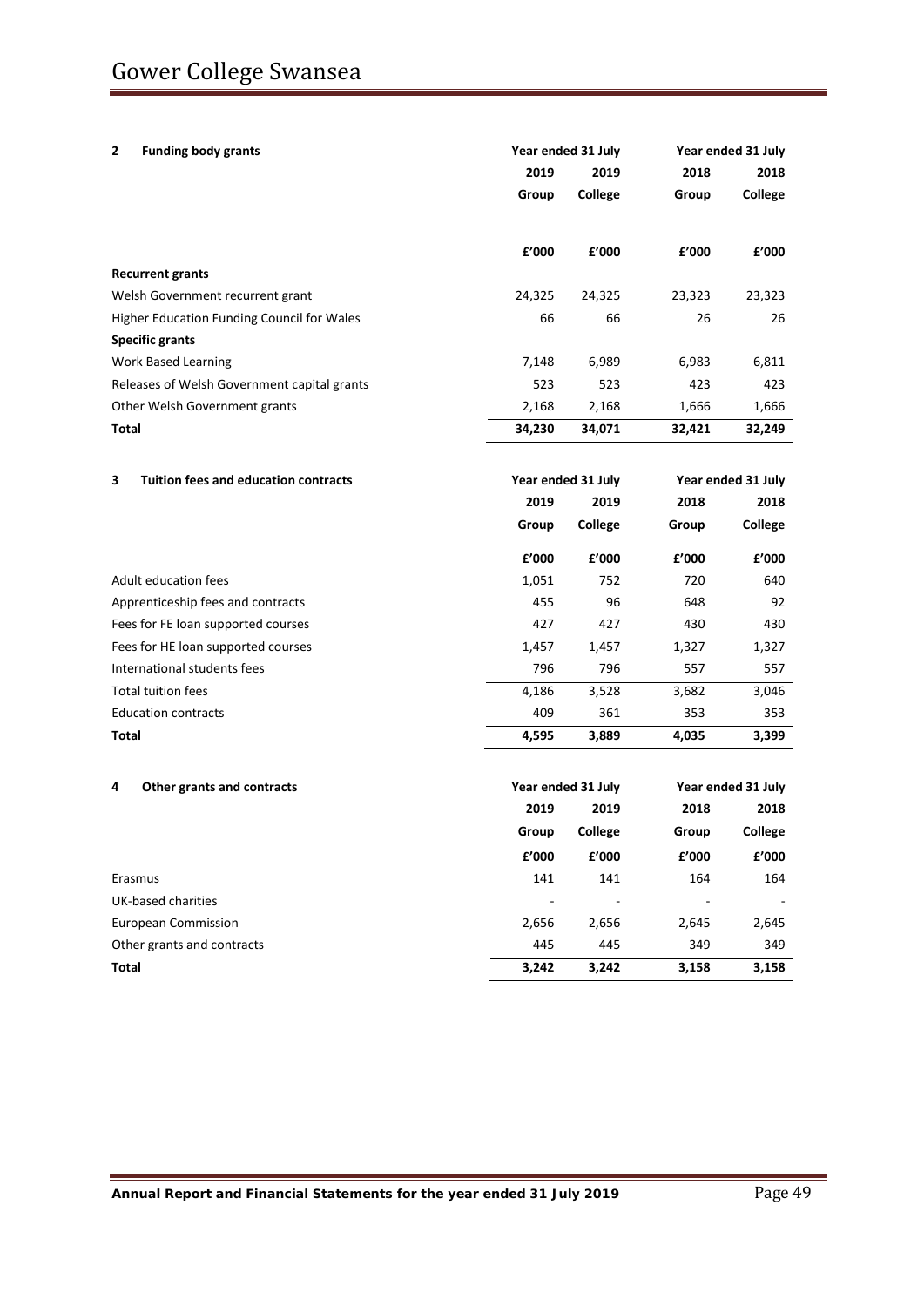| 5.<br>Other income                 | Year ended 31 July |         | Year ended 31 July |         |
|------------------------------------|--------------------|---------|--------------------|---------|
|                                    | 2019               | 2019    | 2018               | 2018    |
|                                    | Group              | College | Group              | College |
|                                    | £'000              | £'000   | £'000              | £'000   |
| Insurance proceeds (see note 29)   | 218                | 218     | 1,630              | 1,630   |
| Catering and residences            | 894                | 894     | 820                | 820     |
| Other income generating activities | 463                | 463     | 539                | 539     |
| Other grant income                 | 281                | 281     | 280                | 280     |
| Non-government capital grants      | 41                 | 41      | 41                 | 41      |
| Miscellaneous income               | 768                | 768     | 999                | 1,140   |
| <b>Total</b>                       | 2.665              | 2,665   | 4.309              | 4.450   |

| <b>Investment income</b><br>6          | Year ended 31 July       |         | Year ended 31 July       |         |
|----------------------------------------|--------------------------|---------|--------------------------|---------|
|                                        | 2019                     | 2019    | 2018                     | 2018    |
|                                        | Group                    | College | Group                    | College |
|                                        | f'000                    | £'000   | f'000                    | £'000   |
| Other investment income                | $\overline{\phantom{0}}$ |         |                          |         |
| Other interest receivable              | 12                       | 12      | 24                       | 24      |
|                                        | 12                       | 12      | 24                       | 24      |
| Net return on pension scheme (note 25) | $\overline{\phantom{a}}$ |         | $\overline{\phantom{0}}$ |         |
| Total                                  | 12                       | 12      | 24                       | 24      |

#### **7 Donations – College only**

| Total                  | -                        | -     |
|------------------------|--------------------------|-------|
| Unrestricted donations | $\overline{\phantom{0}}$ | -     |
|                        | f'000                    | £'000 |
|                        | 2019                     | 2018  |
|                        |                          |       |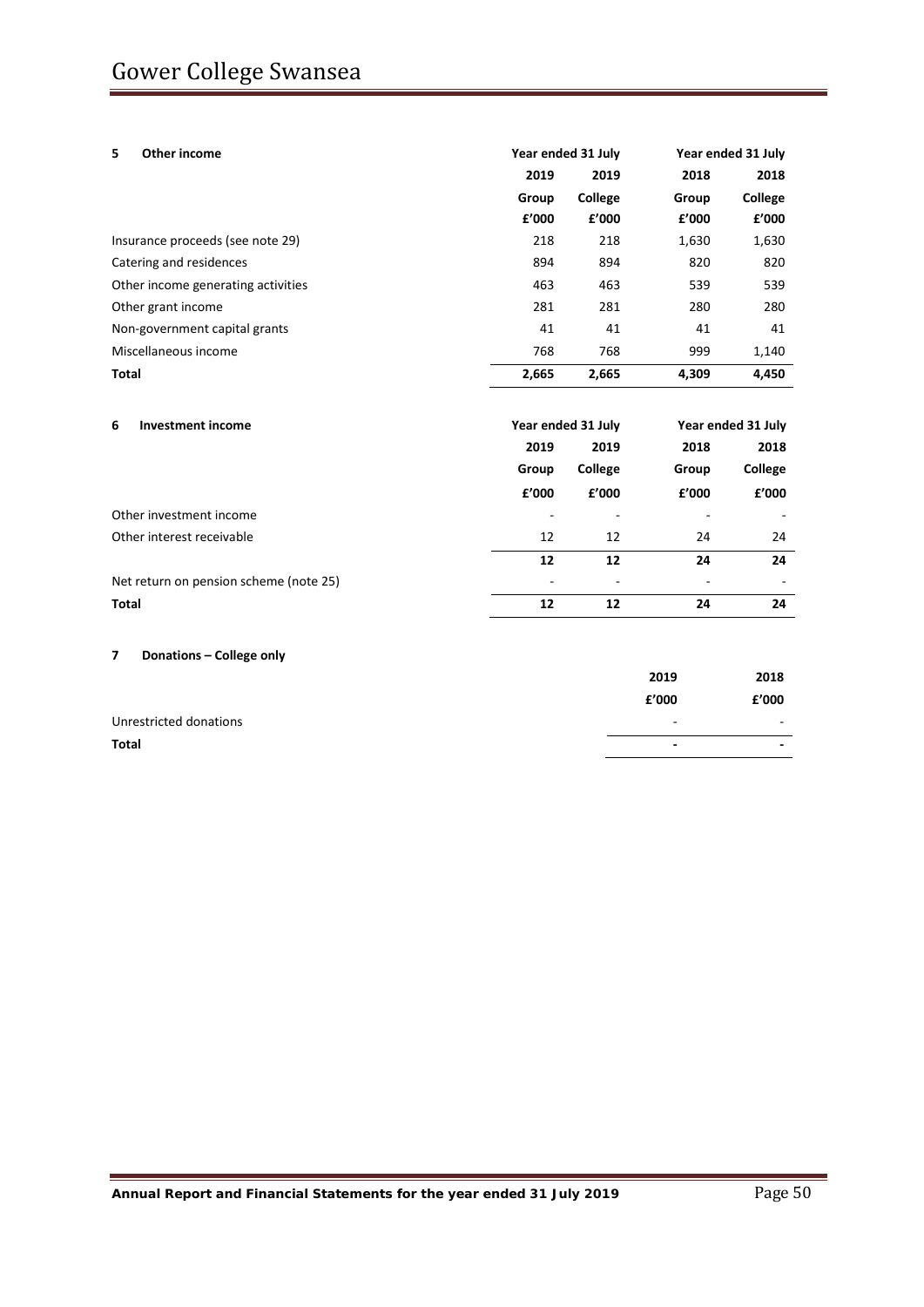#### 8 **Staff costs – Group and College**

The average number of persons (including key management personnel) employed by the College during the year, described as full-time equivalents, was:

|                                   | 2019           | 2019             | 2018           | 2018             |
|-----------------------------------|----------------|------------------|----------------|------------------|
|                                   | Group          | College          | Group          | College          |
| <b>Full time equivalents</b>      | No.            | No.              | No.            | No.              |
| Teaching department staff         | 579            | 558              | 552            | 528              |
| Non-teaching department staff     | 261            | 251              | 257            | 243              |
|                                   | 840            | 809              | 809            | 771              |
| Headcount                         | No.            | No.              | No.            | No.              |
| Teaching department staff         | 780            | 759              | 719            | 695              |
| Non-teaching department staff     | 282            | 270              | 284            | 268              |
|                                   | 1,062          | 1,029            | 1,003          | 963              |
|                                   |                |                  |                |                  |
|                                   | 2019           | 2019             | 2018           | 2018             |
| Staff costs for the above persons | Group<br>£'000 | College<br>£'000 | Group<br>£'000 | College<br>£'000 |
| Wages and salaries                | 24,148         | 23,006           | 22,937         | 21,758           |
| Social security costs             | 2,304          | 2,182            | 2,126          | 2,009            |
| Other pension costs               | 5,721          | 5,699            | 4,690          | 4,672            |
| <b>Staff costs</b>                | 32,173         | 30,887           | 29,753         | 28,439           |
| Restructuring costs               | 204            | 70               | 100            | 100              |
| <b>Total Staff costs</b>          | 32,377         | 30,957           | 29,853         | 28,539           |

#### **Key management personnel**

Key management personnel are those persons having authority and responsibility for planning, directing and controlling the activities of the Group and are represented by the Strategic Planning Group which comprises the Principal, the Deputy Principal, the Vice Principal Academic Services, the Director of Skills and Business Development, the Director of HR and the Director of Finance. Staff costs include compensation paid to key management personnel for loss of office.

#### **Emoluments of Key management personnel, Accounting Officer and other higher paid staff**

|                                                                              | 2019 | 2018 |
|------------------------------------------------------------------------------|------|------|
|                                                                              | No.  | No.  |
| The number of key management personnel including the Accounting Officer was: |      |      |
|                                                                              |      |      |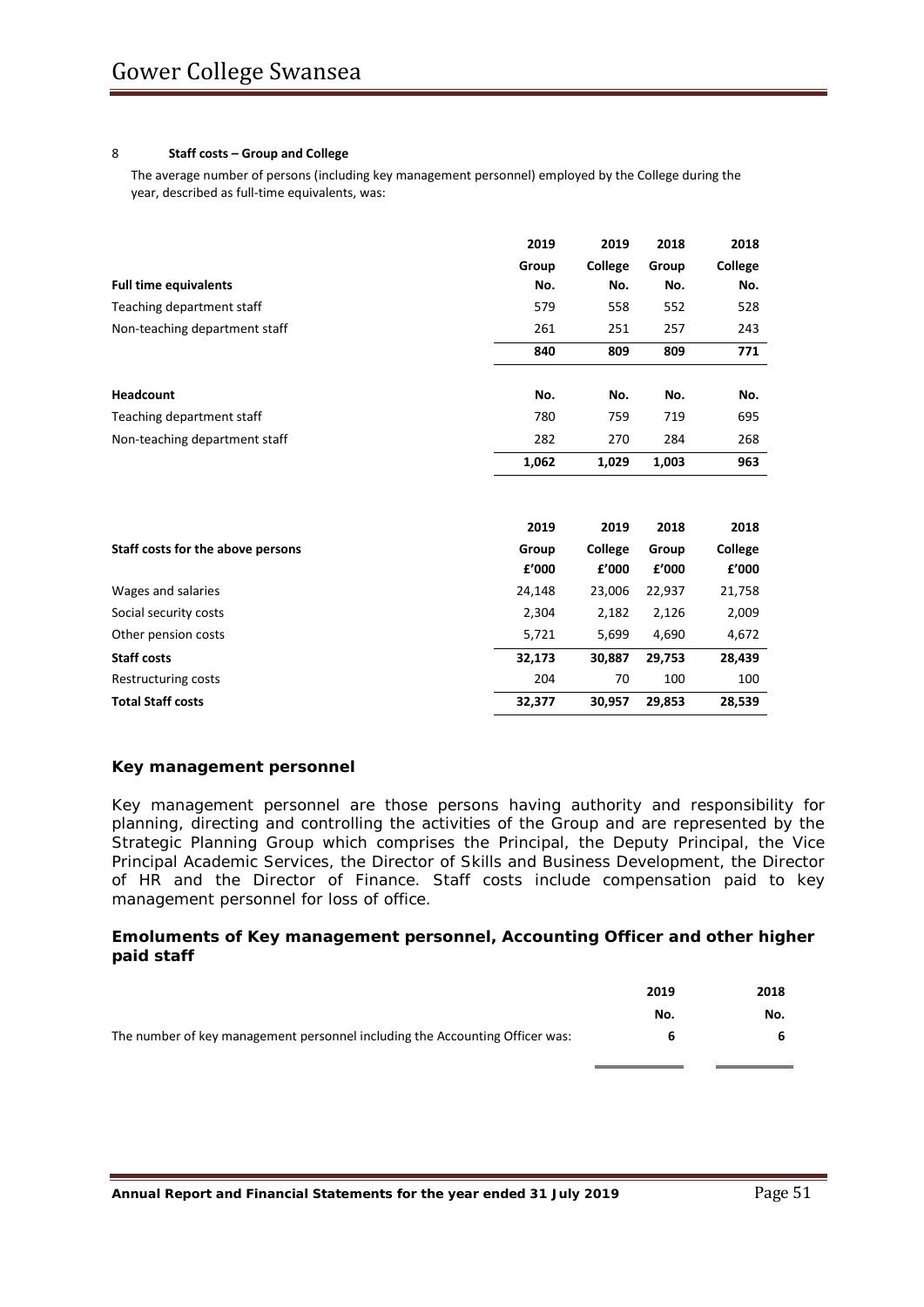The number of key management personnel and other higher paid staff who received annual emoluments (excluding pension contributions but including benefits in kind) in the Group and the College were in the following ranges:

| Group                     | Key management personnel |               | Other staff              |      |
|---------------------------|--------------------------|---------------|--------------------------|------|
|                           | 2019                     | 2018          | 2019                     | 2018 |
|                           | No.                      | No.           | No.                      | No.  |
| £60,001 to £70,000 p.a.   | $\overline{\phantom{a}}$ |               |                          | 5    |
| £70,001 to £80,000 p.a.   | $\mathfrak z$            | $\mathcal{P}$ | ۰                        |      |
| £80,001 to £90,000 p.a.   | $\mathfrak{p}$           | $\mathcal{P}$ | 1                        | 1    |
| £90,001 to £100,000 p.a.  | 1                        |               |                          |      |
| £140,001 to £150,000 p.a. | 1                        | 1             | $\overline{\phantom{a}}$ |      |
|                           | 6                        | 6             | 8                        | 6    |

The emoluments of key management personnel and other higher paid staff in the Group above was:

| Group                          | Key management personnel |      | <b>Other staff</b> |      |
|--------------------------------|--------------------------|------|--------------------|------|
|                                | 2019                     | 2018 | 2019               | 2018 |
|                                | £000                     | £000 | £000               | £000 |
| <b>Salaries</b>                | 560                      | 512  | 429                | 400  |
| Benefits in kind               | -                        | -    | -                  | -    |
|                                | 560                      | 512  | 429                | 400  |
| Employer pension contributions | 105                      | 95   | 50                 | 44   |
|                                | 665                      | 607  | 479                | 444  |

The number of other staff above and their associated remuneration includes three (2017/18: two) of the directors of the subsidiary company, Track Training Limited.

Compensation for loss of office payable to higher paid staff within the subsidiary company amounted to £66,000 (2018: College - £85,000).

The employer's national insurance in relation to key management personnel for the year was £70,000 (2018: £66,000).

| College                   | Key management personnel |               | Other staff |      |
|---------------------------|--------------------------|---------------|-------------|------|
|                           | 2019                     | 2018          | 2019        | 2018 |
|                           | No.                      | No.           | No.         | No.  |
| £60,001 to £70,000 p.a.   | ۰                        |               | 4           | 4    |
| £70,001 to £80,000 p.a.   | $\mathfrak z$            | 2             |             |      |
| £80,001 to £90,000 p.a.   | $\mathfrak{p}$           | $\mathcal{P}$ | 1           | -    |
| £90,001 to £100,000 p.a.  | 1                        | 1             | -           |      |
| £140,001 to £150,000 p.a. | 1                        | 1             |             | -    |
|                           | 6                        | 6             | 5           | 4    |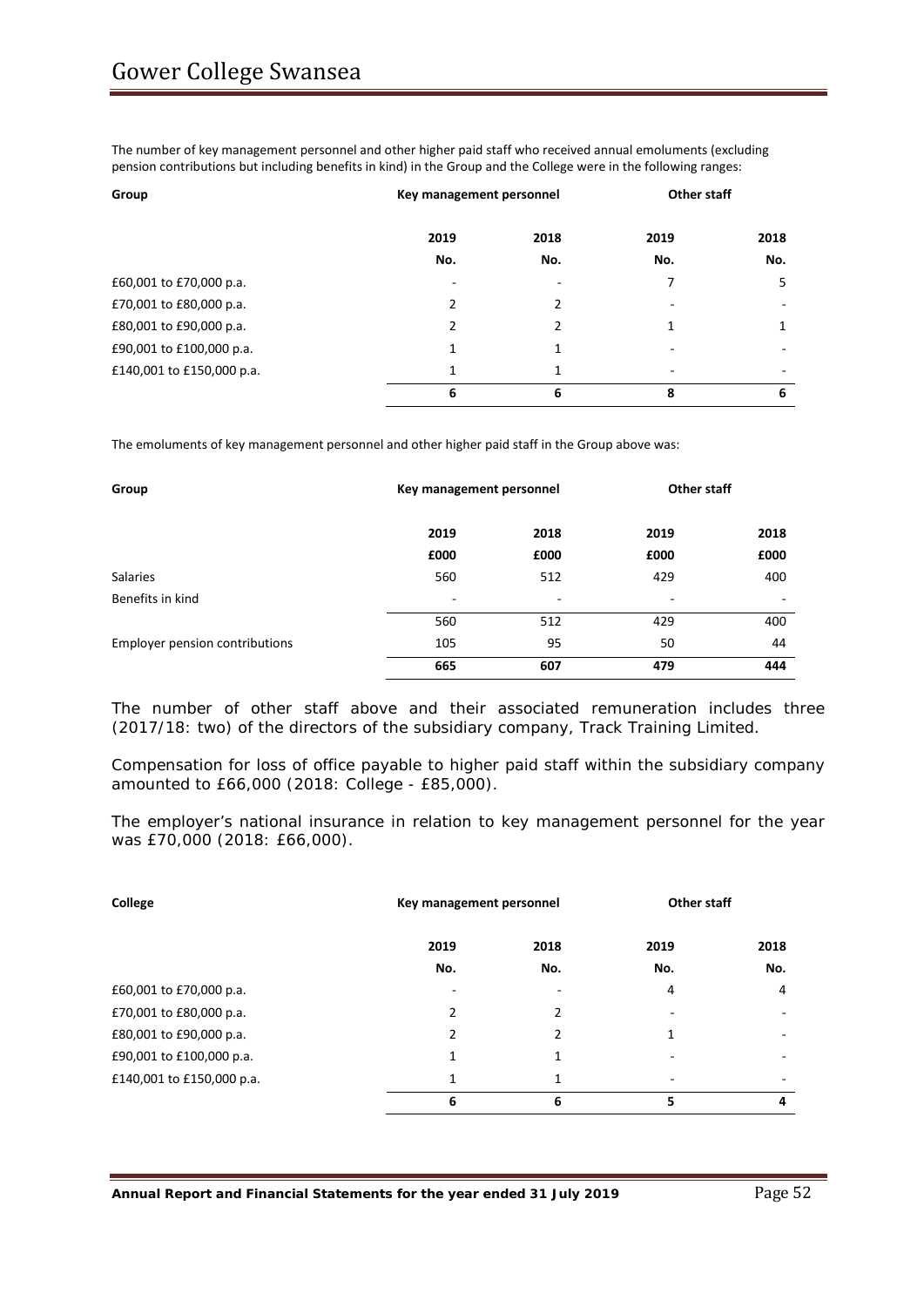The emoluments of key management personnel and other higher paid staff in the College above was:

| College                               | Key management personnel |      | <b>Other staff</b> |      |
|---------------------------------------|--------------------------|------|--------------------|------|
|                                       | 2019                     | 2018 | 2019               | 2018 |
|                                       | £000                     | £000 | £000               | £000 |
| <b>Salaries</b>                       | 560                      | 512  | 256                | 247  |
| Benefits in kind                      | $\overline{\phantom{a}}$ | ۰    | -                  | -    |
|                                       | 560                      | 512  | 256                | 247  |
| <b>Employer pension contributions</b> | 105                      | 95   | 45                 | 44   |
|                                       | 665                      | 607  | 301                | 291  |

There were no amounts due to key management personnel or higher paid staff that were waived in the year.

Compensation for loss of office payable to higher paid staff amounted to £nil (2018: £85,000).

The above emoluments include amounts payable to the Accounting Officer (who is also the highest paid officer) of:

|                       | 2019                     | 2018  |
|-----------------------|--------------------------|-------|
|                       | £'000                    | £'000 |
| Salaries              | 144                      | 142   |
| Benefits in kind      | $\overline{\phantom{0}}$ | -     |
|                       | 144                      | 142   |
|                       |                          |       |
| Pension contributions | 24                       | 23    |

The members of the Corporation other than the Accounting Officer and the staff members did not receive any payment from the institution other than the reimbursement of travel and subsistence expenses incurred in the course of their duties. The total payments for Governors expenses amounted to £2,361 (2018: £1,989) and related to 4 (2018: 4) Governors.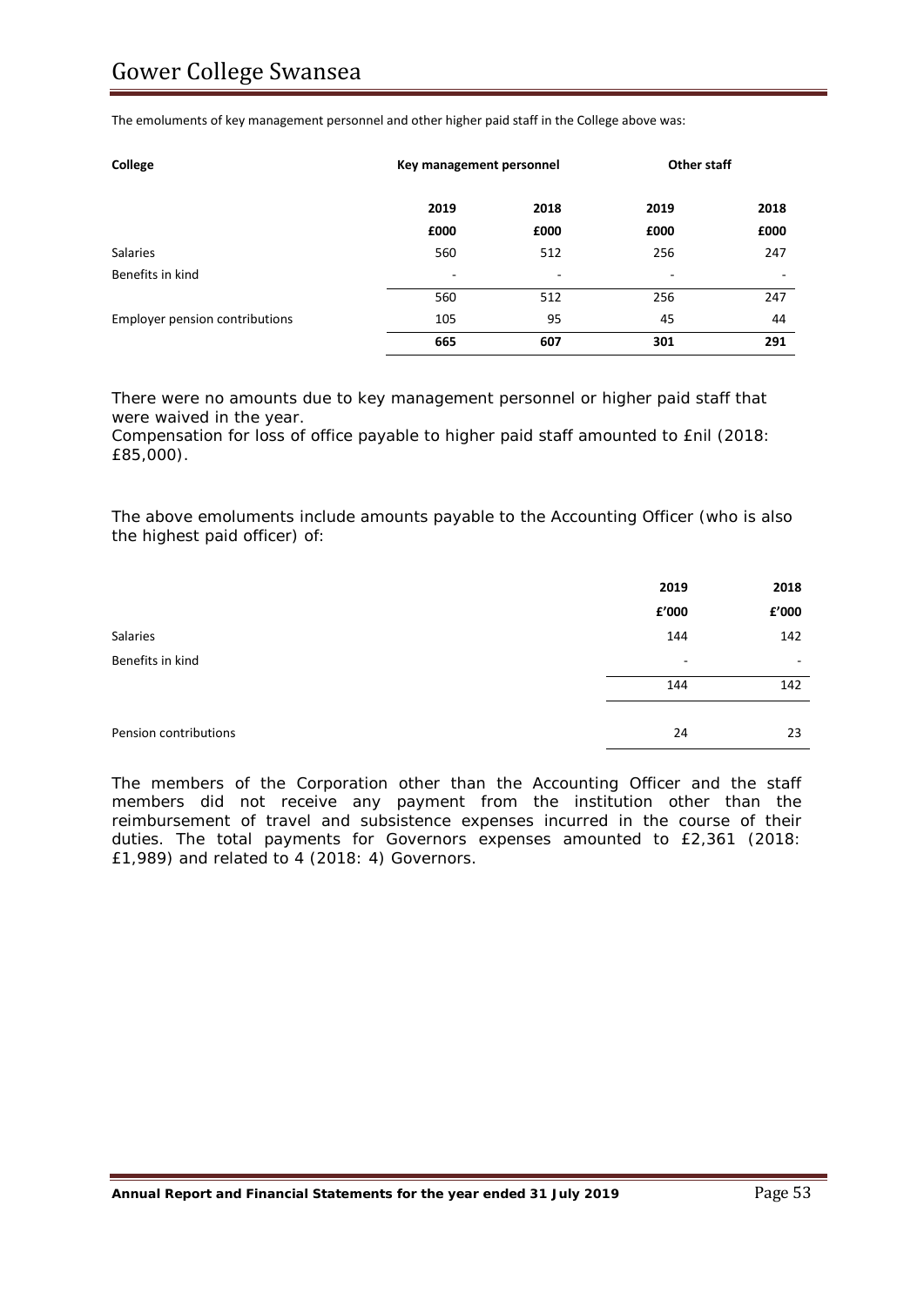#### **9 Other operating expenses**

|                                                             | 2019                     | 2019                     | 2018   | 2018    |
|-------------------------------------------------------------|--------------------------|--------------------------|--------|---------|
|                                                             | Group                    | College                  | Group  | College |
|                                                             | £'000                    | £'000                    | £'000  | £'000   |
| Teaching department costs                                   | 4,638                    | 5,138                    | 4,532  | 5,540   |
| Non-teaching department costs                               | 4,212                    | 3,867                    | 3,834  | 3,487   |
| Premises costs                                              | 2,838                    | 2,767                    | 2,762  | 2,722   |
| Insurance expenditure (see note 29)                         | 66                       | 66                       | 756    | 756     |
| <b>Total</b>                                                | 11,754                   | 11,838                   | 11,884 | 12,505  |
|                                                             |                          |                          |        |         |
| Other operating expenses include:                           | 2019                     | 2019                     | 2018   | 2018    |
|                                                             | Group                    | College                  | Group  | College |
|                                                             | £'000                    | £'000                    | £'000  | £'000   |
| Auditors' remuneration:                                     |                          |                          |        |         |
| Financial statements audit                                  | 25                       | 20                       | 25     | 20      |
| Internal audit                                              | 12                       | 12                       | 12     | 12      |
| Other services provided by the financial statements auditor |                          |                          |        |         |
| <b>Grant audits</b>                                         | 2                        | $\overline{2}$           | 3      | 3       |
| <b>Taxation advice</b>                                      |                          |                          | 1      |         |
| Compliance reviews<br>$\overline{\phantom{a}}$              | 3                        | 3                        | 3      | 3       |
| Other services provided by the internal auditors            | $\overline{\phantom{a}}$ | $\overline{\phantom{a}}$ |        |         |
| Hire of assets $-$ buildings                                | 259                      | 218                      | 202    | 173     |
| Hire of assets - equipment                                  | 73                       | 67                       | 76     | 70      |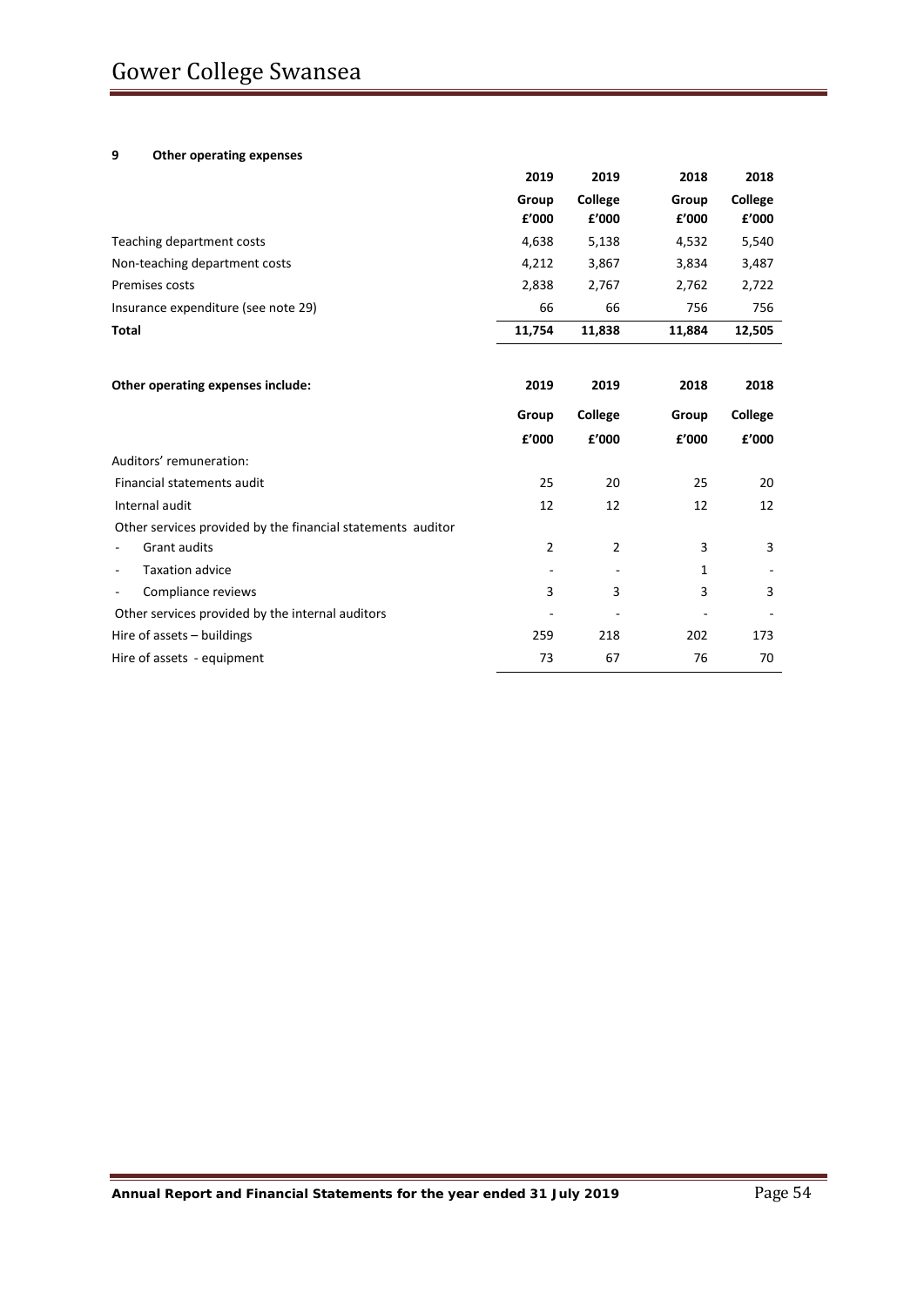#### **10 Interest and other finance costs – Group and College**

|                                            | 2019  | 2019    | 2018  | 2018    |
|--------------------------------------------|-------|---------|-------|---------|
|                                            | Group | College | Group | College |
|                                            | f'000 | f'000   | f'000 | £'000   |
| On bank loans, overdrafts and other loans: | 50    | 46      | 75    | 7       |
|                                            | 50    | 46      | 75    | 7       |
| On finance leases                          | 1     | ۰       | 2     |         |
| Interest payable on early retirements      | 4     | 4       | 3     | 3       |
| Pension finance costs (note 25)            | 430   | 430     | 460   | 460     |
| Total                                      | 485   | 480     | 540   | 470     |

#### 11 **Taxation – Group only**

|                                        | 2019  | 2018  |
|----------------------------------------|-------|-------|
|                                        | f'000 | £'000 |
| United Kingdom corporation tax         |       |       |
| Provision for deferred corporation tax |       |       |
| Total                                  | -     |       |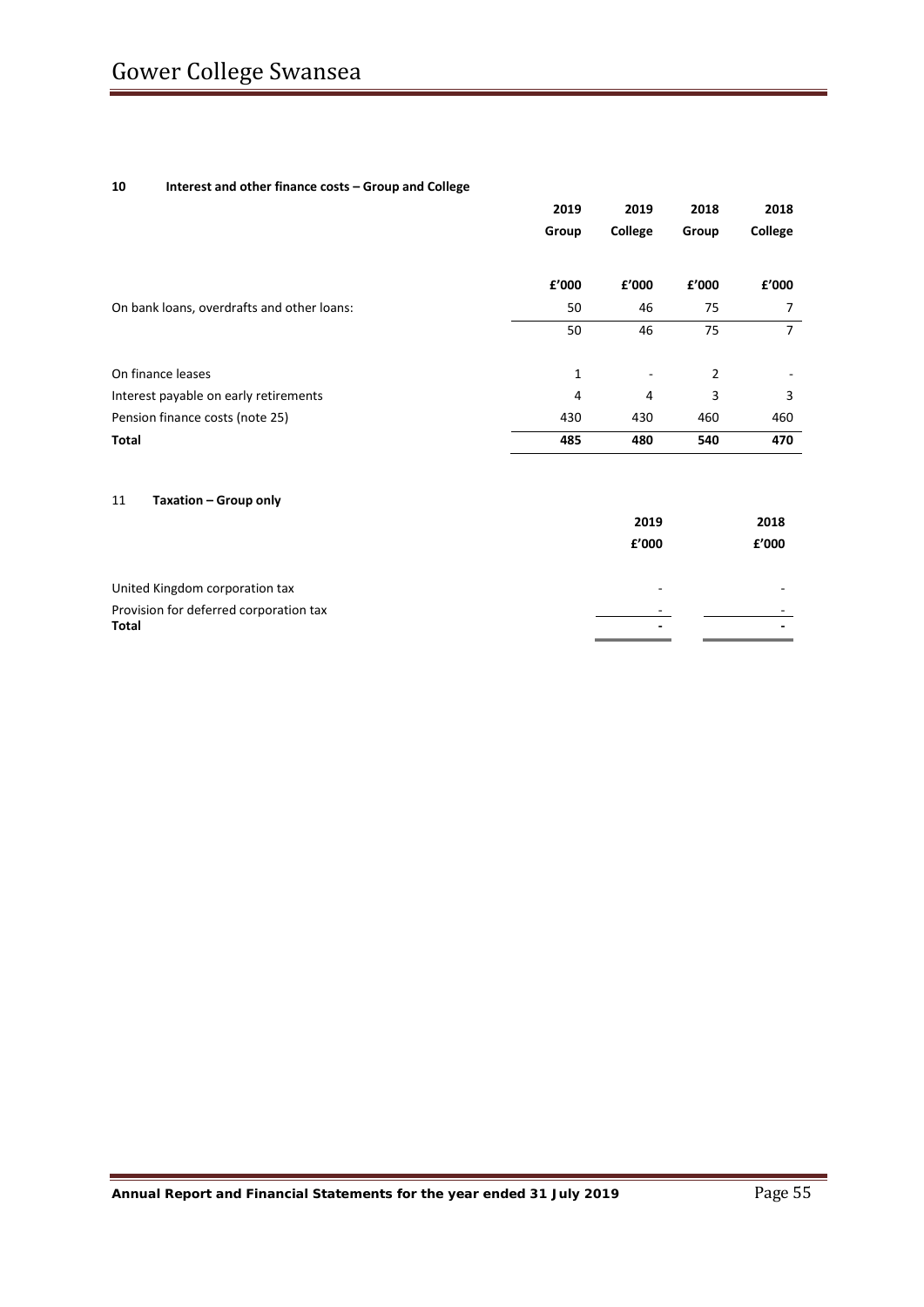## **12 Tangible fixed assets (Group)**

|                                     |          | <b>Land and buildings</b><br>Equipment |        | <b>Motor vehicles</b> | <b>Total</b> |
|-------------------------------------|----------|----------------------------------------|--------|-----------------------|--------------|
|                                     | Freehold | Long<br>leasehold                      |        |                       |              |
|                                     | £'000    | £'000                                  | £'000  | £'000                 | £'000        |
| <b>Cost or valuation</b>            |          |                                        |        |                       |              |
| At 1 August 2018                    | 54,558   | $\overline{\phantom{0}}$               | 10,746 | 342                   | 65,646       |
| <b>Additions</b>                    | 993      | -                                      | 1,614  | 23                    | 2,630        |
| Disposals                           |          | -                                      | (466)  |                       | (466)        |
| At 31 July 2019                     | 55,551   | ۰                                      | 11,894 | 365                   | 67,810       |
| Depreciation                        |          |                                        |        |                       |              |
| At 1 August 2018                    | 15,548   |                                        | 7,760  | 235                   | 23,543       |
| Charge for the year                 | 1,399    |                                        | 1,355  | 45                    | 2,799        |
| Elimination in respect of disposals |          |                                        | (466)  | ٠                     | (466)        |
| At 31 July 2019                     | 16,947   | ۰                                      | 8,649  | 280                   | 25,876       |
| Net book value at 31 July 2019      | 38,604   |                                        | 3,245  | 85                    | 41,934       |
| Net book value at 31 July 2018      | 39,010   | -                                      | 2,986  | 107                   | 42,103       |
|                                     |          |                                        |        |                       |              |

#### **Tangible fixed assets (College only)**

|                                     | Land and buildings |                          |        |          | Equipment<br>Motor |  |  |  | Total |
|-------------------------------------|--------------------|--------------------------|--------|----------|--------------------|--|--|--|-------|
|                                     | Freehold           | Long<br>leasehold        |        | vehicles |                    |  |  |  |       |
|                                     | £'000              | £'000                    | £'000  | £'000    | £'000              |  |  |  |       |
| <b>Cost or valuation</b>            |                    |                          |        |          |                    |  |  |  |       |
| At 1 August 2018                    | 54,558             |                          | 10,550 | 342      | 65,450             |  |  |  |       |
| Additions                           | 993                |                          | 1,559  | 23       | 2,575              |  |  |  |       |
| Disposals                           |                    | ۰                        | (466)  |          | (466)              |  |  |  |       |
| At 31 July 2019                     | 55,551             | ۰                        | 11,643 | 365      | 67,559             |  |  |  |       |
|                                     |                    |                          |        |          |                    |  |  |  |       |
| Depreciation                        |                    |                          |        |          |                    |  |  |  |       |
| At 1 August 2018                    | 15,548             |                          | 7,589  | 235      | 23,372             |  |  |  |       |
| Charge for the year                 | 1,399              |                          | 1,323  | 45       | 2,767              |  |  |  |       |
| Elimination in respect of disposals |                    |                          | (466)  |          | (466)              |  |  |  |       |
| At 31 July 2019                     | 16,947             | $\overline{\phantom{0}}$ | 8,446  | 280      | 25,673             |  |  |  |       |
| Net book value at 31 July 2019      | 38,604             |                          | 3,197  | 85       | 41,886             |  |  |  |       |
| Net book value at 31 July 2018      | 39,010             |                          | 2,961  | 107      | 42,078             |  |  |  |       |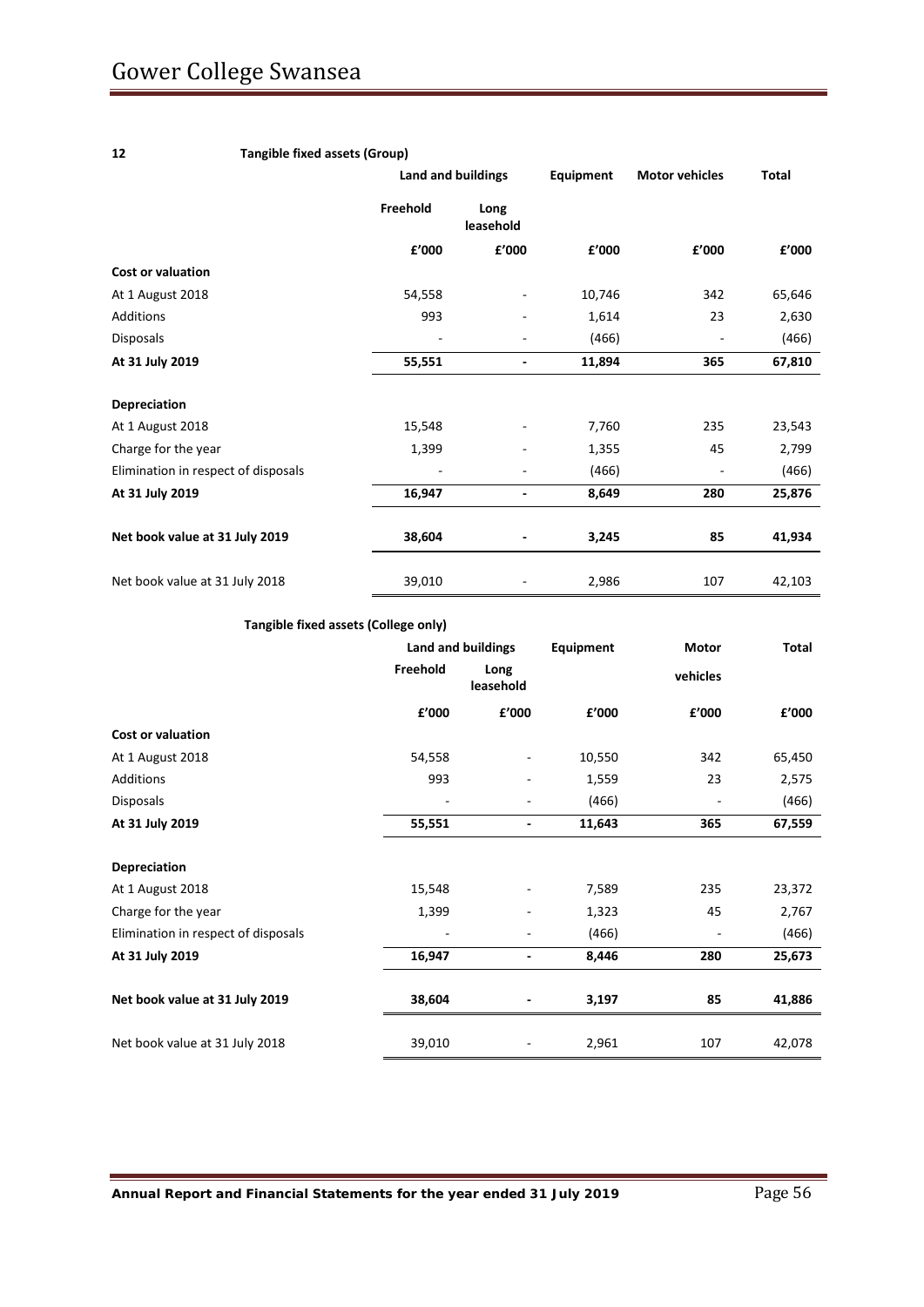Buildings inherited from the Local Education Authority at 1 April 1993 were valued at depreciated replacement cost by Chartered Surveyors from West Glamorgan County Council, Estates Section, Property Services Department. Other tangible fixed assets inherited from the Local Education Authority at incorporation have been valued by the Corporation on a depreciated replacement cost basis. Should these assets be sold, the College would either have to surrender the sale proceeds to the Welsh Government or use them in accordance with the Financial Memorandum with the Welsh Government.

Freehold land was revalued at open market value at 1 August 2014 as part of the transitional arrangements under FRS102.

Included within land and buildings (College and Group) is an amount of £102,000 (2018: £1,338,000) relating to assets in the course of construction.

Included within the net book value of tangible fixed assets (Group only) is £12,000 (2018: £11,000) in respect of assets held under finance leases or similar hire purchase contracts. Depreciation for the year on assets held under finance leases or similar hire purchase contracts was £6,000 (2018: £6,000).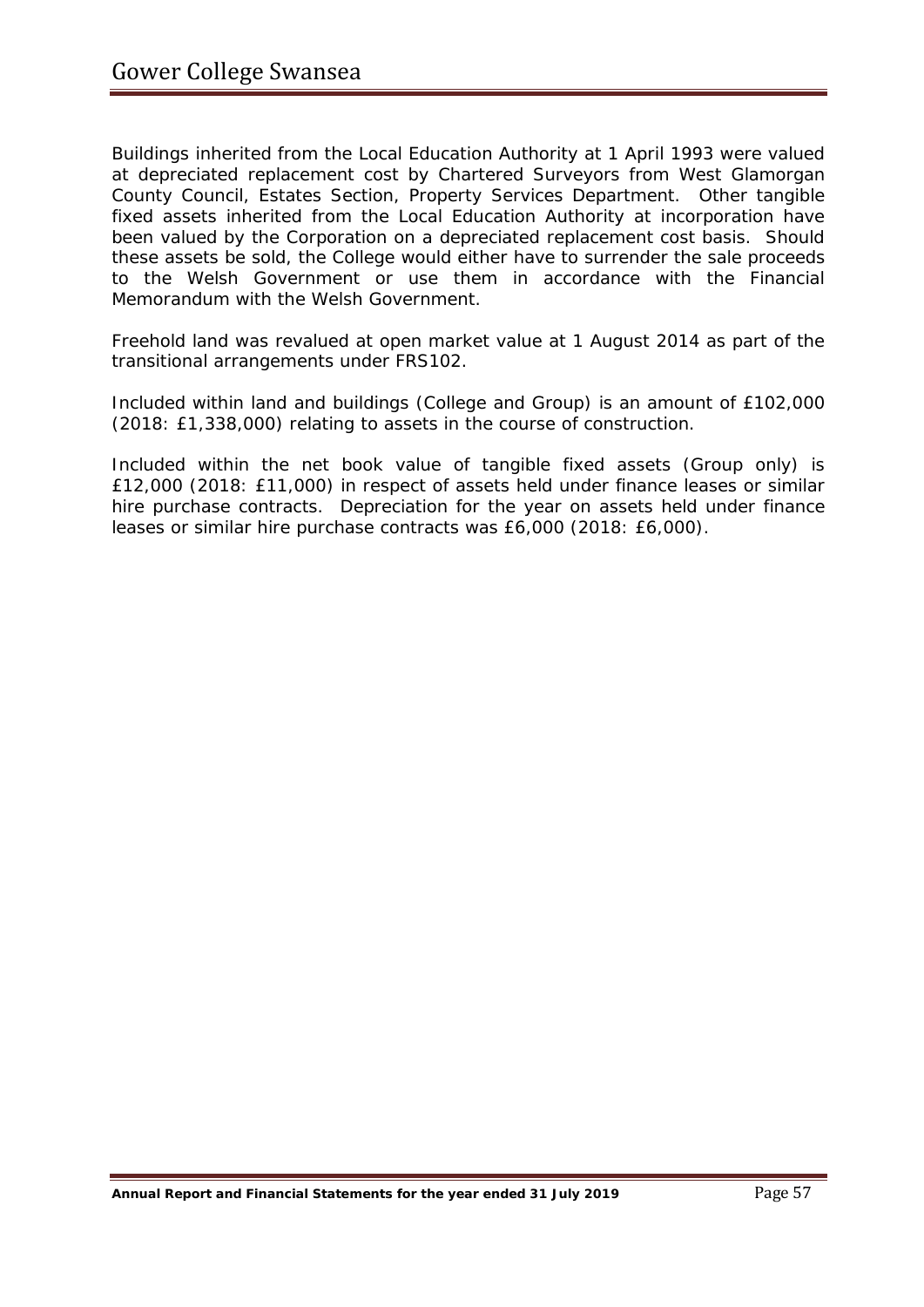#### **13 Intangible assets**

| Goodwill<br>Group                   |       | Software and<br><b>Licences</b> | <b>Total</b> |
|-------------------------------------|-------|---------------------------------|--------------|
|                                     | £'000 | £'000                           | £'000        |
| <b>Cost or valuation</b>            |       |                                 |              |
| At 1 August 2018                    | 283   | 414                             | 697          |
| Additions                           |       | 48                              | 48           |
| Disposals                           |       |                                 |              |
| At 31 July 2019                     | 283   | 462                             | 745          |
| <b>Depreciation</b>                 |       |                                 |              |
| At 1 August 2018                    | 166   | 149                             | 315          |
| Charge for the year                 | 117   | 99                              | 216          |
| Elimination in respect of disposals |       |                                 |              |
| At 31 July 2019                     | 283   | 248                             | 531          |
| Net book value at 31 July 2019      |       | 214                             | 214          |
| Net book value at 31 July 2018      | 117   | 265                             | 382          |

| College                             | Software and<br><b>Licences</b> | <b>Total</b> |
|-------------------------------------|---------------------------------|--------------|
|                                     | £'000                           | £'000        |
| Cost or valuation                   |                                 |              |
| At 1 August 2018                    | 414                             | 414          |
| Additions                           | 48                              | 48           |
| Disposals                           |                                 |              |
| At 31 July 2019                     | 462                             | 462          |
| Depreciation                        |                                 |              |
| At 1 August 2018                    | 149                             | 149          |
| Charge for the year                 | 99                              | 99           |
| Elimination in respect of disposals |                                 |              |
| At 31 July 2019                     | 248                             | 248          |
| Net book value at 31 July 2019      | 214                             | 214          |
| Net book value at 31 July 2018      | 265                             | 265          |
|                                     |                                 |              |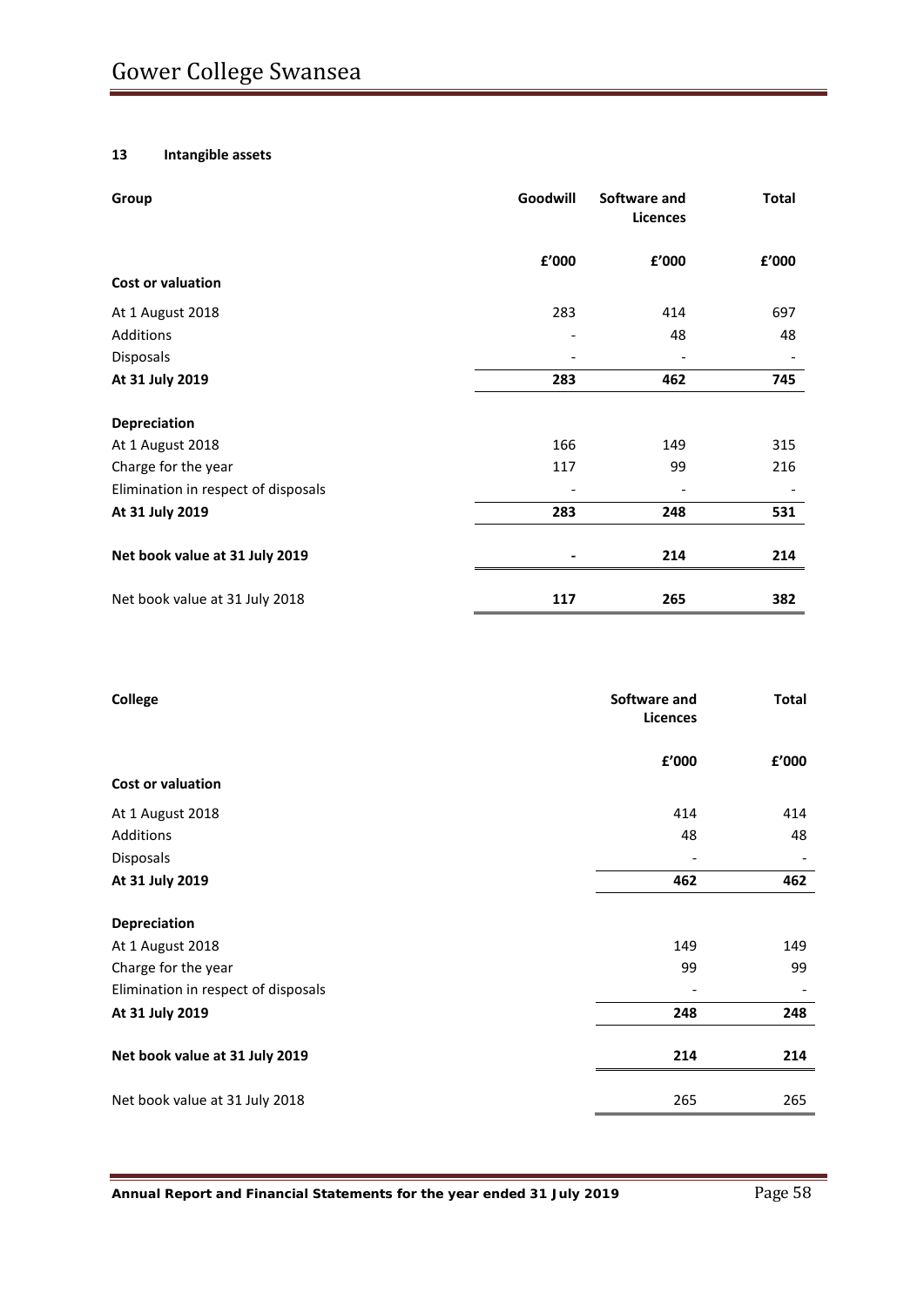#### **14 Non-current investments**

#### *a) Investments - College*

|                                     | <b>College</b> | College |
|-------------------------------------|----------------|---------|
|                                     | 2019           | 2018    |
|                                     | £'000          | £'000   |
| Investments in subsidiary companies | -              | 670     |

The College owns 80 per cent of the issued ordinary £1 shares of Track Training Limited, a company incorporated in England and Wales. The principal business activity of Track Training Limited is carrying out training of employees on behalf of employers. The College has fully provided against the cost of this investment.

## *Associated companies*

The College is a member of College University Skills Partnership, a company limited by guarantee. The principal activity of the company is to promote higher education opportunities between Swansea University and other member colleges. The College Principal and College Enterprise Manager were directors of Centre 4 Entrepreneurial Education CIC, a Community Interest Company limited by Guarantee. The company ceased trading during the year.

*b) Investment Properties – Group and College*

|                       | 2019  | 2018  |
|-----------------------|-------|-------|
|                       | £'000 | £'000 |
| Investment Properties | 145   | 145   |

The College values investment properties at open market value at the balance sheet date. The valuation is performed by an independent surveyor.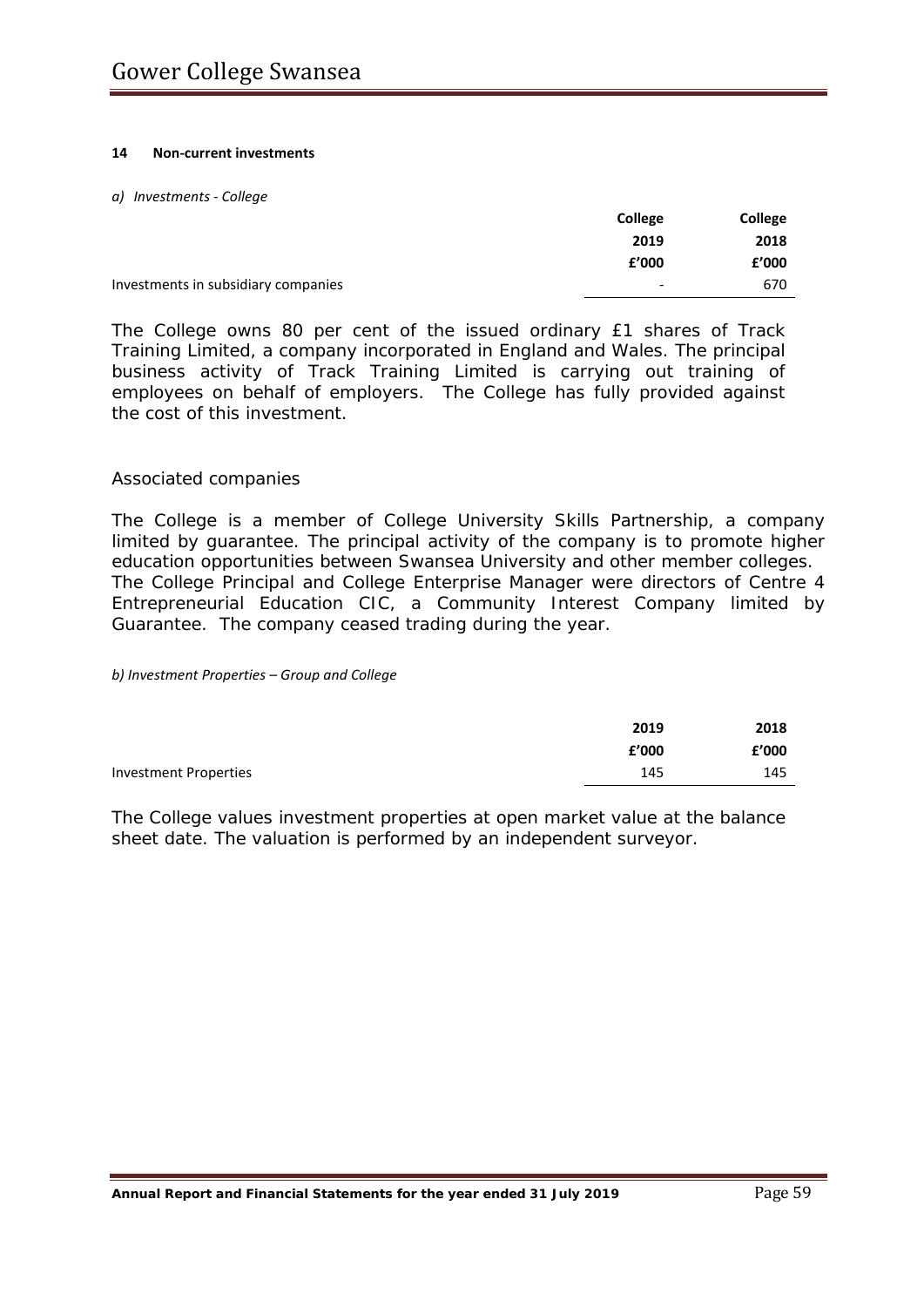| <b>Debtors</b><br>15                 | Group         | <b>College</b> | Group                    | College       |
|--------------------------------------|---------------|----------------|--------------------------|---------------|
|                                      | 2019<br>f'000 | 2019<br>f'000  | 2018<br>£'000            | 2018<br>£'000 |
| Amounts falling due within one year: |               |                |                          |               |
| Trade receivables                    | 921           | 735            | 2.024                    | 1,505         |
| Amounts owed by group undertakings:  |               |                |                          |               |
| Subsidiary undertakings              |               |                | $\overline{\phantom{0}}$ | 283           |
| Associate undertakings               |               |                |                          |               |
| Prepayments and accrued income       | 447           | 401            | 1,342                    | 1,289         |
| Amounts owed by Welsh Government     | 3,349         | 3,349          | 2,902                    | 2,902         |
| <b>Total</b>                         | 4.717         | 4,485          | 6,268                    | 5,979         |

Amounts owed by Welsh Government relate primarily to Work Based Learning (WBL) payments and outstanding claims for European Structural Funds (ESF) from the Welsh European Funding Office (WEFO).

| <b>Investments</b><br>16  | Group                    | <b>College</b>           | Group                    | College                  |
|---------------------------|--------------------------|--------------------------|--------------------------|--------------------------|
|                           | 2019<br>£'000            | 2019<br>£'000            | 2018<br>f'000            | 2018<br>£'000            |
| Current asset investments | 772                      | 772                      | 772                      | 772                      |
| Short term deposits       | $\overline{\phantom{0}}$ | $\overline{\phantom{0}}$ | $\overline{\phantom{0}}$ | $\overline{\phantom{0}}$ |
| <b>Total</b>              | 772                      | 772                      | 772                      | 772                      |

Current asset investments relate to a property owned by the College. The property is not currently utilised by the College.

Short term deposits are held with banks and building societies operating in the London market and licensed by the Financial Conduct Authority with more than three months maturity at the balance sheet date. The interest rates for these deposits are fixed for the duration of the deposit at time of placement.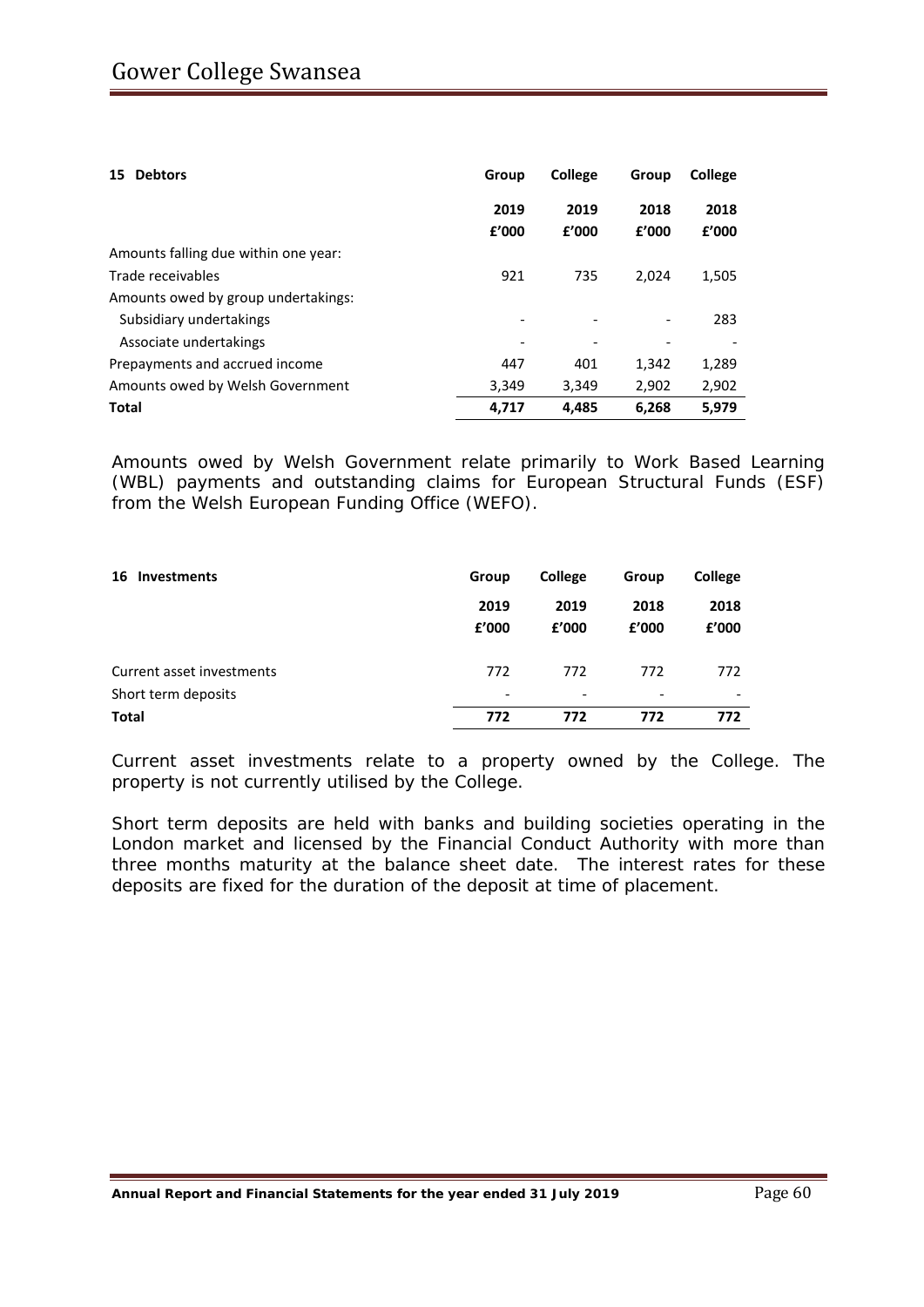| Creditors falling due within one year<br>17  | Group                    | College                  | Group | College |
|----------------------------------------------|--------------------------|--------------------------|-------|---------|
|                                              | 2019                     | 2019                     | 2018  | 2018    |
|                                              | f'000                    | £'000                    | f'000 | f'000   |
| <b>Bank loans and overdrafts</b>             | 497                      | 196                      | 115   | 80      |
| Other loans                                  | 18                       | 18                       | 18    | 18      |
| Obligations under finance leases             | 5                        |                          | 4     |         |
| Capital creditors                            | 423                      | 423                      | 502   | 502     |
| Trade payables                               | 1,418                    | 1,360                    | 1,147 | 1,088   |
| Amounts owed to group undertakings:          |                          |                          |       |         |
| Subsidiary undertakings                      | $\overline{\phantom{a}}$ | 137                      |       | 356     |
| Associate undertakings                       |                          |                          |       |         |
| Corporation tax                              |                          |                          | 3     |         |
| Other taxation and social security           | 567                      | 528                      | 596   | 492     |
| Holiday pay accrual                          | 716                      | 701                      | 690   | 679     |
| Accruals and deferred income                 | 3,623                    | 3,497                    | 4,090 | 4,016   |
| Deferred income - government capital grants  | 619                      | 619                      | 504   | 504     |
| Deferred income - government revenue grants  | 1,050                    | 1,050                    | 451   | 451     |
| <b>Total</b>                                 | 8,936                    | 8,529                    | 8,120 | 8,186   |
|                                              |                          |                          |       |         |
| 18 Creditors falling due after more than one | Group                    | <b>College</b>           | Group | College |
|                                              | 2019                     | 2019                     | 2018  | 2018    |
|                                              | £'000                    | £'000                    | £'000 | £'000   |
| <b>Bank loans</b>                            | 2,437                    | 2,437                    | 715   | 715     |
| Other loans                                  | 94                       | 94                       | 113   | 113     |
| Obligations under finance leases             | $\overline{7}$           | $\overline{\phantom{0}}$ | 6     |         |
| Deferred income - government capital grants  | 6,587                    | 6,587                    | 6,546 | 6,546   |
| <b>Total</b>                                 | 9,125                    | 9,118                    | 7,380 | 7,374   |

#### **(a) Bank loans and overdrafts**

|                            | Group | <b>College</b> | Group | <b>College</b> |
|----------------------------|-------|----------------|-------|----------------|
|                            | 2019  | 2019           | 2018  | 2018           |
|                            | £'000 | f'000          | £'000 | £'000          |
| In one year or less        | 497   | 196            | 115   | 80             |
| Between one and two years  | 200   | 200            | 81    | 81             |
| Between two and five years | 1,950 | 1,950          | 256   | 256            |
| In five years or more      | 287   | 287            | 378   | 378            |
| Total                      | 2,934 | 2,633          | 830   | 795            |

The bank loan with Lloyds Bank is unsecured and incurs interest at base rate plus 0.35%. The loan is repayable in monthly instalments and is due to be fully repaid by 2026.

In October 2018, the College utilised a bank loan of £2,000,000 from HSBC. The loan incurs interest at base rate plus 1.65%. The loan is repayable in monthly instalments until October 2023 at which point the balance will need to be repaid in full or refinanced. The loan is secured against the Tycoch Campus.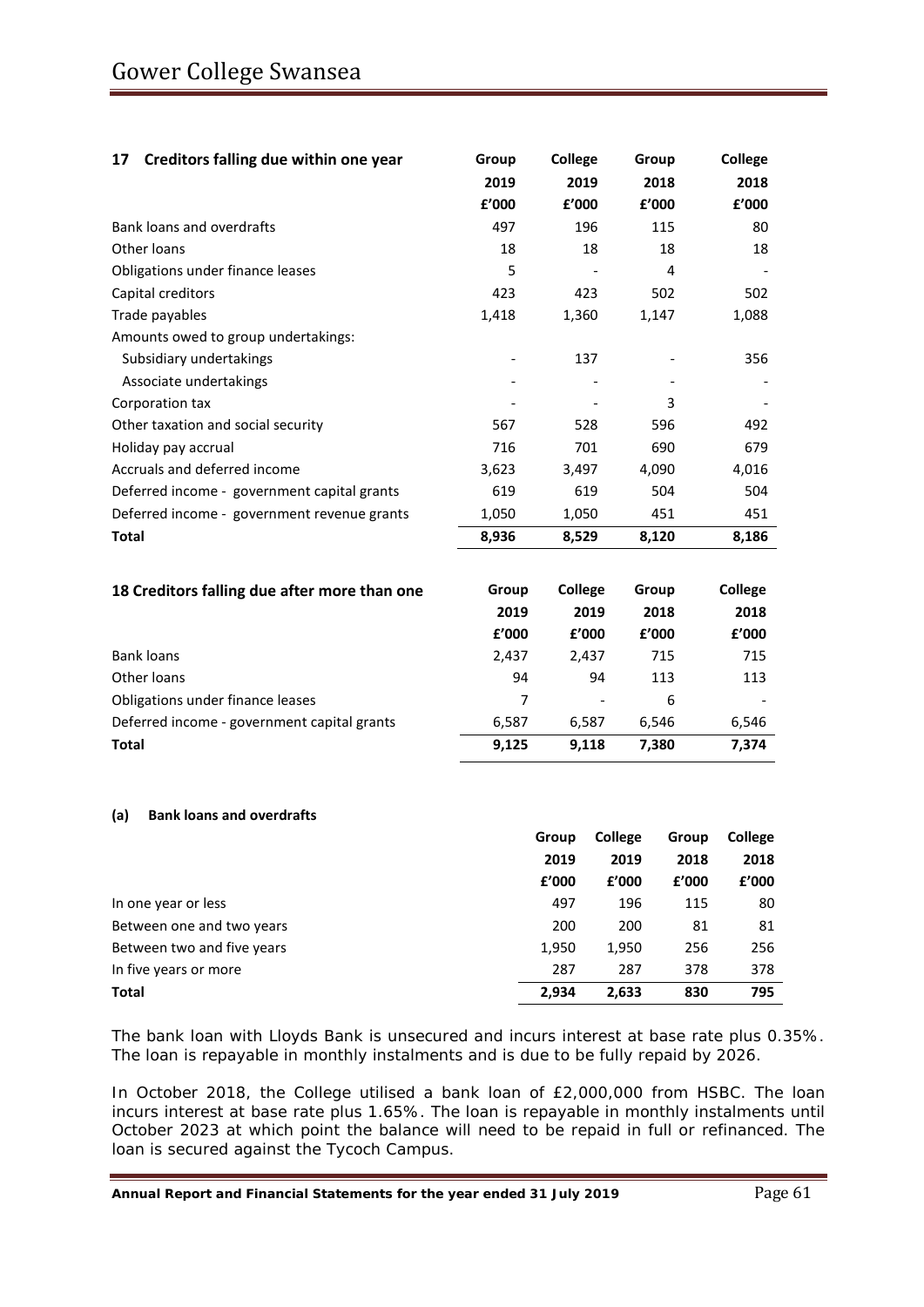#### **(b) Other loans**

|                            | Group | <b>College</b> | Group | College |
|----------------------------|-------|----------------|-------|---------|
|                            | 2019  | 2019           | 2018  | 2018    |
|                            | £'000 | f'000          | £'000 | f'000   |
| In one year or less        | 18    | 18             | 18    | 18      |
| Between one and two years  | 18    | 18             | 18    | 18      |
| Between two and five years | 55    | 55             | 55    | 55      |
| In five years or more      | 21    | 21             | 40    | 40      |
| <b>Total</b>               | 112   | 112            | 131   | 131     |

Other loans include an interest free Salix loan to fund energy efficient improvements which is backed by the Welsh Government. The initial loan of £86,150 is repayable in sixmonthly instalments and will be fully repaid in 2025. It also includes an Invest to Save loan to fund the installation of new heating systems and controls which is backed by the Welsh Government. The initial loan of £60,615 is repayable in eight equal instalments and will be fully repaid in 2026.

#### **(c) Obligations under finance leases**

|                            | Group                    | College                  | Group                        | College                  |
|----------------------------|--------------------------|--------------------------|------------------------------|--------------------------|
|                            | 2019                     | 2019                     | 2018                         | 2018                     |
|                            | £'000                    | f'000                    | £'000                        | £'000                    |
| In one year or less        | 5                        | $\overline{\phantom{a}}$ | 4                            |                          |
| Between one and two years  | 4                        | $\overline{\phantom{a}}$ | 3                            | $\overline{\phantom{a}}$ |
| Between two and five years | 3                        | $\overline{\phantom{a}}$ | 3                            | $\overline{\phantom{a}}$ |
| In five years or more      | $\overline{\phantom{a}}$ | $\overline{\phantom{a}}$ | $\qquad \qquad \blacksquare$ | $\overline{\phantom{0}}$ |
| <b>Total</b>               | 12                       | $\overline{\phantom{0}}$ | 10                           | $\blacksquare$           |

#### **19 Financial Instruments**

.

|                                                  | Group  | College | Group  | College |
|--------------------------------------------------|--------|---------|--------|---------|
|                                                  | 2019   | 2019    | 2018   | 2018    |
|                                                  | £'000  | f'000   | f'000  | f'000   |
| <b>Financial assets</b>                          |        |         |        |         |
| Financial assets measured at amortised cost      | 10,985 | 10,816  | 9,039  | 8,803   |
|                                                  |        |         |        |         |
|                                                  |        |         |        |         |
| <b>Financial liabilities</b>                     |        |         |        |         |
| Financial liabilities measured at amortised cost | 18,061 | 17.647  | 15,500 | 15,560  |

Financial assets that are debt instruments measured at amortised cost comprise debtors (excluding prepayments) and cash and cash equivalents.

Financial liabilities measured at amortised cost comprise trade creditors, loans, amounts due from connected parties and other creditors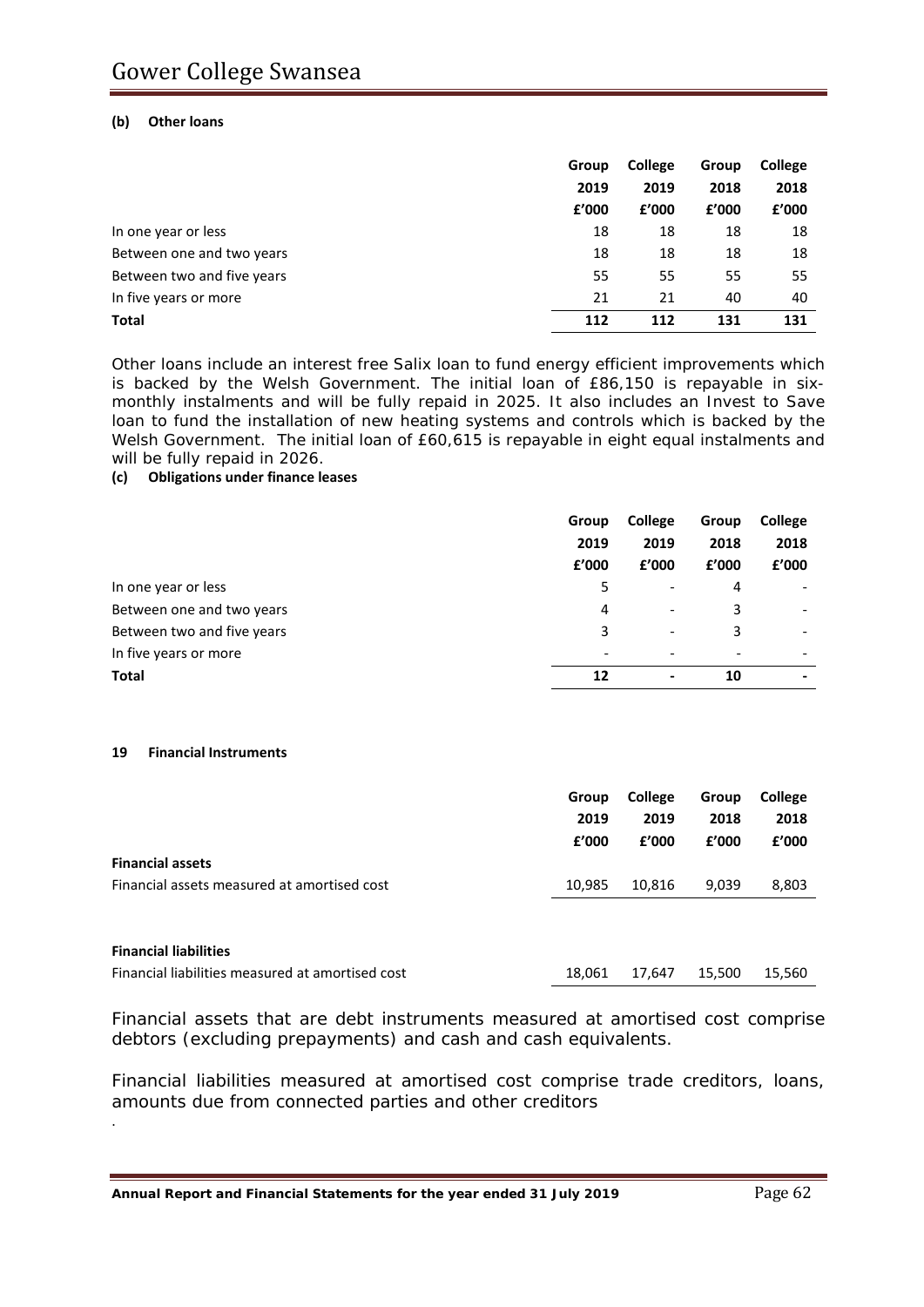#### **20 Provisions**

|                           | <b>Group and College</b>    |                          |           |                                          |              |  |  |
|---------------------------|-----------------------------|--------------------------|-----------|------------------------------------------|--------------|--|--|
|                           | <b>Enhanced</b><br>pensions | Other                    | Sub-total | <b>Defined</b><br>benefit<br>obligations | <b>Total</b> |  |  |
|                           | £'000                       | £'000                    | £'000     | £'000                                    | £'000        |  |  |
| At 1 August 2018          | 1,027                       | 93                       | 1,120     | 16,530                                   | 17,650       |  |  |
| Expenditure in the period | (81)                        | $\overline{\phantom{a}}$ | (81)      | (2, 110)                                 | (2, 191)     |  |  |
| Movement in the period    | 104                         | 5                        | 109       | 12,500                                   | 12,609       |  |  |
| Released in the period    | $\overline{\phantom{0}}$    | $\overline{\phantom{a}}$ |           |                                          |              |  |  |
| At 31 July 2019           | 1,050                       | 98                       | 1,148     | 26,920                                   | 28,068       |  |  |

Defined benefit obligations relate to the liabilities under the College's membership of the Local Government Pension Scheme. Further details are given in Note 26.

The enhanced pension provision relates to the cost of staff that have already left the College's employment and commitments for reorganisation costs from which the College cannot reasonably withdraw at the balance sheet date. This provision has been recalculated in accordance with guidance issued by the funding bodies.

The principal assumptions for this calculation are:

|                           |                | 2019  | 2018         |
|---------------------------|----------------|-------|--------------|
| Price inflation           |                | 2.2%  | 1.3%         |
| Discount rate             |                | 2.0%  | 2.3%         |
|                           |                |       |              |
| 21 Cash flows             | At 1           | Cash  | At 31        |
|                           | August<br>2018 | flows | July<br>2019 |
|                           | £'000          | f'000 | £'000        |
| Cash and cash equivalents | 2,327          | 3,616 | 5,943        |
| Overdrafts                | (35)           | (266) | (301)        |
| <b>Total</b>              | 2,292          | 3,350 | 5,642        |

#### **22 Capital and other commitments**

|                                       |       | <b>Group and College</b> |
|---------------------------------------|-------|--------------------------|
|                                       | 2019  | 2018                     |
|                                       | £'000 | f'000                    |
| Commitments contracted for at 31 July | 66    | 486                      |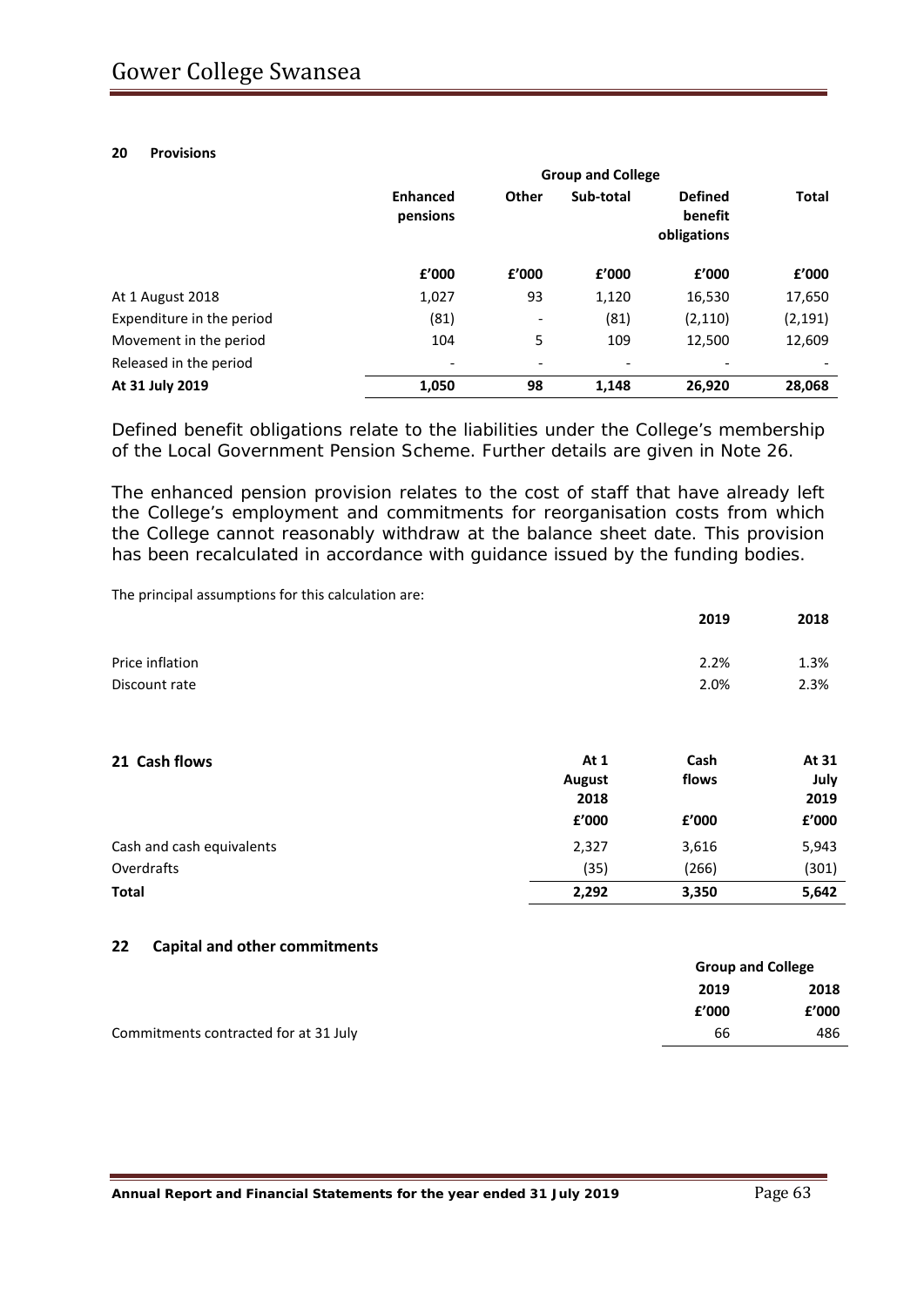#### **23 Leases**

At 31 July the College had minimum lease payments under non-cancellable operating leases as follows:

| Future minimum lease payments due                 | Group | <b>College</b> | Group | College |
|---------------------------------------------------|-------|----------------|-------|---------|
|                                                   | 2019  | 2019           | 2018  | 2018    |
|                                                   | £'000 | £'000          | £'000 | f'000   |
| Land and buildings                                |       |                |       |         |
| Not later than one year                           | 290   | 273            | 187   | 158     |
| Later than one year and not later than five years | 259   | 259            | 162   | 150     |
| Later than five years                             |       |                |       |         |
|                                                   | 549   | 532            | 349   | 308     |
| <b>Other</b>                                      |       |                |       |         |
| Not later than one year                           | 84    | 78             | 78    | 72      |
| Later than one year and not later than five years | 110   | 86             | 102   | 72      |
| Later than five years                             |       |                |       |         |
|                                                   | 194   | 164            | 180   | 144     |

#### **24 Contingent liabilities**

The College does not have any contingent liabilities.

#### **25 Events after the reporting period**

There are no reportable events after the balance sheet date.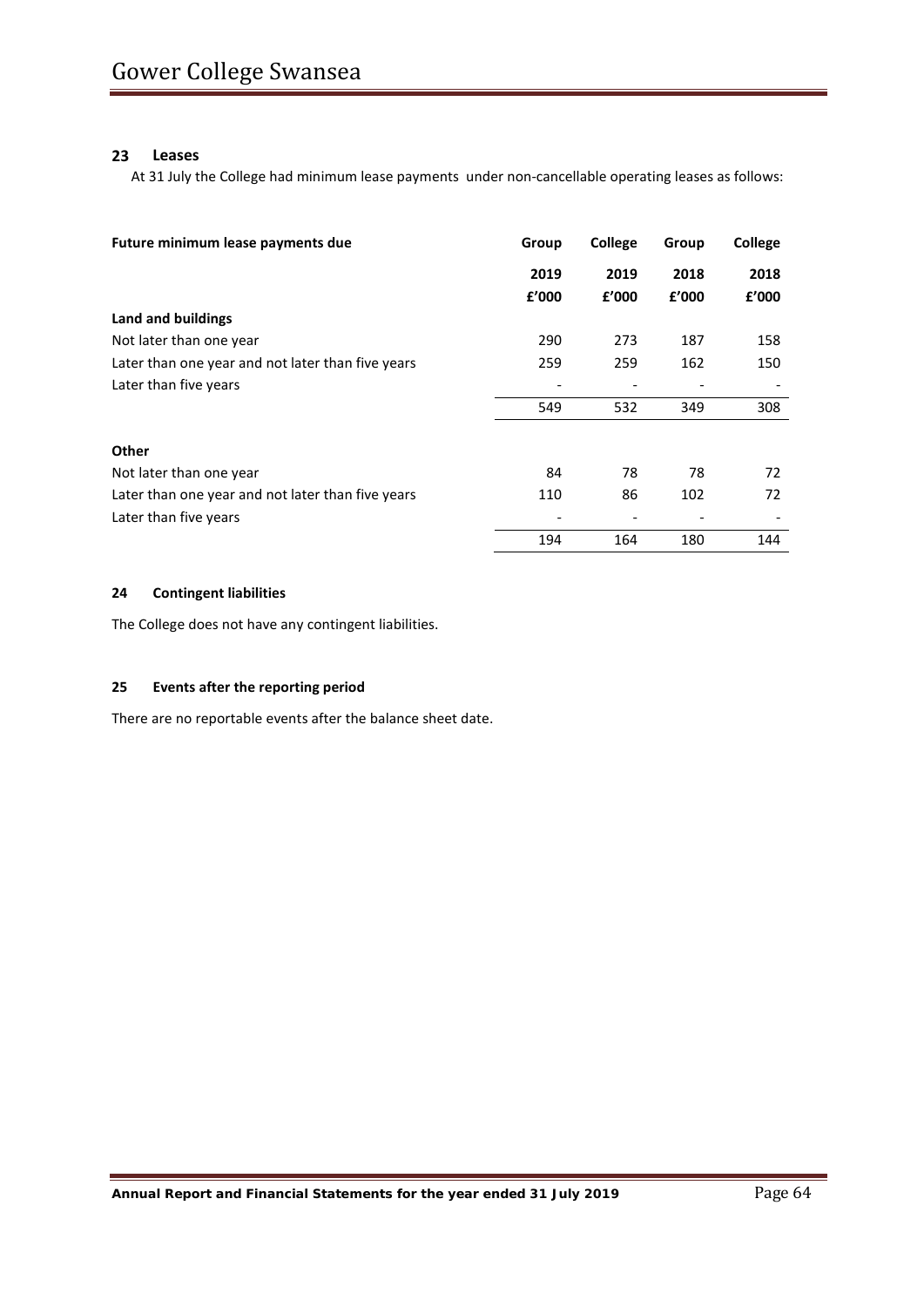#### **26 Defined benefit obligations**

The College's employees belong to two principal post-employment benefit plans: the Teachers' Pension Scheme England and Wales (TPS) for academic and related staff; and the City and County of Swansea Pension Fund (Local Government Pension Scheme (LGPS)) for non-teaching staff, which is managed by the Local Authority of the City and County of Swansea. Both are multi-employer defined-benefit plans.

| Total pension cost for the year - College                       |       | 2019<br>£000 |       | 2018<br>£000 |
|-----------------------------------------------------------------|-------|--------------|-------|--------------|
| Teachers' Pension Scheme: contributions paid                    |       | 1,895        |       | 1,787        |
| Local Government Pension Scheme:                                |       |              |       |              |
| Contributions paid                                              | 2,110 |              | 1,870 |              |
| FRS 102 (28) charge                                             | 1,590 |              | 970   |              |
| Charge to the Statement of Comprehensive Income                 |       | 3,700        |       | 2,840        |
| Enhanced pension charge to Statement of<br>Comprehensive Income |       | 104          |       | 45           |
| <b>Total Pension Cost for Year within staff costs</b>           |       | 5.699        |       | 4.672        |

The pension costs are assessed in accordance with the advice of independent qualified actuaries. The latest formal actuarial valuation of the TPS was 31 March 2016 and of the LGPS 31 March 2016. Contributions amounting to £494,000 (2018: £457,000) were payable to the schemes at 31<sup>st</sup> July and are included within creditors.

#### **Teachers' Pension Scheme**

The Teachers' Pension Scheme (TPS) is a statutory, contributory, defined benefit scheme, governed by the Teachers' Pension Scheme Regulations 2014. These regulations apply to teachers in schools, colleges and other educational establishments. Membership is automatic for teachers and lecturers at eligible institutions. Teachers and lecturers are able to opt out of the TPS.

The latest actuarial review of the TPS was carried out as at 31 March 2016. The valuation report was published by the Department for Education (the Department in April 2019. The valuation reported total scheme liabilities (pensions currently in payment and the estimated cost of future benefits) for service to the effective date of £218 billion, and notional assets (estimated future contributions together with the notional investments held at the valuation date) of £198 billion giving a notional past service deficit of £22 billion.

As a result of the valuation, new employer contribution rates were set at 23.68% of pensionable pay from September 2019 onwards (compared to 16.48% during 2018/9. DfE has agreed to pay a teacher pension employer contribution grant to cover the additional costs during the 2019-20 academic year in England and Welsh Government are expected to follow suit.

A full copy of the valuation report and supporting documentation can be found on the Teachers' Pension Scheme website at the following location:

#### **[https://www.teacherspensions.co.uk/news/employers/2014/06/publication](https://www.teacherspensions.co.uk/news/employers/2014/06/publication-of-the-valuation-report.aspx)[of-the-valuation-report.aspx](https://www.teacherspensions.co.uk/news/employers/2014/06/publication-of-the-valuation-report.aspx)**

The pension costs paid to TPS in the year amounted to £1,895,000 (2018: £1,787,000).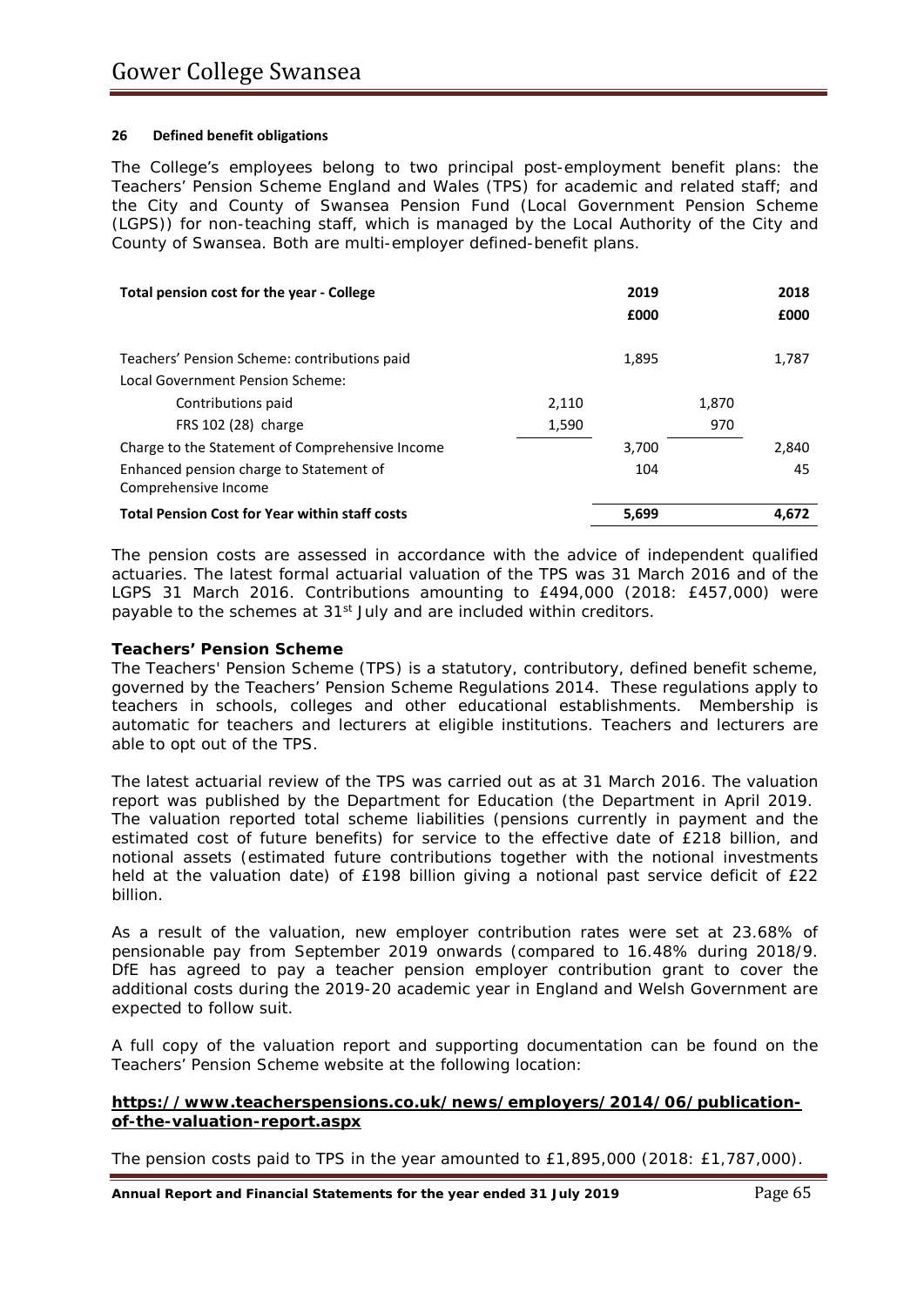## *FRS 102 (28)*

Under the definitions set out in FRS 102 (28.11), the TPS is a multi-employer pension plan. The College is unable to identify its share of the underlying assets and liabilities of the plan.

Accordingly, the College has taken advantage of the exemption in FRS 102 and has accounted for its contributions to the scheme as if it were a defined-contribution plan. The College has set out above the information available on the plan and the implications for the College in terms of the anticipated contribution rates.

#### **Local Government Pension Scheme**

The LGPS is a funded defined-benefit plan, with the assets held in separate funds administered by the Local Authority of City and County of Swansea. The total contributions made for the year ended 31 July 2019 were £2,700,000 (2018: £2,410,000) of which employer's contributions totalled £2,110,000 (2018: £1,870,000) and employees' contributions totalled £590,000 (2018: £540,000).

The agreed contribution rates to 31 March 2020 were 21.8% for employers and range from 5.5% to 12.5% for employees, depending on salary.

On 26 October 2018, the High Court handed down a judgement involving the Lloyds Banking Group's defined benefit pension schemes. The judgement concluded the schemes should be amended to equalise pension benefits for men and women in relation to guaranteed minimum pension benefits, ('GMP'). The impact of this judgement and also of the McCloud judgement has been taken into account when calculating the liability arising in the LGPS.

#### **Principal Actuarial Assumptions**

The following information is based upon a full actuarial valuation of the fund at 31 March 2016 updated to 31 July 2019 by a qualified independent actuary.

|                                      | At 31 July<br>2019 | At 31 July<br>2018 | At 31 July<br>2017 |
|--------------------------------------|--------------------|--------------------|--------------------|
| Rate of increase in salaries         | 3.7%               | 3.6%               | 3.5%               |
| Future pensions increases            | 2.2%               | 2.1%               | 2.0%               |
| Discount rate for scheme liabilities | 2.2%               | 2.8%               | 2.6%               |
| Inflation assumption (CPI)           | 2.2%               | 2.1%               | 2.0%               |
| Commutation of pensions to lump sums | 80%                | 80%                | 80%                |

The current mortality assumptions include sufficient allowance for future improvements in mortality rates. The assumed life expectations on retirement age 65 are:

|                      | At 31 July | At 31 July |
|----------------------|------------|------------|
|                      | 2019       | 2018       |
|                      | Years      | Years      |
| Retiring today       |            |            |
| Males                | 23.0       | 22.9       |
| Females              | 24.6       | 24.5       |
| Retiring in 20 years |            |            |
| Males                | 24.7       | 24.6       |
| Females              | 26.4       | 26.3       |
|                      |            |            |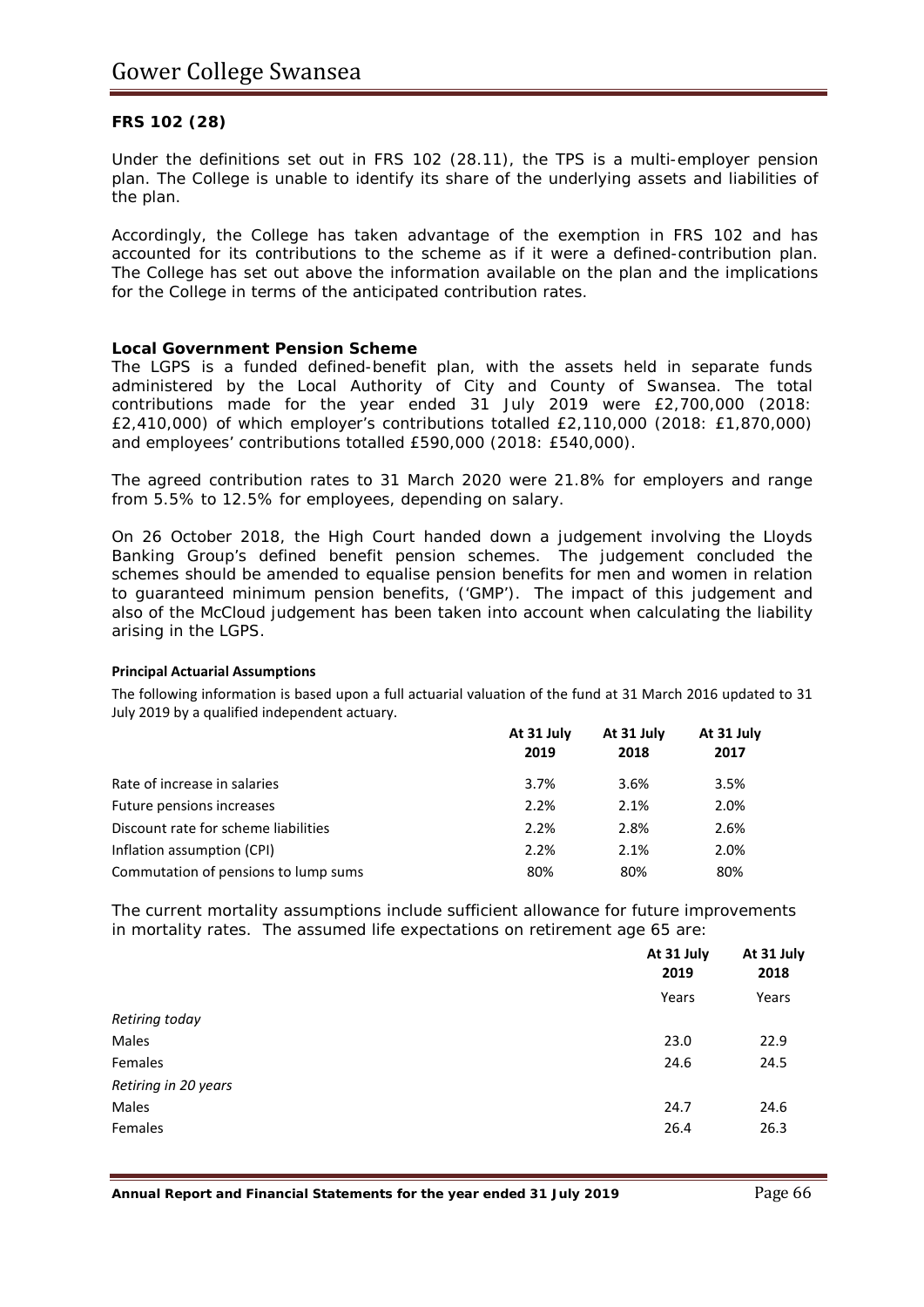# Gower College Swansea

|                                 | <b>Fair Value</b><br>at 31 July<br>2019 | <b>Fair Value</b><br>at 31 July<br>2018 |  |
|---------------------------------|-----------------------------------------|-----------------------------------------|--|
|                                 | £'000                                   | £'000                                   |  |
| Equity instruments              | 39,575                                  | 35,473                                  |  |
| Government bonds                | 5,420                                   | 5,100                                   |  |
| Property                        | 2,250                                   | 2,087                                   |  |
| Cash                            | 1,636                                   | 1,994                                   |  |
| Corporate bonds                 | 409                                     | 371                                     |  |
| Other                           | 1,840                                   | 1,345                                   |  |
| Total fair value of plan assets | 51,130                                  | 46,370                                  |  |
| Actual return on plan assets    | 3,140                                   | 3,840                                   |  |

**The amount included in the balance sheet in respect of the defined benefit pension plan is as follows:**

|                                          | 2019      | 2018      |
|------------------------------------------|-----------|-----------|
|                                          | £'000     | £'000     |
| Fair value of plan assets                | 51.130    | 46,370    |
| Present value of plan liabilities        | (78,050)  | (62,900)  |
| Net pensions (liability)/asset (Note 20) | (26, 920) | (16, 530) |
|                                          |           |           |

| Amounts recognised in the Statement of Comprehensive Income in respect of the plan are as follows: |          |       |
|----------------------------------------------------------------------------------------------------|----------|-------|
|                                                                                                    | 2019     | 2018  |
|                                                                                                    | f'000    | f'000 |
| Amounts included in staff costs                                                                    |          |       |
| Current service cost                                                                               | 2,470    | 2,840 |
| Past service cost                                                                                  | 1,230    |       |
| Total                                                                                              | 3,700    | 2,840 |
| Amounts included in interest and other finance costs                                               |          |       |
| Net interest cost                                                                                  | 430      | 460   |
|                                                                                                    | 430      | 460   |
| Amount recognised in Other Comprehensive Income                                                    |          |       |
| Return on pension plan assets                                                                      | 1,820    | 2,750 |
| Experience gains/(losses) arising on defined benefit obligations                                   | (10,190) | 990   |
| Amount recognised in Other Comprehensive Income                                                    | (8,370)  | 3,740 |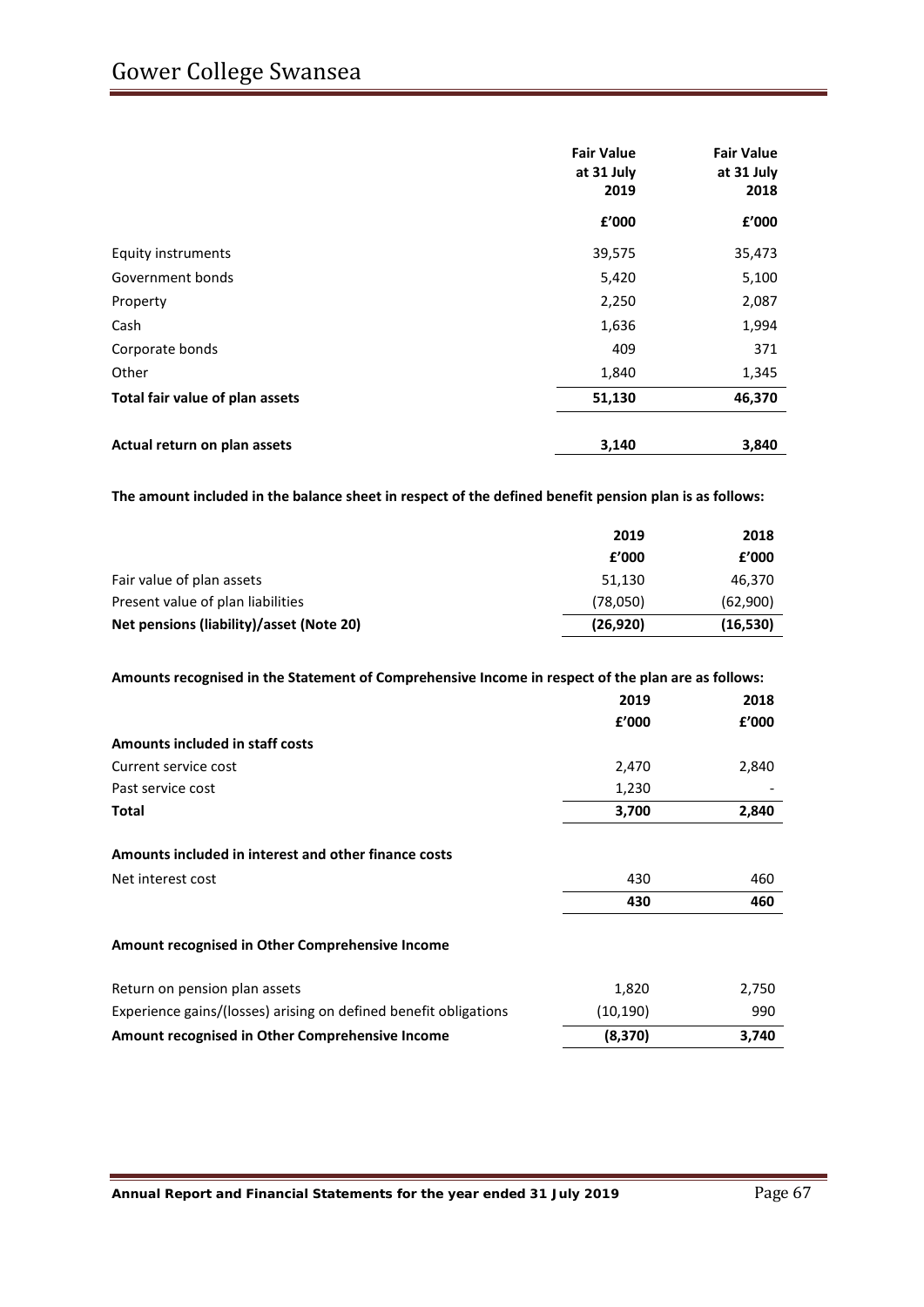#### **Movement in net defined benefit (liability)/asset during year**

|                                                             | 2019      | 2018      |
|-------------------------------------------------------------|-----------|-----------|
|                                                             | f'000     | £'000     |
| Net defined benefit (liability)/asset in scheme at 1 August | (16, 530) | (18, 840) |
| Movement in year:                                           |           |           |
| Current service cost                                        | (2,470)   | (2,840)   |
| <b>Employer contributions</b>                               | 2,110     | 1,870     |
| Past service cost                                           | (1, 230)  |           |
| Net interest on the defined (liability)/asset               | (430)     | (460)     |
| Actuarial gain or loss                                      | (8, 370)  | 3,740     |
| Net defined benefit (liability)/asset at 31 July            | (26, 920) | (16, 530) |
| <b>Asset and Liability Reconciliation</b>                   |           |           |
|                                                             | 2019      | 2018      |
|                                                             | £'000     | f'000     |
| Changes in the present value of defined benefit obligations |           |           |
| Defined benefit obligations at start of period              | 62,900    | 60,040    |
| Current service cost                                        | 2,470     | 2,840     |
| Interest cost                                               | 1,750     | 1,550     |
| Contributions by Scheme participants                        | 590       | 540       |
| Experience gains and losses on defined benefit obligations  | 10,190    | (990)     |
| Estimated benefits paid                                     | (1,080)   | (1,080)   |
| Past Service cost                                           | 1,230     |           |
| Curtailments and settlements                                |           |           |
| Defined benefit obligations at end of period                | 78,050    | 62,900    |
| Changes in fair value of plan assets                        |           |           |
| Fair value of plan assets at start of period                | 46,370    | 41,200    |
| Interest on plan assets                                     | 1,320     | 1,090     |
| Return on plan assets                                       | 1,820     | 2,750     |
| <b>Employer contributions</b>                               | 2,110     | 1,870     |
| Contributions by Scheme participants                        | 590       | 540       |
| Estimated benefits paid                                     | (1,080)   | (1,080)   |
| Fair value of plan assets at end of period                  | 51,130    | 46,370    |

Track Training Limited has operated a NEST pension scheme for staff since November 2016. Contributions to the scheme by the company are:

- 1% of pensionable pay up to 5 April 2018

- 2% of pensionable pay from 6 April 2018 to 5 April 2019

- 3% of pensionable pay from 6 April 2019 onwards.

Company contributions in the year amounted to £22,000 (2017/18: £18,000). Amounts payable to the pension scheme at the year end amounted to £9,000 (2017/18: £6,000).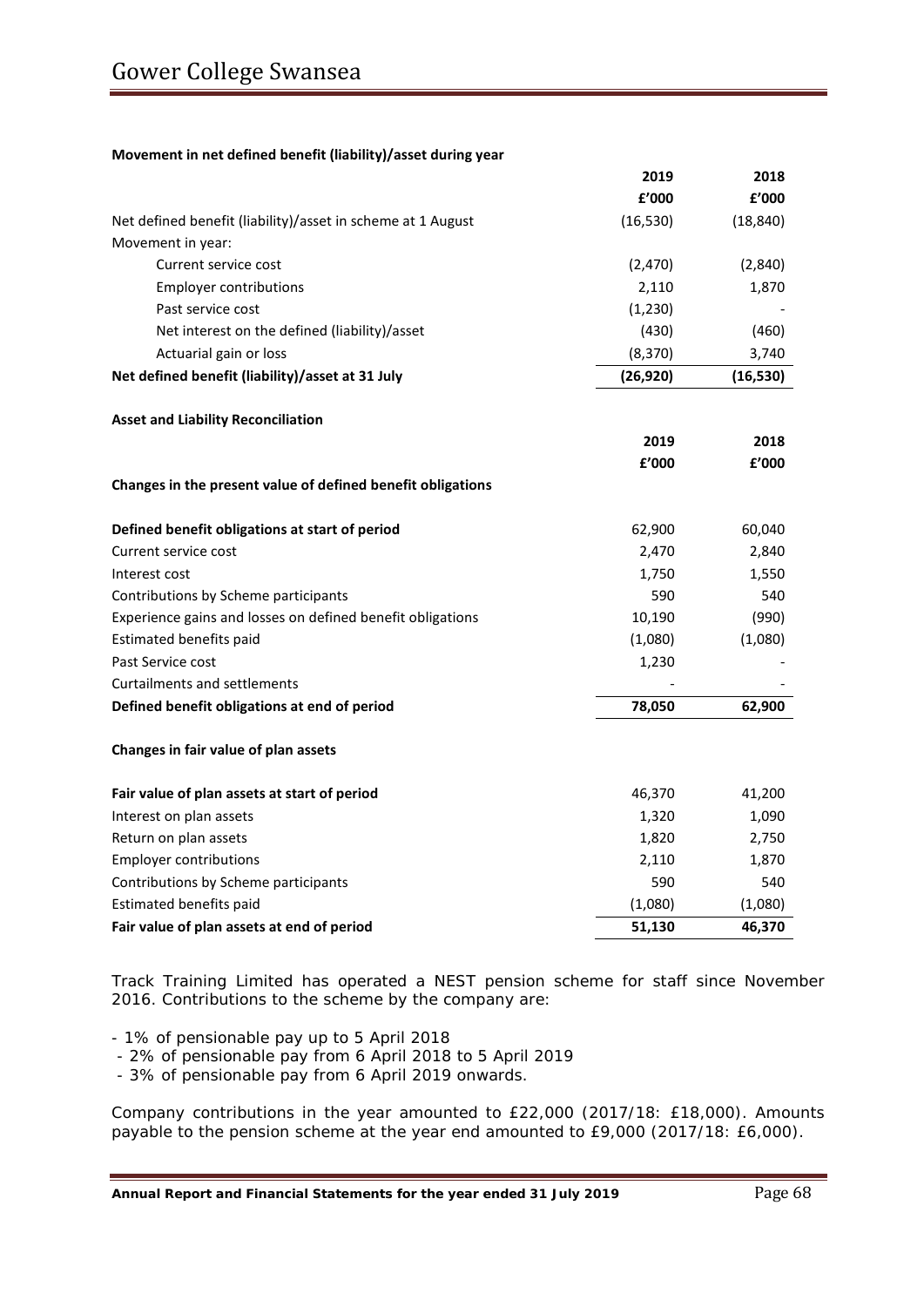#### **27 Related party transactions**

Owing to the nature of the College's operations and the composition of the board of governors being drawn from local public and private sector organisations, it is inevitable that transactions will take place with organisations in which a member of the board of governors may have an interest. All transactions involving such organisations are conducted at arm's length and in accordance with the College's financial regulations and normal procurement procedures.

The total expenses paid to or on behalf of the Governors during the year was £2,361; 4 governors (2018: £1,989; 4 governors). This represents travel and subsistence expenses and other out of pocket expenses incurred in attending Governor meetings and other events in their official capacity.

No Governor (other than the Principal or staff governors) has received any remuneration or waived payments from the College or its subsidiaries during the year (2018: None).

Related party transactions are as follows:

|                          | Income | Expenditure | Income | Expenditure |
|--------------------------|--------|-------------|--------|-------------|
|                          | 2019   | 2019        | 2018   | 2018        |
|                          | f'000  | £'000       | f'000  | £'000       |
| City & County of Swansea | 280    | 89          | 183    | 117         |

The College has two Governors who are Councillors representing the City & County of Swansea. Income and expenditure in the year relate to the supply of educational services.